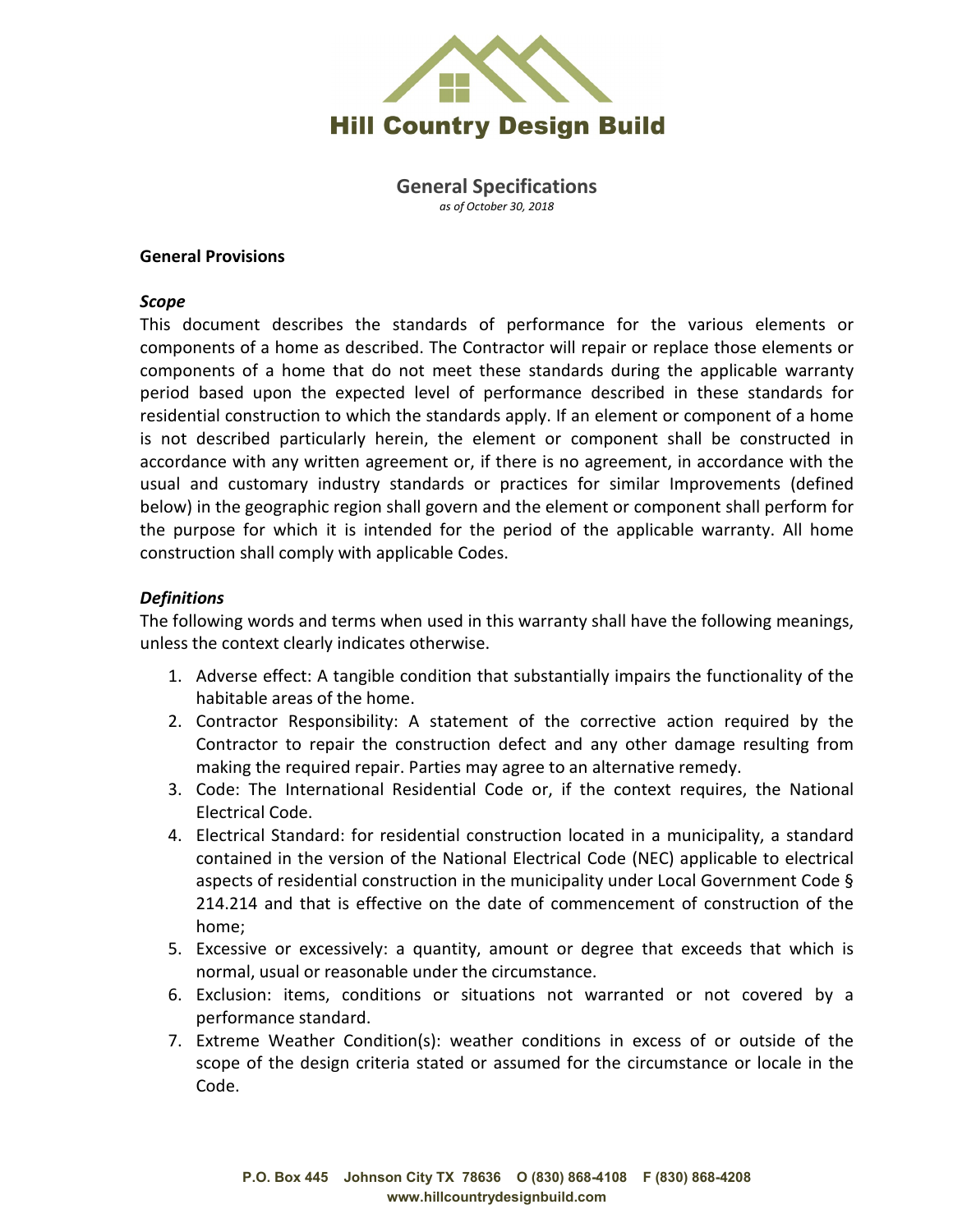- 8. The International Residential Code (IRC): substantial compliance with the version of the IRC for One-and Two-Family Dwellings published by the International Code Council (ICC) as follows:
	- a) For residential construction of the non-electrical standards of a One-and Two-Family Dwelling located in a municipality, the version of the IRC applicable to non-electrical aspects of residential construction in the municipality under Local Government Code § 214.212 and which is effective on the date of commencement of construction of the home;
	- b) For residential construction of a One-and Two-Family Dwelling in the unincorporated area of a county, the version of the International Residential Code, or the version of the IRC that is applicable in the county seat of that county, including any other applicable Codes required by statute.
- 9. Major Structural Components: the load-bearing portions, and the integral connection between them, of the following elements of a home:
	- a) Footings and Foundations;
	- b) Beams;
	- c) Headers;
	- d) Girders;
	- e) Lintels;
	- f) Columns (other than a column that is designed to be cosmetic);
	- g) Load-Bearing portions of walls and partitions;
	- h) Roof framing systems, to include ceiling framing;
	- i) Floor systems; and
	- j) Masonry Arches.
- 10. Manufactured Product: a component of the home that was manufactured away from the site of the home and that was installed in the home without significant modifications to the product as manufactured. Manufactured products commonly installed in residential construction include but are not limited to dishwashers, cook tops, ovens, refrigerators, trash compactors, microwave ovens, kitchen vent fans, central air conditioning coils and compressors, furnace heat exchangers, water heaters, carpet, windows, doors, light fixtures, fireplace inserts, pipes and electrical wires. For purposes of this warranty, a manufactured product includes any component of a home for which the manufacturer provides a warranty, provided that the manufacturer permits transfer of the warranty to the homeowner.
- 11. Original Construction Elevations: actual elevations of the foundation taken prior to substantial completion of the residential construction project. Such actual elevations shall include elevations of porches and garages if those structures are part of a monolithic foundation. To establish original construction elevations, elevations shall be taken at a rate of approximately one elevation per 100 square feet showing a reference point, subject to obstructions. Each elevation shall describe the floor. If no such actual elevations are taken then the foundation for the habitable areas of the home are presumed to be level +/- 0.75 inch (three-quarters of an inch) over the length of the foundation.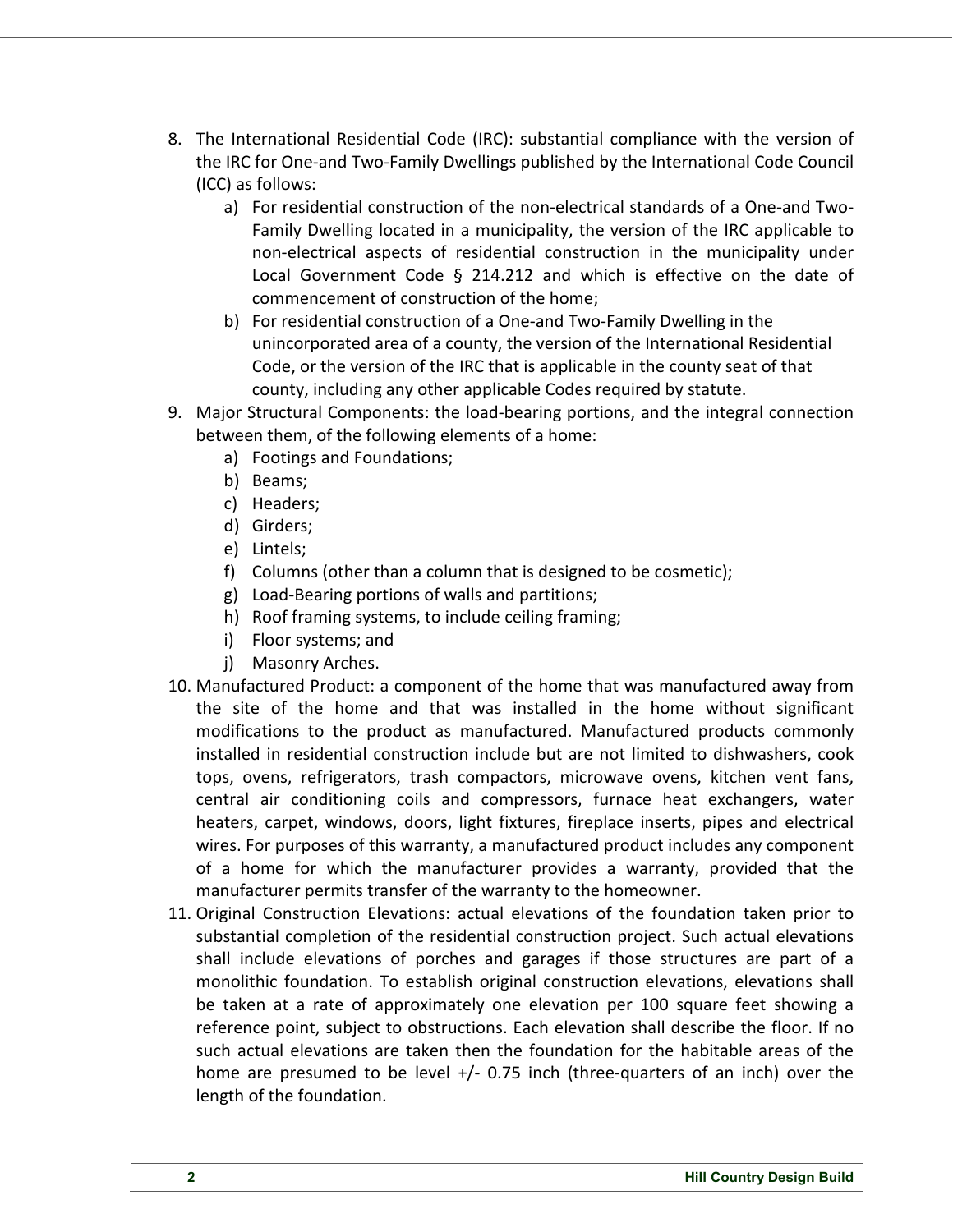- 12. Performance Standard(s): the standard(s) to which a home or an element or component of a home constructed as a part of new home construction or a material improvement or interior renovation must perform.
- 13. Span: the distance between two supports.
- 14. Substantial Completion: achieved when:
	- a) The stage of construction when a new home, addition, improvement, or alteration to an existing home is sufficiently complete that the home, addition, improvement or alteration can be occupied or used for its intended purpose; or
	- b) If required, the issuance of a final certificate of inspection or occupancy by the applicable governmental authority; or
	- c) If no final inspection or certificate of occupancy is required, when all electrical, mechanical, and plumbing final inspections, or all other required inspections, have been approved or all approvals for occupancy have been received from any applicable governmental authority;
	- d) Provided however, that if Owner moves into the home or Improvements, the home or Improvements shall be deemed to be substantially completed.
- 15. Resolving conflicts among construction standards. During the construction of the home, when an inconsistency exists between the Code, manufacturer's instructions and specifications, the standard required by the United States Department of Housing and Urban Development for Federal Housing Administration or Veterans Administration programs, or ANSI/ASHRAE Standard (62.2-2003), the most restrictive requirement shall apply.
- 16. Improvement(s): any labor, materials, or other work supplied by Contractor or its independent contractors or suppliers in performance of the contract documents or other written agreements, including, but not limited to, design plans or specifications.

#### **General Provisions for New Homes, Material Improvements and Interior Renovations**

## *Contractor Responsibilities for Compliance with Performance Standards and Repair Obligations*

- 1. Contractor's Work. The Contractor is responsible for all work performed under the direction of the Contractor for the period of the applicable warranty. The Contractor is only responsible for construction defects about which the Contractor receives written notice on or before the second anniversary of the date of discovery of the alleged construction defect but in no event later than ninety days following the expiration of the applicable warranty period, and not later than the thirtieth day after the tenth anniversary of:
	- a) The date of the initial transfer of title from the Contractor to the initial owner of the affected home or improvement; or
	- b) If the transaction that is the subject of the dispute did not involve a title transfer, the date that the construction was substantially complete unless otherwise expressly stated herein.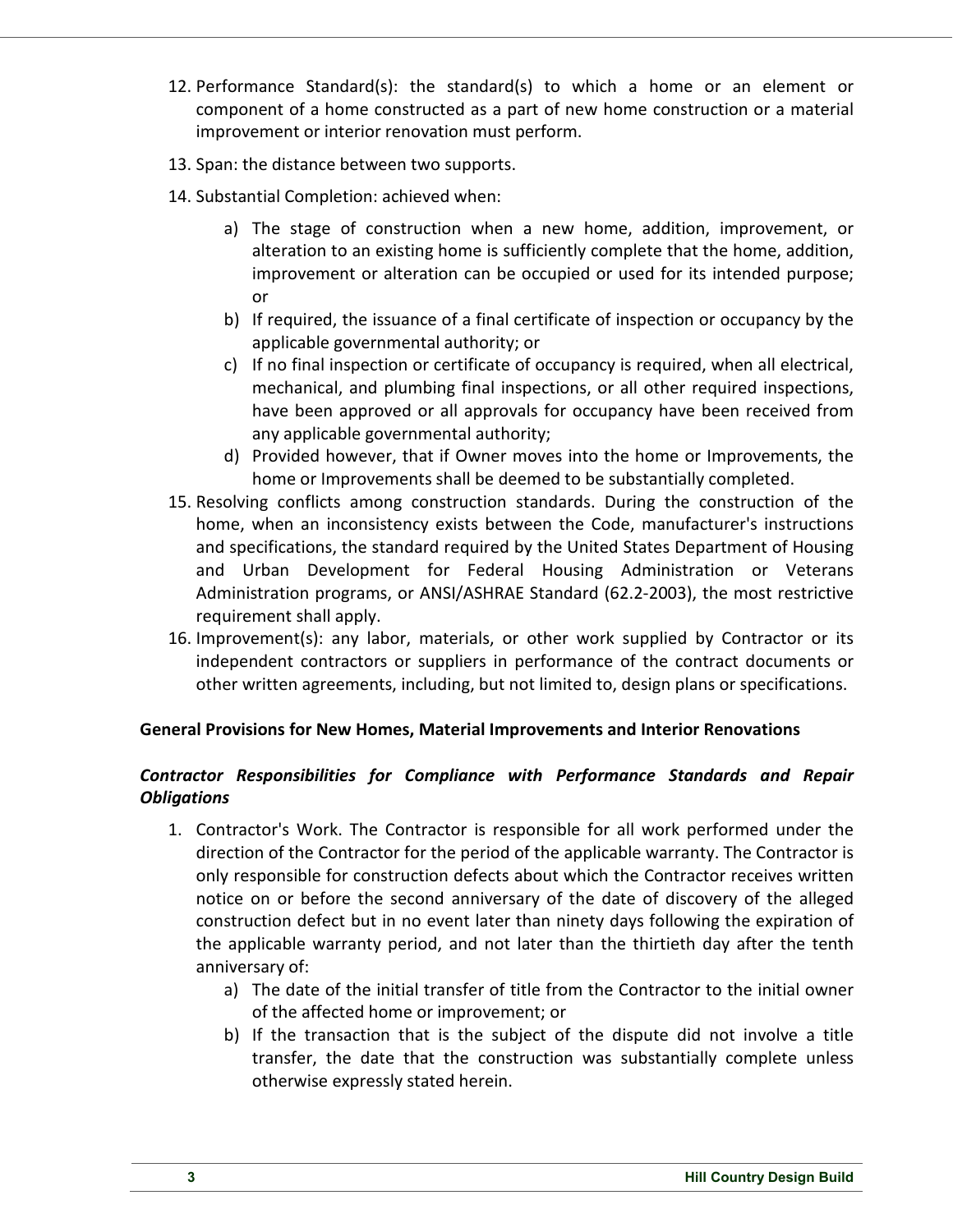- 2. Repair Condition. In connection with a repair of a construction defect, any repairs performed by the Contractor will include those components of the home that have to be removed or altered in order to repair the construction defect. Repair shall be made so that the condition is returned to its condition as it existed at the time immediately preceding the construction defect.
- 3. Finish. Surfaces altered incident to any repair will be finished or touched up to match the surrounding area as closely as practical. In connection with the repair of finish or surface material, such as paint, wallpaper, flooring or a hard surface, the Contractor will match the standard and grade as closely as reasonably possible. Contractor will attempt to match the finish, but will not be responsible for discontinued patterns or materials, color variations or shade variations. When the surface finish material must be replaced and the original material has been discontinued, the Contractor is responsible for installing replacement material substantially similar in appearance to the original material.
- 4. Manufactured Products. The Contractor shall install all manufactured products in accordance with the manufacturer's instructions and specifications. The Contractor shall use only new manufactured products and parts unless otherwise agreed in writing by the parties. If the Contractor did not install a manufactured product in accordance with the manufacturer's specifications or use newly manufactured parts as required, the Contractor shall take such action as is necessary to bring the variance within the standard.
- 5. Specialty Feature. Notwithstanding a performance standard stated in this Express Home Warranty, a specialty feature, which is work performed or material supplied incident to certain design elements shown on the construction plans and specifications and agreed to in writing by the Contractor and the homeowner, shall be deemed to be compliant with the performance standards stated herein so long as all items are compliant with the Code.

## *Exceptions and Exclusions from Contractor's Responsibilities*

- 1. The Contractor is not responsible for repair, loss or damage to a component or that part of a component of a home caused by or made worse by any of the following:
	- a) Work performed or material supplied incident to construction, modification or repair to the home performed by anyone other than the Contractor or persons providing work or material at the direction of the Contractor.
	- b) The negligence, improper maintenance, misuse, abuse, failure to follow manufacturer's recommendations, failure to take reasonable action to mitigate damage, failure to take reasonable action to maintain the residence or other action or inaction of anyone other than the Contractor or persons providing work or material at the direction of the Contractor.
	- c) Failure of the homeowner to comply with the homeowner's responsibilities as set forth in subsection (c) of this section or as may be stated separately elsewhere in this warranty.
	- d) Alterations to the grade of the soil that are not in compliance with the Code or applicable governmental regulations.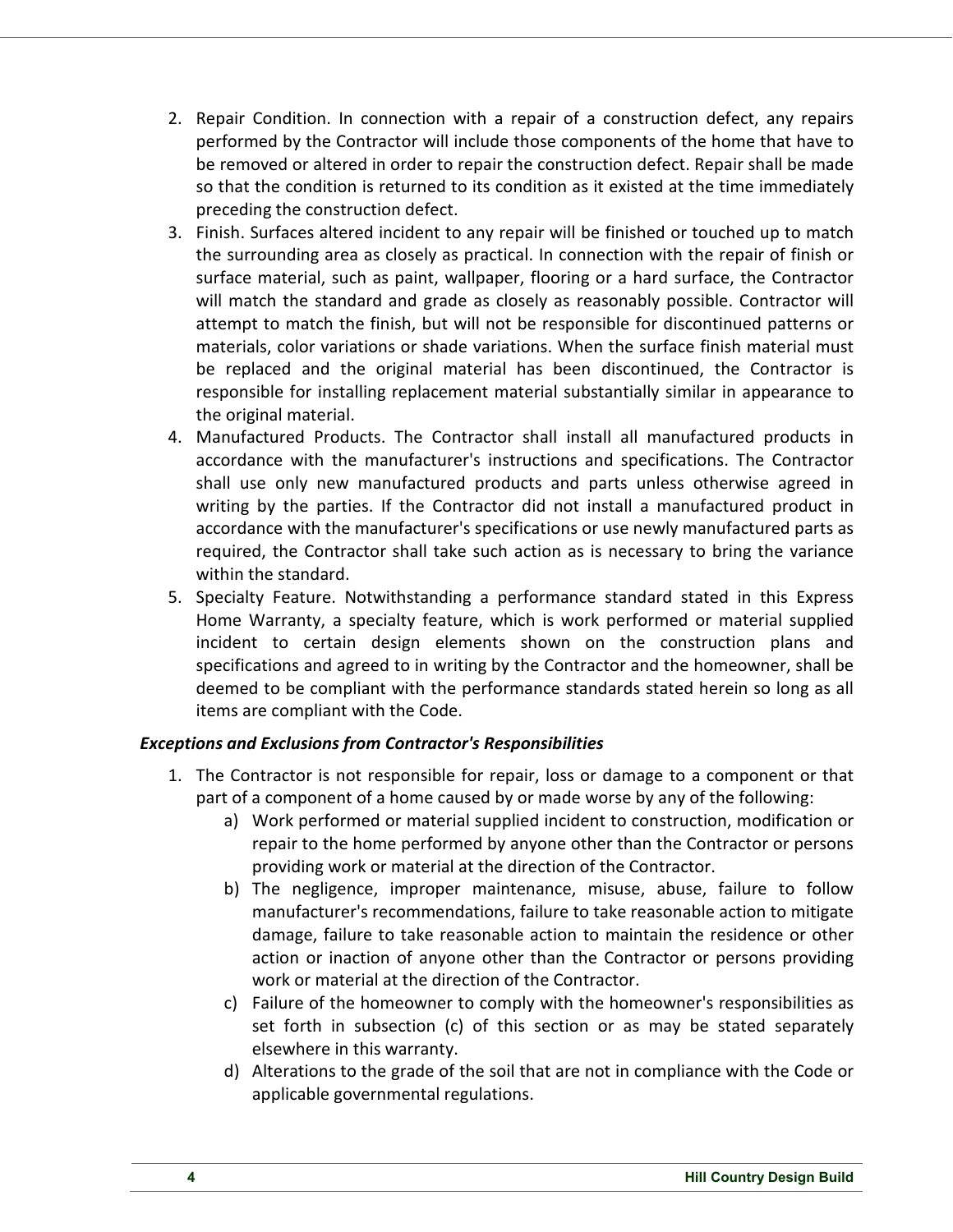- e) Normal wear and tear or normal deterioration to any component of the home.
- f) Extreme weather conditions.
- g) Riot, civil commotion, war, terrorism, vandalism, aircraft, vehicle or boat.
- h) Fire, smoke or water damage unless such loss or damage is a direct result of a construction defect.
- i) Change in the underground water table that exerts pressure on, seeps, or leaks under the home, sidewalk, driveway, foundation or other structure or causes subsidence or sinkholes.
- j) Erosion or accretion of soils unless such loss or damage is a direct result of a construction defect.
- k) Insects, birds, rodents, vermin or other wild or domestic animals unless such loss or damage is a direct result of a construction defect.
- l) The quality and potability of water unless caused by a construction defect.
- m) While the home is being used primarily for nonresidential purposes.
- n) Use for which the home or the component of the home was not designed.
- o) Use that exceeds the normal design loads prescribed by the Code or the engineer of record.
- p) Homeowner delay in reporting a known construction defect or failing to take reasonable action necessary to prevent further damage to the home.
- q) For remodeling projects, improvements, alterations or additions to an existing residence where the performance standard cannot be achieved due to an existing condition.
- r) Abuse or misuse of a home component or manufactured product by anyone other than the Contractor or persons providing work or material at the direction of the Contractor.

## *Warranty Periods*

- 1. Warranty periods. The minimum warranty periods for residential construction and residential improvements are:
	- a) One year for workmanship and materials;
	- b) Two years for plumbing, electrical, heating, and air-conditioning delivery systems; and
	- c) Ten years for major structural components of the home.
- 2. Manufactured Product Warranties. The Contractor will assign to the homeowner, without recourse, the manufacturer's warranty for all manufactured products that are covered by a manufacturer's warranty. Any rights that inure to the homeowner provided under a manufacturer's warranty are the obligation of the manufacturer. The Contractor does not assume any of the obligations of the manufacturer resulting from a manufacturer's warranty, but shall coordinate with the manufacturer, suppliers or agents to achieve compliance with the performance standard. If the manufacturer does not comply with the manufacturer's warranty within a reasonable period of time, the Contractor will make the affected condition comply with the performance standard and seek redress from the manufacturer.
- 3. Workmanship and Materials Warranty and Performance Standards. Workmanship and materials in residential construction or residential improvements are warranted to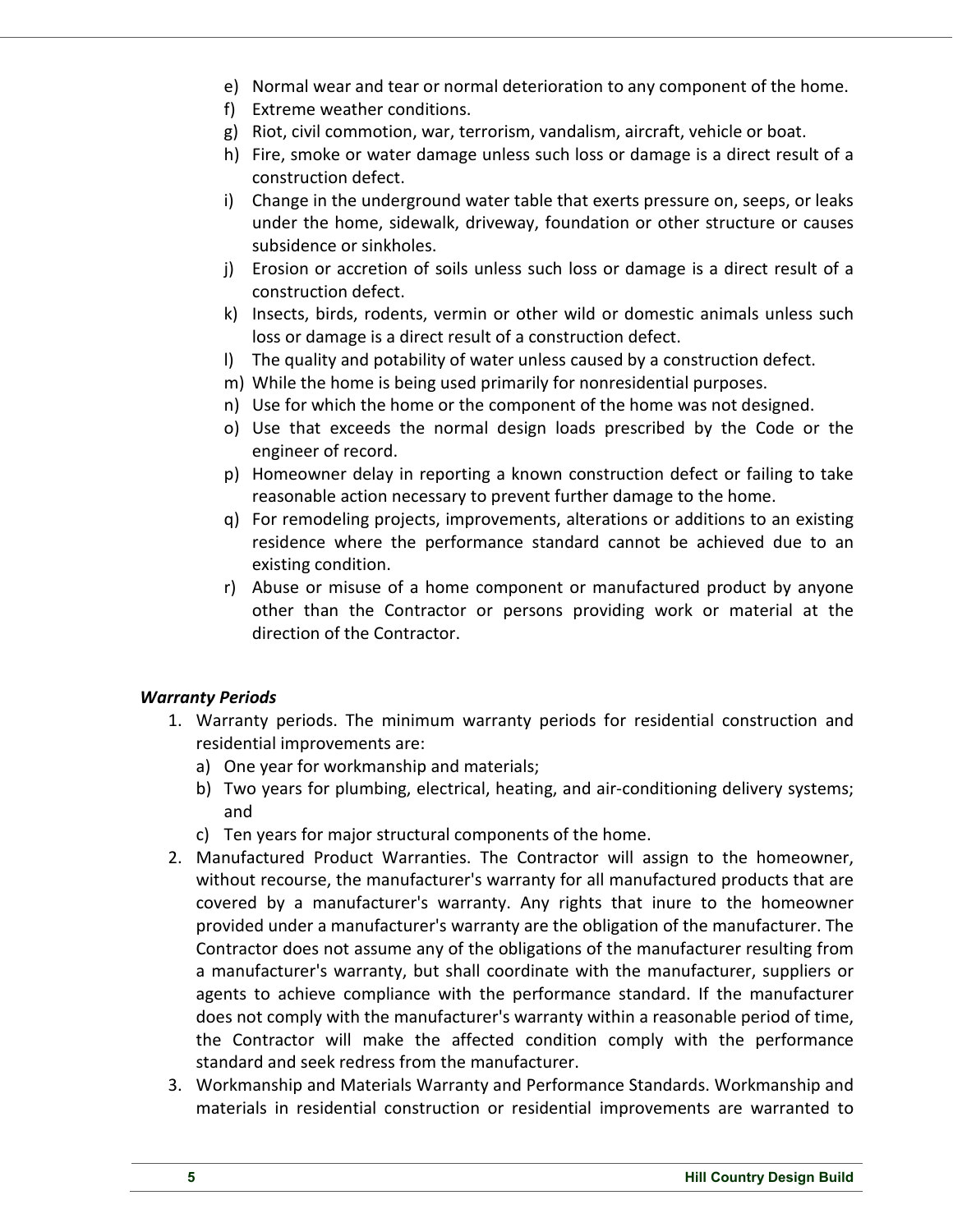perform to the performance standards that are set forth in this warranty for the minimum period established in subsection (a) paragraph (1) of this section, unless a greater period of warranty is agreed to by the parties.

- 4. Delivery Systems Warranty and Performance Standards. Plumbing, electrical, heating and air-conditioning delivery systems in residential construction and residential improvements shall be warranted to perform to the performance standards that are set forth in this warranty for the minimum period established in subsection (a) paragraph (2) of this section, unless a greater period of warranty is agreed to by the parties.
- 5. Structural Components Warranty and Performance Standards. Major structural components in residential construction and residential improvements shall be warranted to perform to the performance standards set forth herein for the minimum period established in subsection (a) paragraph (3) of this section, unless a greater period of warranty is agreed to by the parties.
- 6. Effective Date of Warranties. Unless otherwise provided by a written agreement between the Contractor and the initial homeowner or by a manufacturer, a warranty period as described in this section for a new home begins on the earlier of the date of occupancy or transfer of title from the Contractor to the initial homeowner.
- 7. A warranty period as described in this section for an improvement other than a new home or for a partially built home, which by agreement between the homeowner and the Contractor, someone other than the Contractor will complete, begins on the date the improvement is substantially completed or the terms of the construction contract are substantially fulfilled.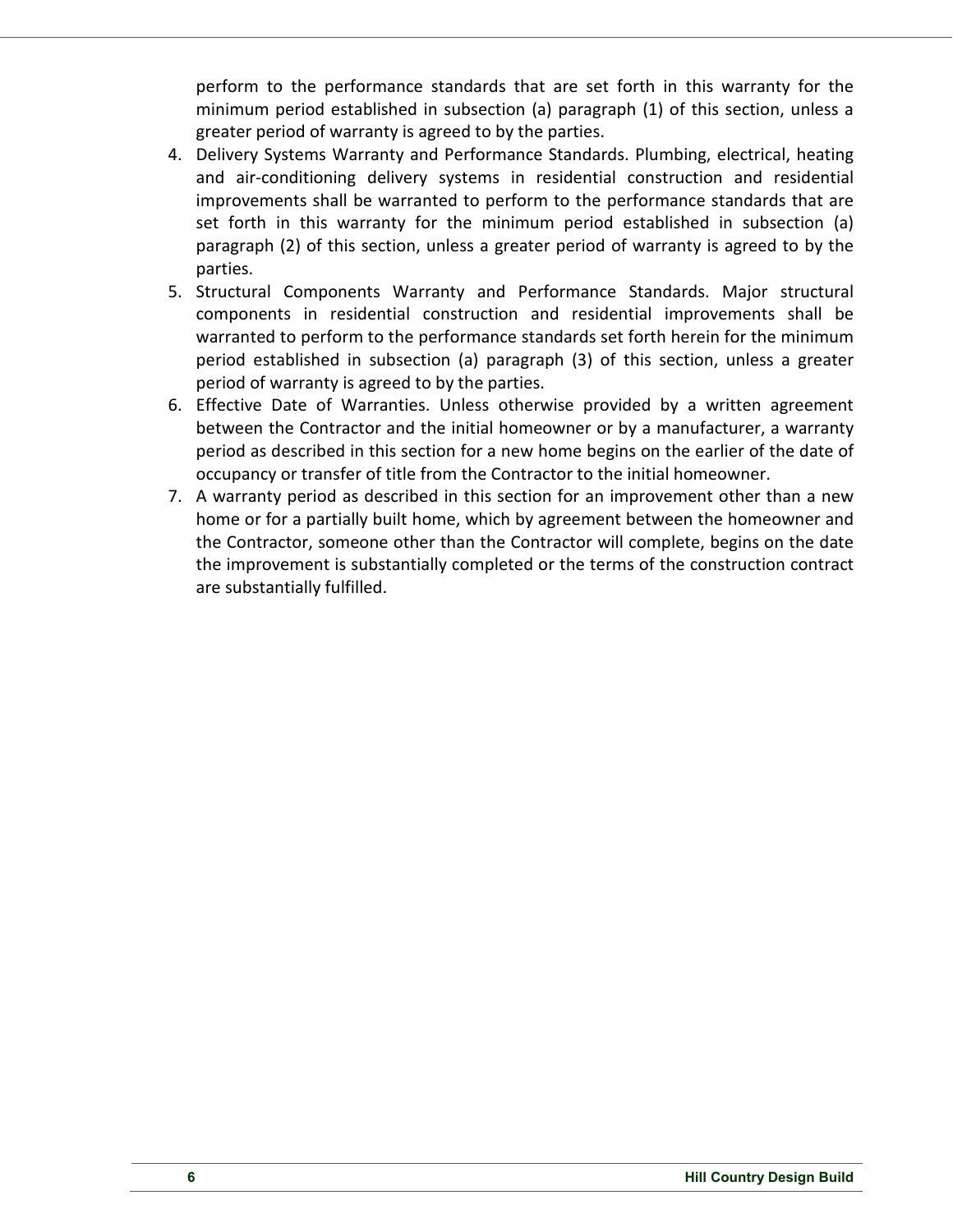

# **Addendum to - General Specifications .02 Foundation** *as of October 30, 2018*

This document is a supplement to and part of the Work Order between Hill Country Design Build (HCDB) as Builder and the Contractor.

#### **Performance Standards for Foundations and Slabs**

#### *Performance Standards for Raised Floor Foundations or Crawl Spaces*

A crawl space shall be graded and drained properly to prevent surface run-off from accumulating. Exterior drainage around perimeter crawl space wall shall not allow water to accumulate within ten feet of the foundation for more than 24 hours after a rain except in a sump that drains other areas. If the crawl space is not graded or does not drain in accordance with the performance standard stated in this paragraph, the Contractor shall take such action as is necessary to bring the variance within the standard. Water shall not enter through the basement or crawl space wall or seep through the basement floor. If water enters the basement or crawl space wall or seeps through the basement floor, the Contractor shall take such action as is necessary to bring the variance within the standard stated in this paragraph.

#### *Performance Standards for Concrete Slab Foundations*

- 1. Concrete floor slabs in living spaces that are not otherwise designed with a slope for drainage, such as a laundry room, shall not have excessive pits, depressions or unevenness equal to or exceeding 1/4 of an inch in any 32 inches and shall not have separations or cracks that equal or exceed 1/8 of an inch in width or 1/16 of an inch in vertical displacement. If a concrete floor slab in a living space fails to meet the standard stated in this paragraph, the Contractor shall take such action as is necessary to bring the variance within that standard.
- 2. Concrete slabs shall not have protruding objects, such as a nail, rebar or wire mesh. If a concrete slab has a protruding object, the Contractor shall take such action as is necessary to bring the variance within the standard stated in this paragraph.
- 3. A separation in an expansion joint in a concrete slab shall conform to engineering specifications. If an expansion joint in a concrete slab fails to meet the standard stated in the engineers drawing, the Contractor shall take such action as is necessary to bring the variance within the standard.
- 4. The slab is to be constructed per the engineering plan. All dimensions are to be held within 1/4 of an inch of the plan including over all slab area, location of curbs, cutoffs,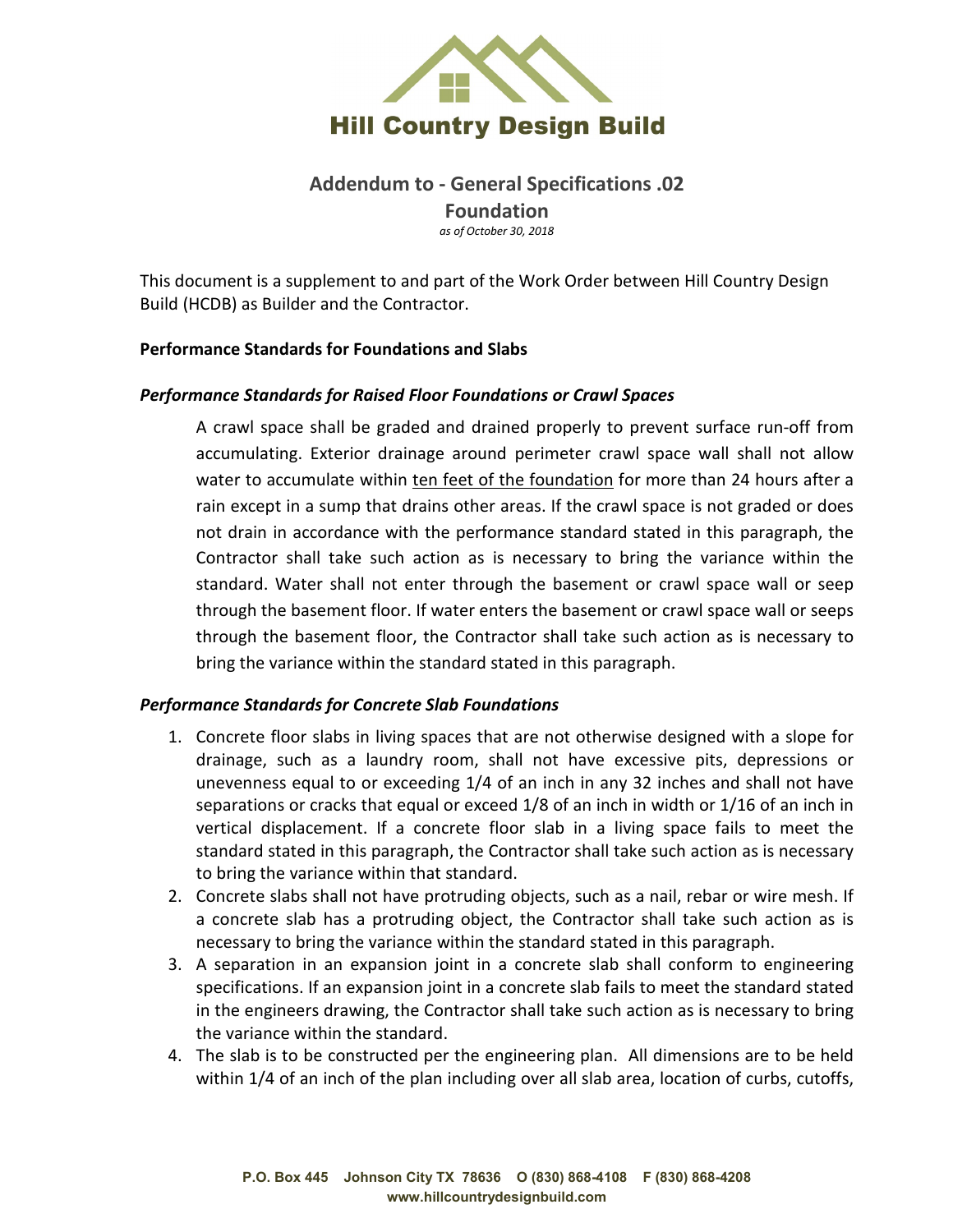steps, recesses, platforms, etc…, column bases and anchors, steel placement, size and location of pier and beams, etc.

- 5. Anchors are to be installed according to the engineering plan and are to be located per code (i.e. within 12" of each corner direction etc; however, they should not be installed in doorways or at locations with floor mounted windows).
- 6. Vertical edges on all curbs and steps should be a 90 degree angle, unless otherwise specified.
- 7. The surface finish is to be consistent and free of patches.
- 8. Garage floors should slope interior to exterior and from side to middle.
- 9. Curbs for garage doors shall be detailed to plan.
- 10. Concrete Contractor shall take care not to move plumbing and electrical, or other components installed by others.
- 11. Voids in wall of foundation shall be filled with concrete prior to final plastering of slab.

# *Performance Standards for Exterior Concrete including Patios, Stem Walls, Driveways, Stairs or Walkways*

- 1. Concrete corners and edges shall be smooth and unbroken. If a concrete corner or edge is not smooth or broken, the Contractor shall take such action as is necessary to bring the variance within the standard stated in this paragraph.
- 2. A crack in exterior concrete shall not cause vertical displacement equal to or in excess of 1/4 of an inch or horizontal separation equal to or excess of 1/4 of an inch.
- 3. If an exterior concrete slab is cracked, separated or displaced beyond the standard of performance stated in this paragraph, the Contractor shall take such action as is necessary to bring the variance within the standard.
- 4. The finish on exterior concrete shall not be excessively smooth, so that the surface becomes slippery. If the finish on exterior concrete is excessively smooth so that the surface becomes slippery, the Contractor shall take such action as is necessary to bring the variance within the standard stated in this paragraph. A concrete surface that has been designed to be smooth is excepted from this performance standard.
- 5. Exterior concrete shall not contain a protruding object, such as a nail, rebar or wire mesh. If an exterior concrete surface has a protruding object, the Contractor shall take such action as is necessary to bring the variance within the standard stated in this paragraph.
- 6. A separation in an expansion joint in an exterior concrete shall not equal or exceed 1/4 of an inch vertically from an adjoining section or one inch horizontally, including joint material. If an expansion joint fails to perform in accordance with the standard stated in this paragraph, the Contractor shall take such action as is necessary to bring the variance within the standard.
- 7. A separation in a control joint shall not equal or exceed 1/4 of an inch vertically or 1/2 of an inch horizontally from an adjoining section. If a control joint fails to perform in accordance with the standard stated in this paragraph, the Contractor shall take such action as is necessary to bring the variance within the standard.
- 8. Concrete stair steepness and dimensions, such as tread width, riser height, landing size and stairway width shall comply with the Code. If the steepness and dimensions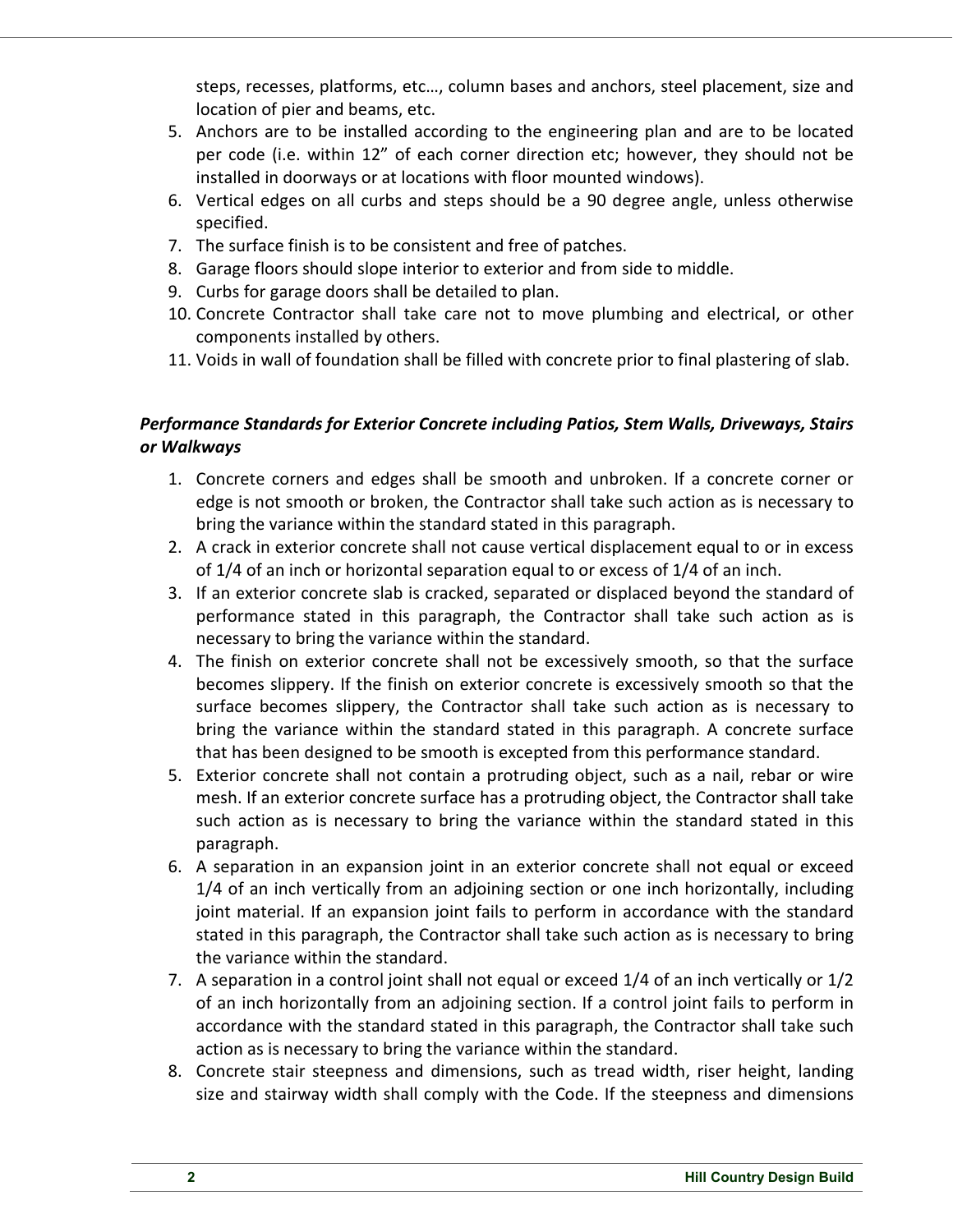of concrete stairs do not comply with the Code, the Contractor shall take such action as is necessary to bring the variance within the standard for Code compliance.

- 9. Handrails shall remain securely attached to concrete stairs. If handrails are not firmly attached to the concrete stairs, the Contractor shall take such steps necessary as to attach the rails securely.
- 10. Concrete stairs or stoops shall not settle or heave in an amount equal to or exceeding 3/8 of an inch. Concrete stairs or stoops shall not separate from the home in an amount equal to or exceeding one inch, including joint material. If the stairs or stoops settle or heave, or separate from the home in an amount equal to or exceeding the standard above, the Contractor shall take such action as is necessary to bring the variance within the standard stated in this paragraph.
- 11. A driveway will not have a negative slope unless due to site conditions. If a driveway has a negative slope due to site conditions, it shall have swales or drains properly installed to prevent water from entering into the garage. If a driveway has a negative slope that allows water to enter the garage in normal weather conditions, the Contractor shall take such action as is necessary to bring the variance within the standard stated in this paragraph.
- 12. Concrete floor slabs in detached garages, carports or porte-cocheres shall not have excessive pits, depressions, deterioration or unevenness. Separations or cracks in these slabs shall not equal or exceed 3/16 of an inch in width, except at expansion joints, or 1/8 of an inch in vertical displacement. If a concrete floor slab in a detached garage, carport or porte-cochere does not meet the standards stated in this paragraph, the Contractor shall take such action as is necessary to bring the variance within the standard.
- 13. Plaster over concrete shall not flake off.

## **Performance Standards for Major Structural Components**

## *Performance Standards for Slab Foundations*

1. Slab foundations should not move differentially after they are constructed, such that a tilt or deflection in the slab in excess of the standards defined below arises from postconstruction movement. The protocol and standards for evaluating slab foundations shall follow the version of the publication entitled "Guidelines for the Evaluation and Repair of Residential Foundations", as published by the Texas Section of the American Society of Civil Engineers (2009), hereinafter referred to as the "ASCE Guidelines" with the following modifications: Overall deflection from the original construction elevations shall be no greater than the overall length over which the deflection occurs divided by 360 (L/360) and must not have more than one associated symptom of distress, as described in Section 5 of the ASCE Guidelines, that results in actual observable physical damage to the home. The slab shall not tilt after construction in excess of one percent from the original construction elevations or cause structural component(s) or masonry veneer to rotate into a structurally unstable position such that the weight vector of the component part falls outside the middle third of its bearing area.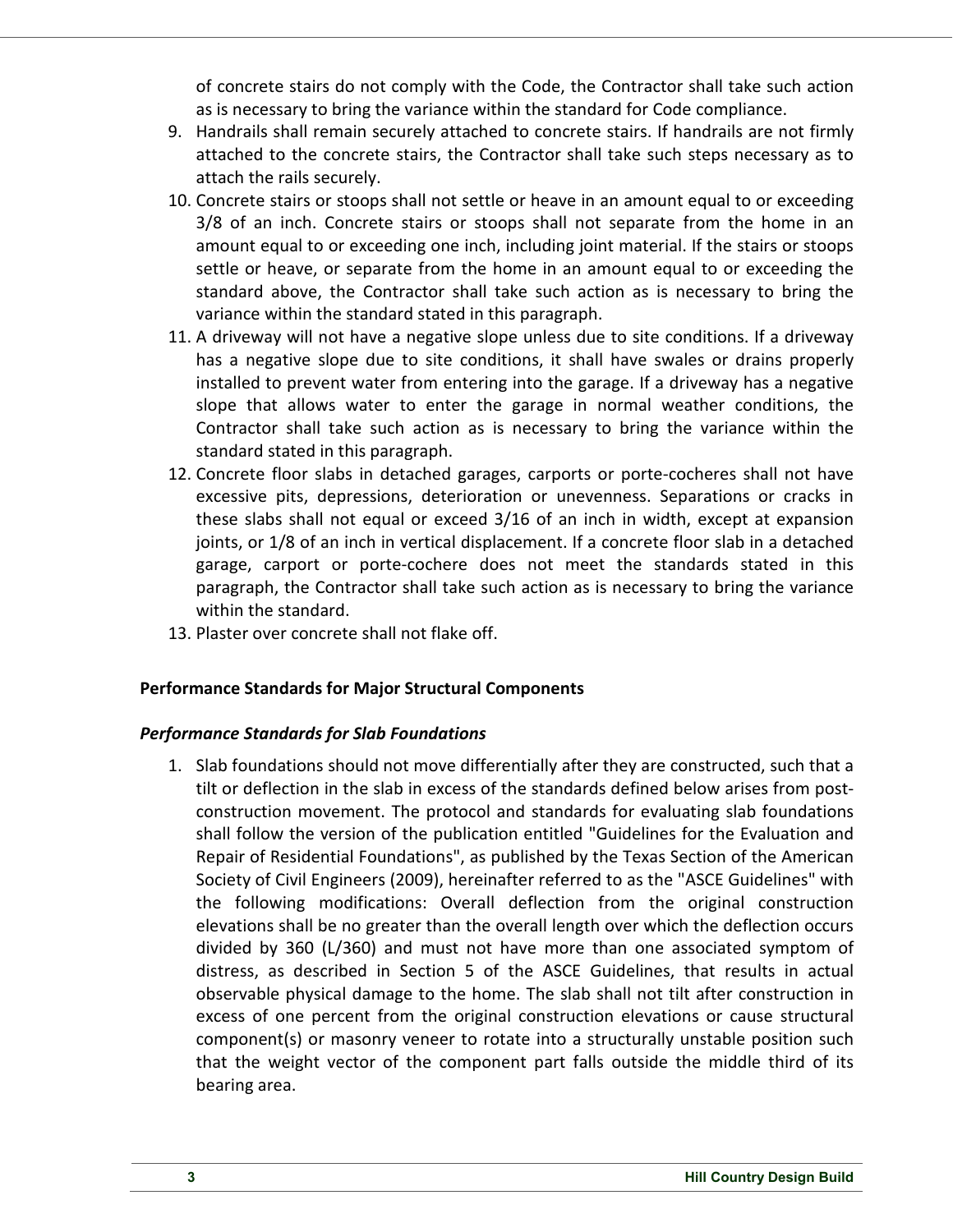2. If measurements and associated symptoms of distress show that a slab foundation does not meet the deflection or tilt standards stated in paragraph (1) of this subsection, a third-party inspector's recommendation shall be based on the appropriate remedial measures as described in Section 7 of the ASCE Guidelines.

## *Performance Standards for Major Structural Components of a Home other than Slab Foundations*

1. Floor over pier and beam foundations. A floor over pier and beam foundation shall not deflect more than L/360 from its original construction elevations and have that movement create actual observable physical damage to the components of the home identifiable in Section 5.3 of the ASCE Guidelines. If a floor over pier and beam foundation deflects more than L/360 from its original construction elevation and the movement has created actual observable physical damage to the components of a home identifiable in Section 5.3 of the ASCE Guidelines, a third-party inspector's recommendation shall be based on applicable remedial measures as described in Section 7 of the ASCE Guidelines.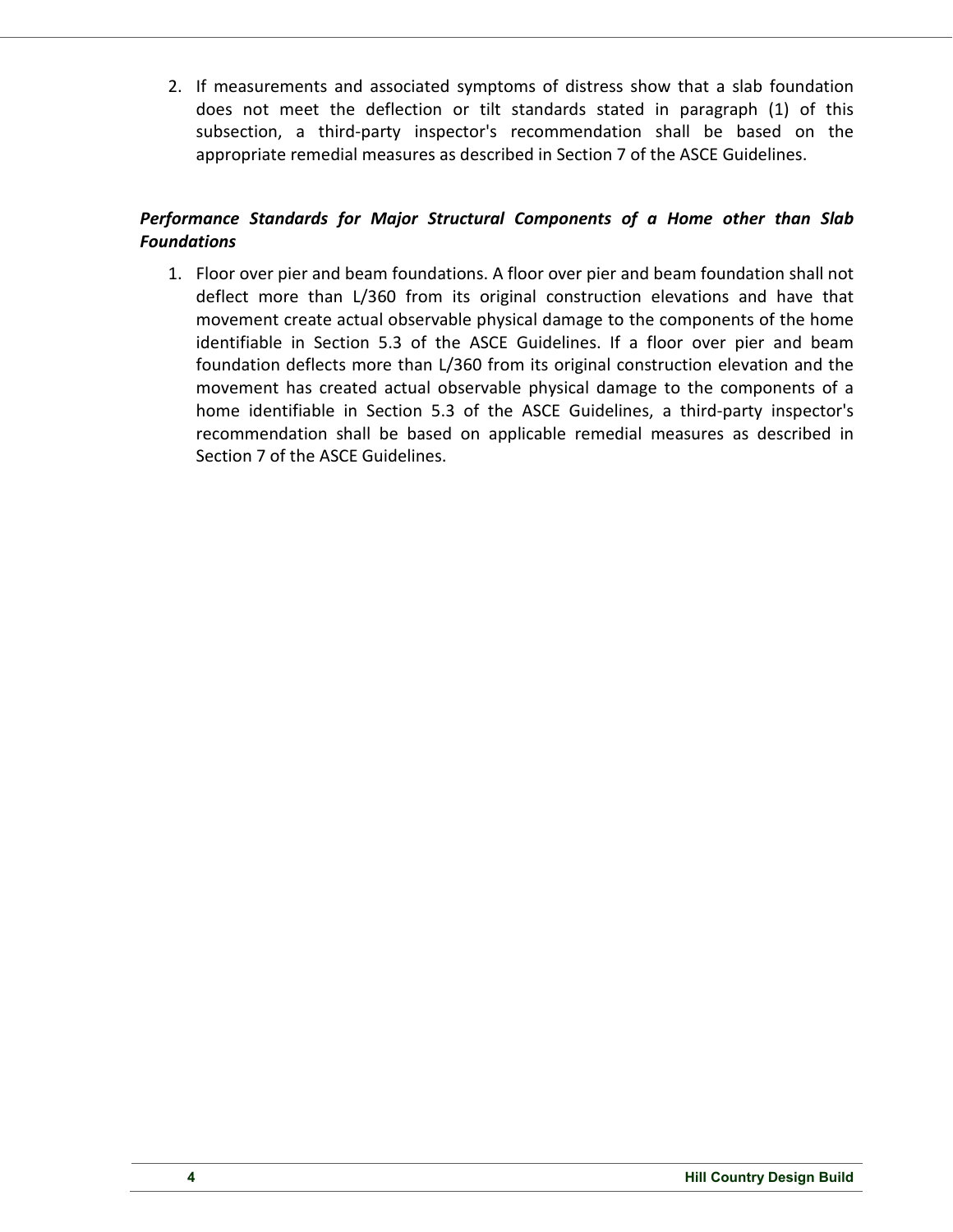

## **Addendum to - General Specifications.03 Framing and Decking** *as of October 30, 2018*

This document is a supplement to and part of the Work Order between Hill Country Design Build (HCDB) as Builder and the Contractor.

#### **Performance Standards for Framing**

#### *Building and Performance Standard for Walls*

- 1. Walls shall not bow or have depressions that equal or exceed 1/8 of an inch out of line within any 72-inch horizontal measurement as measured from the center of the bow or depression or 1/4 of an inch within any eight-foot vertical measurement. If a wall does not meet the standard stated in this paragraph, the Contractor shall take such action as is necessary to bring the variance within the standard.
- 2. Walls shall be level, plumb and square to all adjoining openings or other walls within 1/8 of an inch in any 32-inch measurement. If a wall does not meet the standard stated in this paragraph, the Contractor shall take such action as is necessary to bring the variance within the standard.
- 3. A crack in a beam or a post shall not equal or exceed 1/4 of an inch in width at any point along the length of the crack. If a crack in the beam or post fails to meet the standard stated in this paragraph, the Contractor shall take such action as is necessary to bring the variance within the standard.
- 4. A non-structural post or beam shall not have a warp or twist equal or exceeding one inch in eight-feet of length. Warping or twisting shall not damage beam pocket. If a non-structural post or beam fails to meet the standard stated in this paragraph, the Contractor shall take such action as is necessary to bring the variance within the standard.
- 5. Exterior sheathing shall not delaminate or swell. If exterior sheathing delaminates or swells, the Contractor shall take such action as is necessary to bring the variance within the standard stated in this paragraph.
- 6. An exterior moisture barrier shall not allow an accumulation of moisture inside the barrier. If an exterior moisture barrier allows an accumulation of moisture inside the barrier, the Contractor shall take such action as is necessary to bring the variance within the standard stated in this paragraph. An exterior moisture barrier shall be installed by manufacturer's guidelines.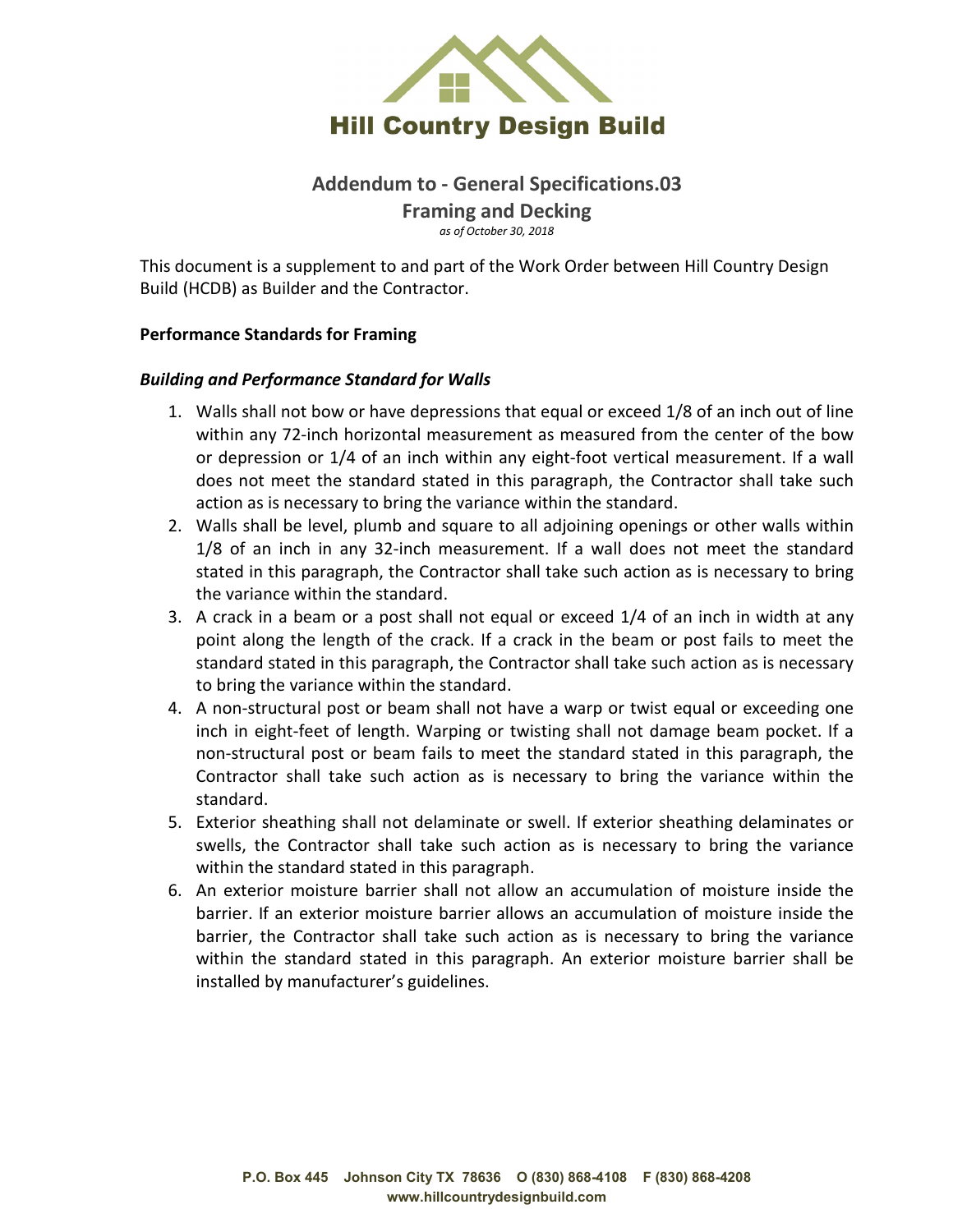## *Performance Standards for Ceilings*

A ceiling shall not bow or have depressions that equal or exceed 1/4 of an inch out of line within a 72-inch measurement as measured from the center of the bow or depression running parallel with a ceiling joist. If a ceiling has a bow or depression that is greater than the standard stated in this subsection, the Contractor shall take such action as is necessary to bring the variance within the standard.

## *Performance Standards for Sub-floors*

- 1. Under normal residential use, the floor shall not make squeaking or popping sounds. If the floor makes squeaking and popping sounds under normal residential use, the Contractor shall take such action as is necessary to bring the variance within the standard stated in this paragraph.
- 2. Sub-floors shall not delaminate or swell to the extent that it causes observable physical damage to the floor covering or visually affects the appearance of the floor covering. Exposed structural flooring, where the structural flooring is used as the finished flooring, is excluded from the standard stated in this paragraph. If a sub-floor delaminates or swells to the extent that it affects the flooring covering as stated in this paragraph, the Contractor shall take such action as is necessary to bring the variance within the standard.
- 3. Sub-flooring shall not have excessive humps, ridges, depressions or slope within any room that equals or exceeds 1/8 of an inch in any 32-inch direction. If the sub-flooring fails to meet the standard stated in this paragraph, the Contractor shall take such action as is necessary to bring the variance within the standard.
- 4. Sub-floors must be secured to structure with adhesive and screws.

# *Performance Standards for Stairs*

- 1. Stair steepness and dimensions such as tread width, riser height, landing size and stairway width, shall comply with the Code. If stair steepness and dimensions do not comply with the Code, the Contractor shall take such action as is necessary to bring the variance within the standard stated in this paragraph.
- 2. Under normal residential use, stairs shall not make squeaking or popping sounds. If stairs make squeaking and popping sounds under normal residential use, the Contractor shall take such action as is necessary to bring the variance within the standard stated in this paragraph.
- 3. Stair treads must be secured with adhesive and screws.

## **Performance Standards for Exterior Siding and Trim**

## *Performance Standards for Exterior Siding*

1. Exterior siding shall be equally spaced and properly aligned. Horizontal siding shall not equal or exceed 1/4 of an inch off parallel with the bottom course or 1/8 of an inch off parallel with the adjacent course from corner to corner. If siding is misaligned or unevenly spaced and fails to meet the performance standard stated in this paragraph,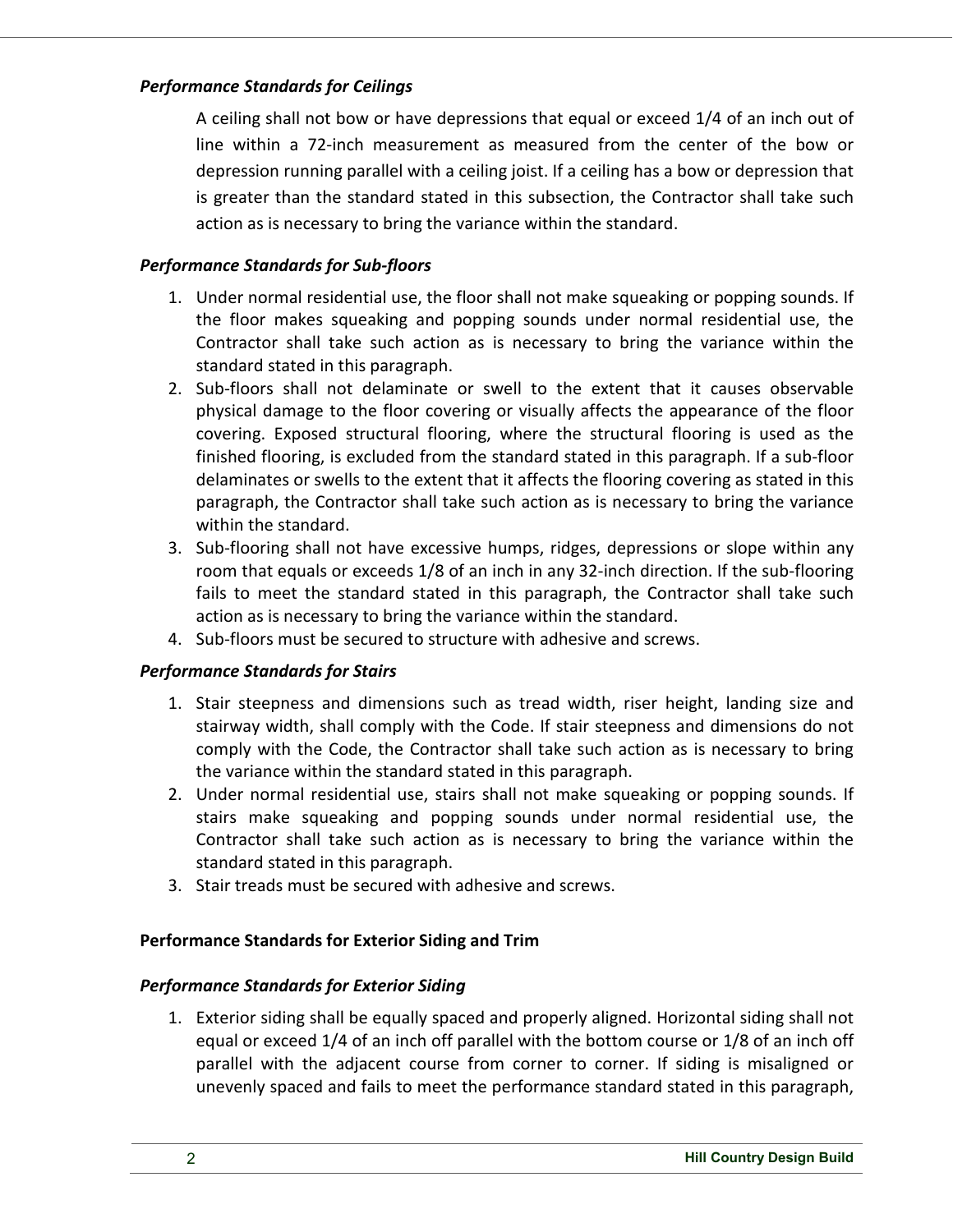the Contractor shall take such action as is necessary to bring the variance within the standard.

- 2. Siding shall not gap or bow. A siding end joint shall not have a gap that leaks or that equals or exceeds 1/4 of an inch in width. Siding end joint gaps shall be caulked. A bow in siding shall not equal or exceed 1/8 of an inch out of line in a 32-inch measurement. If siding has gaps or bows that exceed the standards stated in this paragraph, the Contractor shall take such action as is necessary to bring the variance within the standard.
- 3. Nails shall not protrude from the finished surface of siding but nail heads may be visible on some products where allowed by the manufacturer's specifications. If a nail protrudes from the finished surface of siding, the Contractor shall take such action as is necessary to bring the variance within the standard stated in this paragraph.
- 4. Siding shall not have a nail stain. If siding has a nail stain, the Contractor shall take such action as is necessary to bring the variance within the standard stated in this paragraph.
- 5. Siding and siding knots shall not become loose or fall off. If siding or siding knots become loose or fall off, the Contractor shall take such action as is necessary to bring the variance within the standard stated in this paragraph.
- 6. Siding shall not delaminate. If siding fails to comply with the standard stated in this paragraph, the Contractor shall take such action as is necessary to bring the variance within the standard.
- 7. Siding shall not cup in an amount equal to or exceeding 1/4 of an inch in a six-foot run. If siding fails to comply with the standard stated in this paragraph, the Contractor shall take such action as is necessary to bring the variance within the standard.
- 8. Siding shall not have cracks or splits that equal or exceed 1/8 of an inch in width. If siding fails to comply with the standard stated in this paragraph, the Contractor shall take such action as is necessary to bring the variance within the standard. It is noted that rough wood sidings are excepted from this standard.

# *Performance Standards for Exterior Trim*

- 1. A joint between two trim pieces shall not have a separation that leaks or is equal to or exceeding 1/4 of an inch in width and all trim joints shall be caulked. If there is a separation at a trim joint that fails to comply with the standard stated in this paragraph, the Contractor shall take such action as is necessary to bring the variance within the standard.
- 2. Exterior trim and eave block shall not warp in an amount equal to or exceeding 1/4 of an inch in an eight-foot run. If exterior trim or eave block warps in excess of the standard stated in this paragraph, the Contractor shall take such action as is necessary to bring the variance within the standard.
- 3. Exterior trim and eave block shall not cup in an amount equal to or in excess of a 1/4 of an inch in a six-foot run. If exterior trim or eave block cups in excess of the standard stated in this paragraph, the Contractor shall take such action as is necessary to bring the variance within the standard.
- 4. Exterior trim and eave block shall not have cracks or splits equal to or in excess of 1/8 of an inch in average width. If exterior trim or eave block has cracks in excess of the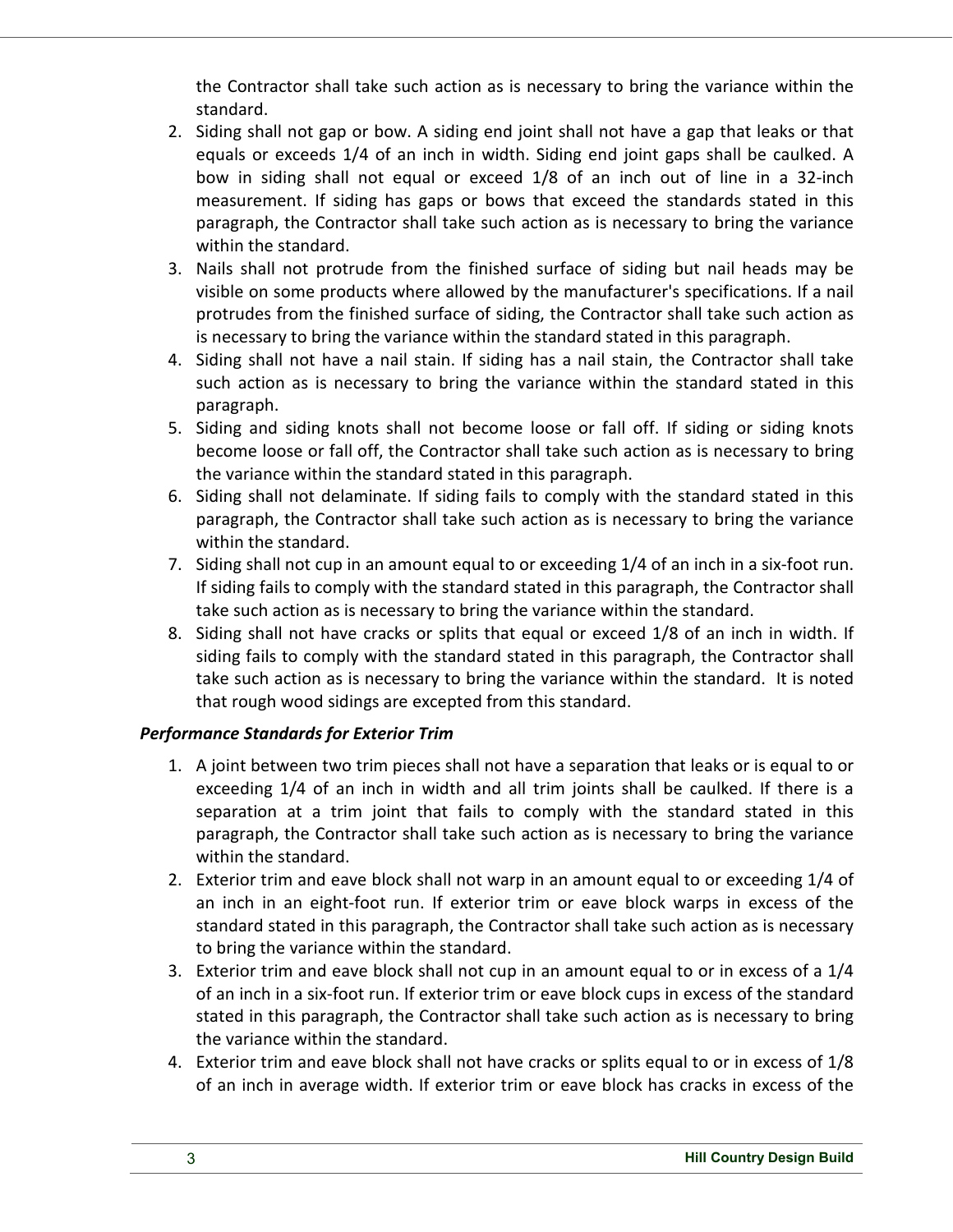standard stated in this paragraph, the Contractor shall take such action as is necessary to bring the variance within the standard.

- 5. Trim shall not have nails that protrude through the finished surface of the trim but nail heads may be visible on some products. If a nail protrudes from the finished surface of the trim, the Contractor shall take such action as is necessary to bring the variance within the standard stated in this paragraph. Some products specify that the nails be flush with the trim surface. When these products are used, visible nail heads are not considered protruding nails as long as they are painted over.
- 6. Trim shall not have a nail stain. If trim has a nail stain, the Contractor shall take such action as is necessary to bring the variance within the standard stated in this paragraph.

## *Structural components*

- 1. A defined structural component shall not crack, bow, become distorted or deteriorate, such that it compromises the structural integrity of a home or the performance of a structural system of the home resulting in actual observable physical damage to a component of the home. If a structural component of a home cracks, bows, is distorted or deteriorates such that it results in actual observable physical damage to a component of the home, the Contractor shall take such action as is necessary to repair, reinforce or replace such structural component to restore the structural integrity of the home or the performance of the affected structural system.
- 2. A structural component shall not deflect more than the ratios allowed by the Code. If a structural component of the home is deflected more than the ratios allowed by the Code, the Contractor shall repair, reinforce or replace such structural component to restore the structural integrity of the home or the performance of the affected structural system.
- 3. A structural component shall not be so damaged that it compromises the structural integrity or performance of the affected structural system. If a structural component is so damaged that it compromises the structural integrity or performance of a structural system of the home, the Contractor shall take such action as is necessary to repair, reinforce or replace such structural component to restore the structural integrity of the home or the performance of the affected structural system.
- 4. A structural component shall not separate from a supporting member more than 1/8 of an inch or such that it compromises the structural integrity or performance of the system. If a structural component is separated from a supporting member more than 1/8 of an inch or separated such that it compromises the structural integrity or performance of a structural system of the home, the Contractor shall take such action as necessary to repair, reinforce or replace such structural component to re-establish the connection between the structural component and the supporting member, to restore the structural integrity of the home and the performance of the affected structural system.
- 5. A structural component shall function as required by the Code. If a structural component does not function as required by the Code, the Contractor shall take such action as is necessary to bring the variance within the standard stated in this paragraph.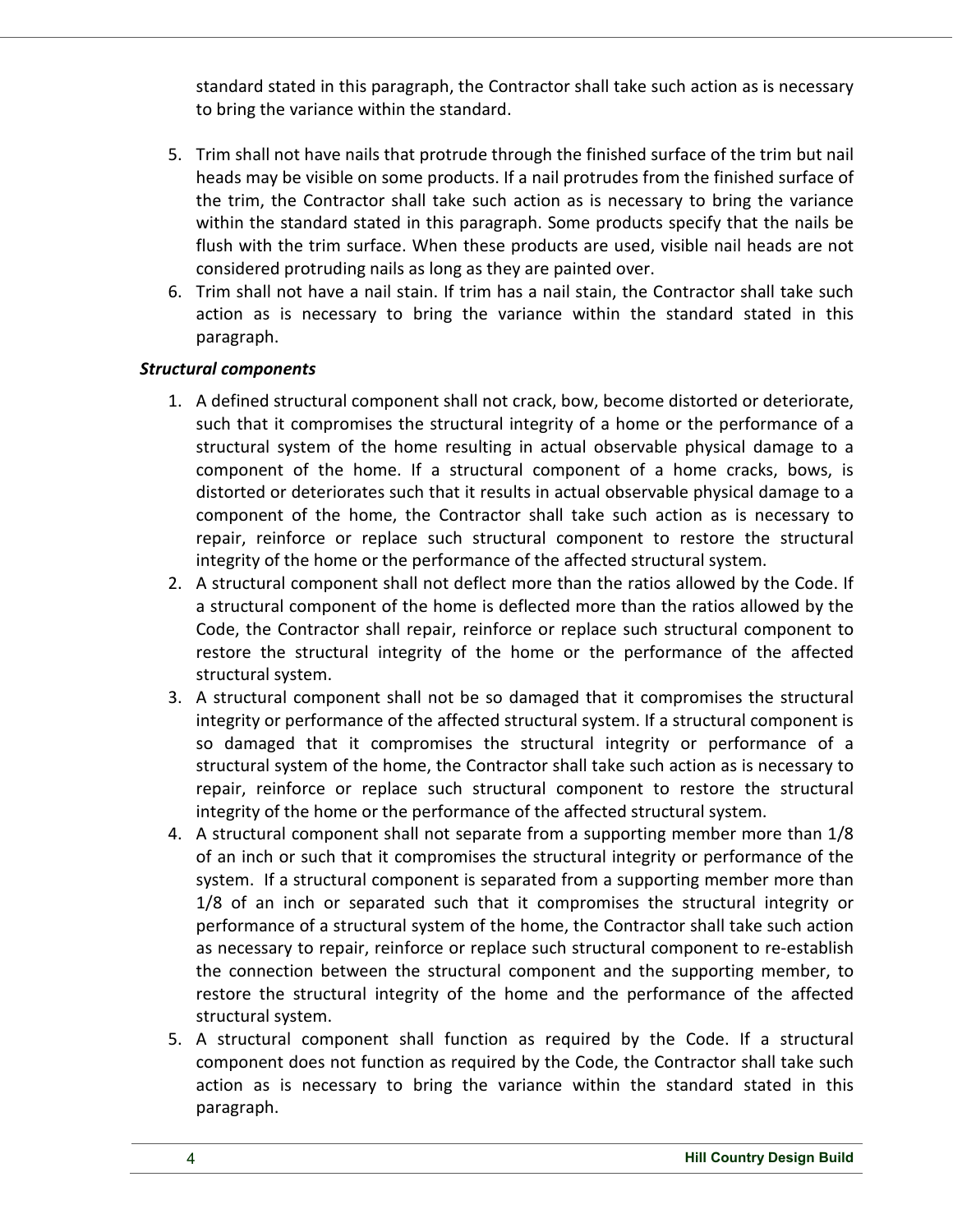

**Addendum to - General Specifications.04 Windows and Exterior Doors** *as of October 30, 2018*

This document is a supplement to and part of the Work Order between Hill Country Design Build (HCDB) as Builder and the Contractor.

#### *Performance Standards for Both Doors and Windows*

- 1. When closed, a door or window shall not allow excessive infiltration of air or dust. If a door or window fails to meet the performance standard stated in this paragraph the Contractor shall take such action as is necessary to bring the variance within the standard.
- 2. When closed, a door or window shall not allow excessive accumulation of moisture inside the door or window. If a door or window fails to meet the performance standard stated in this paragraph, the Contractor shall take such action as is necessary to bring the variance within the standard.
- 3. A sliding door and door screen shall stay on track. If a sliding door or door screen fails to perform to the standard stated in this paragraph, the Contractor shall take such action as is necessary to bring the variance within the standard. The homeowner shall clean and lubricate sliding door or door screen hardware as necessary.
- 4. The spacing between an interior door bottom and original floor covering, except closet doors, shall not exceed 1-1/2 inches and shall be at least 1/2 of an inch. The spacing between an interior closet door bottom and original floor covering shall not exceed two inches and shall be at least 1/2 of an inch. If the spacing between a door bottom and the original floor covering does not meet the performance standards stated in this paragraph, the Contractor shall take such action as is necessary to bring the variance within the standard.
- 5. A door shall not delaminate. If a door becomes delaminated, the Contractor shall take such action as is necessary to bring the variance within the standard stated in this paragraph.
- 6. A door panel shall not split so that light from the other side is visible. If a door panel fails to meet the performance standards stated in this paragraph, the Contractor shall take such action as is necessary to bring the variance within the standard.
- 7. After its final finish, a door shall open and close without binding. If a door fails to perform in accordance with the standard stated in this paragraph, the Contractor shall take such action as is necessary to bring the variance within the standard.
- 8. A door shall not warp to the extent that it becomes inoperable. A warp in a door panel shall not equal or exceed 1/4 of an inch from original dimension measured vertically, horizontally or diagonally from corner to corner. If a door fails to perform in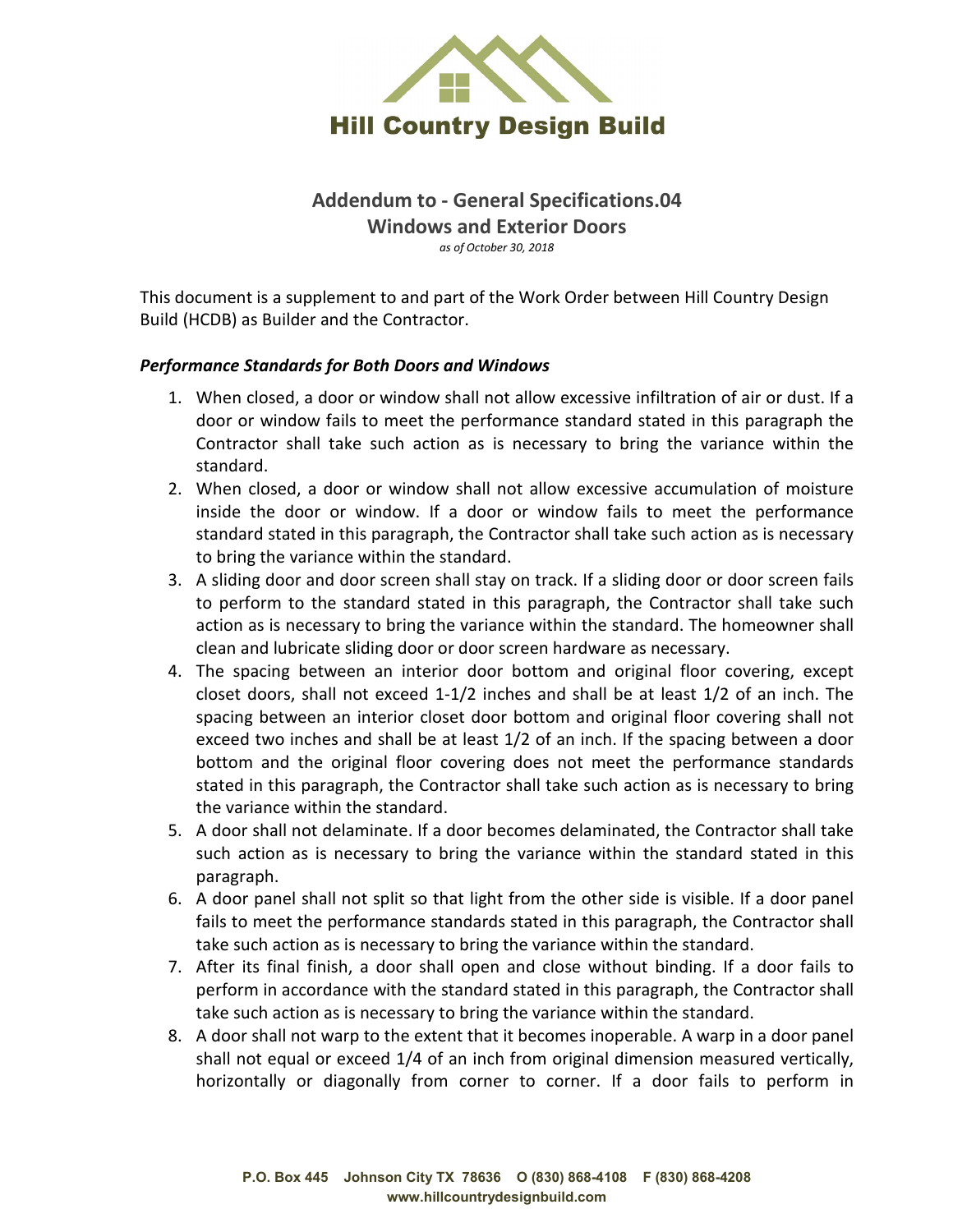accordance with the standard stated in this paragraph, the Contractor shall take such action as is necessary to bring the variance within the standard.

- 9. A storm door shall open and close properly and shall fit properly. If a door fails to perform in accordance with the standard stated in this paragraph, the Contractor shall take such action as is necessary to bring the variance within the standard.
- 10. When a door is placed in an open position, it shall remain in the position it was placed, unless the movement is caused by airflow. If a door fails to perform in accordance with the standard stated in this paragraph, the Contractor shall take such action as is necessary to bring the variance within the standard.
- 11. A metal door shall not be dented or scratched due to construction activities. If a metal door fails to comply with the standard stated in this paragraph, the Contractor shall take such action as is necessary to bring the variance within the standard.

## *Performance Standards for Garage Doors*

- 1. A metal garage door shall not be dented or scratched due to construction activities. If a metal garage door fails to comply with the standard stated in this paragraph, the Contractor shall take such action as is necessary to bring the variance within the standard.
- 2. A garage door opener, if provided, shall operate properly in accordance with manufacturer's specifications. If a garage door opener fails to perform in accordance with the standard stated in this paragraph, the Contractor shall take such action as is necessary to bring the variance within the standard.
- 3. A garage door shall not allow water to enter the garage and there should be no gap around the garage door. If a garage door allows water to enter the garage or a gap around the garage door exists, the Contractor shall take such action as is necessary to bring the variance within the standard stated in this paragraph.
- 4. A garage door spring shall operate properly and shall not lose appreciable tension, break or be undersized. If a garage door spring fails to perform in accordance with the standard stated in this paragraph, the Contractor shall take such action as is necessary to bring the variance within the standard.
- 5. A garage door shall remain in place at any open position, operate smoothly and not be off track. If a garage door fails to perform in accordance with the standard stated in this paragraph, the Contractor shall take such action as is necessary to bring the variance within the standard.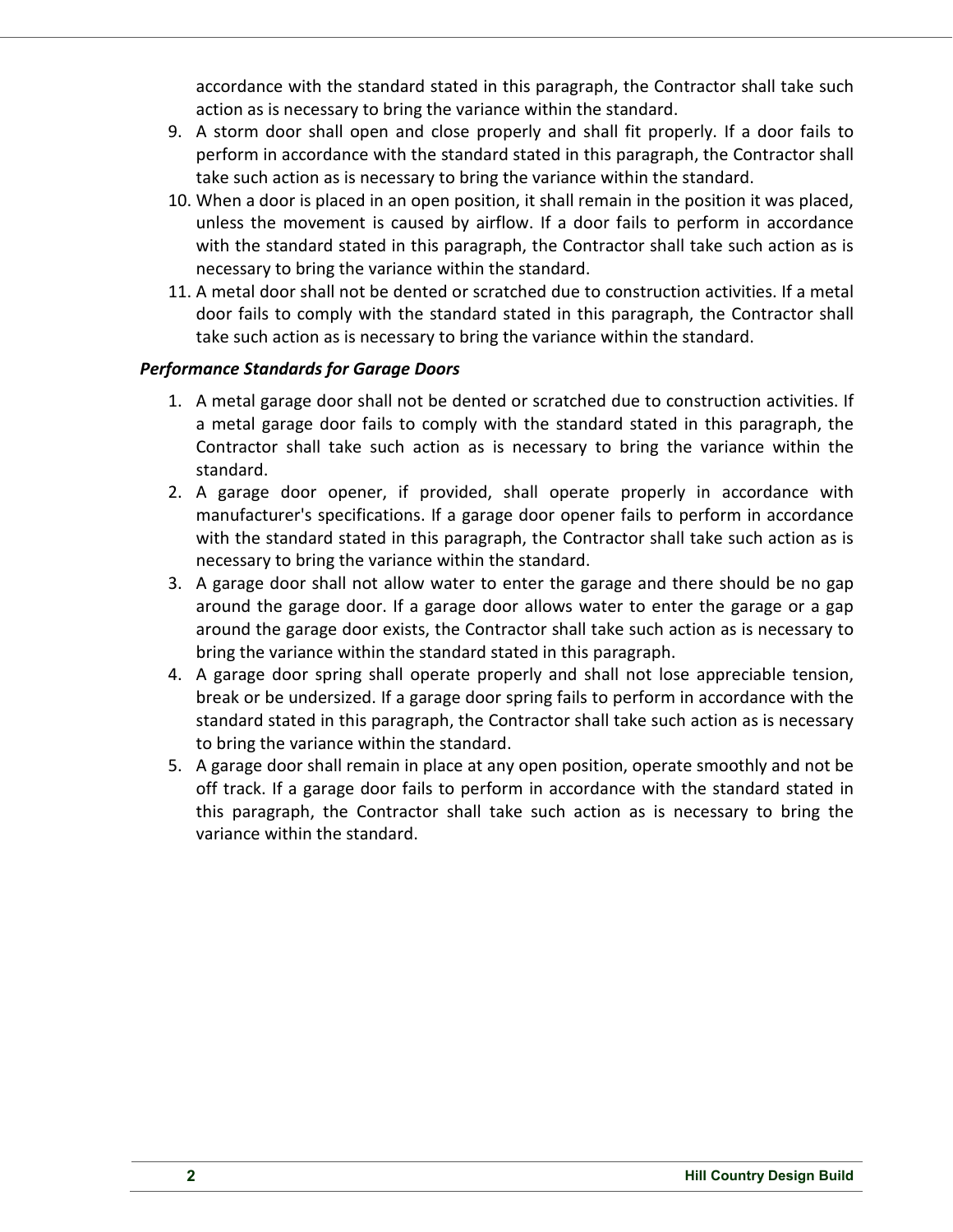

## **Addendum to - General Specifications.05 Electrical System** *as of October 30, 2018*

This document is a supplement to and part of the Work Order between Hill Country Design Build (HCDB) as Builder and the Contractor.

#### **Performance Standards for Electrical Delivery Systems**

#### *Performance Standards for Electrical Systems*

Air infiltration shall not occur around electrical system components or fixtures. If electrical system components or fixtures fail to meet the standard stated in this subsection, the Contractor shall take such action as is necessary to bring the variance within the standard.

#### *Performance Standards for Electrical Wiring*

- 1. Electrical wiring installed inside the home shall be installed in accordance with the Code and any other applicable electrical standards and shall function properly from the point of demarcation, as determined by the respective utility. If electrical wiring inside the home is not functioning properly or is not installed in accordance with the Code and any other applicable electrical standards, the Contractor shall take such action as is necessary to bring the wiring to the standard of performance required in this paragraph.
- 2. Electrical wiring shall be capable of carrying the designated load as set forth in the Code. If the electrical wiring fails to carry design load, the Contractor shall take such action as is necessary to bring the variance within the standard set forth in this paragraph. All electrical equipment shall be used for the purposes and/or capacities for which it was designed and in accordance with manufacturer's specifications.

#### *Performance Standards for the Electrical Panel, Breakers and Fuses*

- 1. The electrical panel and breakers shall have sufficient capacity to provide electrical service to the home during normal residential usage. If the electrical panel or breakers do not have sufficient capacity to provide electrical service to the home during normal residential usage, the Contractor shall take such action as is necessary to bring the variance within the standard set forth in paragraph (1) of this subsection.
- 2. The electrical panel and breakers shall have sufficient capacity to provide electrical service to the home during normal residential usage such that a circuit breaker shall not trip and fuses shall not blow repeatedly under normal residential electric usage. If a circuit breaker repeatedly trips or fuses repeatedly blow under normal residential electric usage, the Contractor shall take such action as is necessary to bring the variance within the standard set forth in this paragraph.
- 3. The electric panel box shall be labeled so breakers are easily identified.

#### *Performance Standards for Electric Outlets with Ground Fault Interrupters*

Electrical outlets with ground fault interrupters shall be installed and operate in accordance with the Code and manufacturer's specifications. If ground fault interrupters trip repeatedly under normal residential usage, the Contractor shall take such action as is necessary to ensure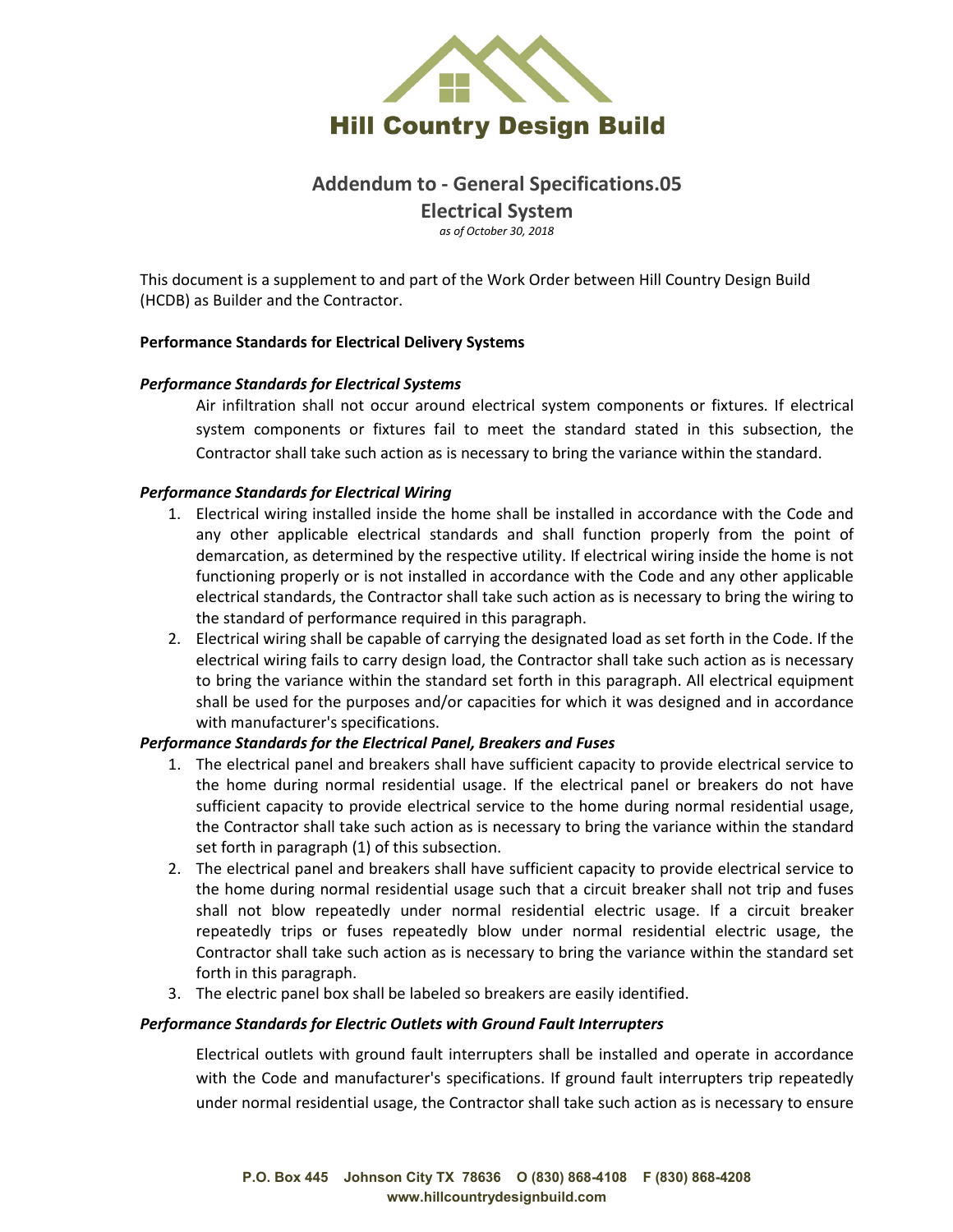that the electrical outlets with ground fault interrupters are installed in accordance with the Code and manufacturer's instructions and specifications and that they operate properly during normal residential electrical usage.

#### *Performance Standards for Fixtures, Outlets, Doorbells and Switches*

- 1. An outlet, doorbell or switch shall be installed in accordance with the manufacturer's specifications and the Code and shall operate properly when installed in accordance with the manufacturer's specifications and the Code. If an outlet, doorbell or switch is not installed in accordance with the manufacturer's specifications and the Code or does not operate properly when so installed, the Contractor shall take such action as is necessary to bring the variance within the standard stated in this subsection.
- 2. A fixture, electrical box or trim plate shall be installed in accordance with the Code and manufacturer's specifications and shall be properly secured to the supporting surface. If a fixture, electrical box or trim plate is not installed in accordance with the Code and manufacturer's specifications or is not properly secured to the supporting surface, Contractor shall take such action as is necessary to bring the variance within the standard state in this subsection.
- 3. A light shall not dim, flicker or burn out repeatedly under normal circumstances. A lighting circuit shall meet the Code. If a light or a lighting circuit fails to meet the standards stated in this paragraph, the Contractor shall take such action as is necessary to bring the variance within the standard.
- 4. Outlets, switches, fixtures, etc. are to be centered or lined up with item around it to create an aesthetically pleasing look.
- 5. Ceiling fans are to be checked and properly balanced in all speeds.
- 6. Three-way switches, etc are to be thoroughly checked in all scenarios at time of install and corrected if necessary.

## *Performance Standards for Wiring or Outlets for Cable Television, Telephone, Ethernet or Other Services*

1. Wiring or outlets for cable television, telephone, ethernet or other services shall be installed in accordance with the Code and any applicable manufacturer's specifications. If wiring or outlets for cable television, telephone, ethernet or other services are not installed in accordance with the Code or any applicable manufacturer's specifications, the Contractor shall take such action as is necessary to bring the variance within the standard set forth in paragraph (1) of this subsection. Wiring for cable television, telephone, ethernet or other services inside the home or on the home side of the meter/demarcation point shall function properly when installed in accordance with the performance standard in paragraph (1) of this subsection. If wiring or outlets for cable television, telephone, ethernet or other services are not functioning, the Contractor shall take such action as is necessary to bring the variance within the standard set forth in this paragraph.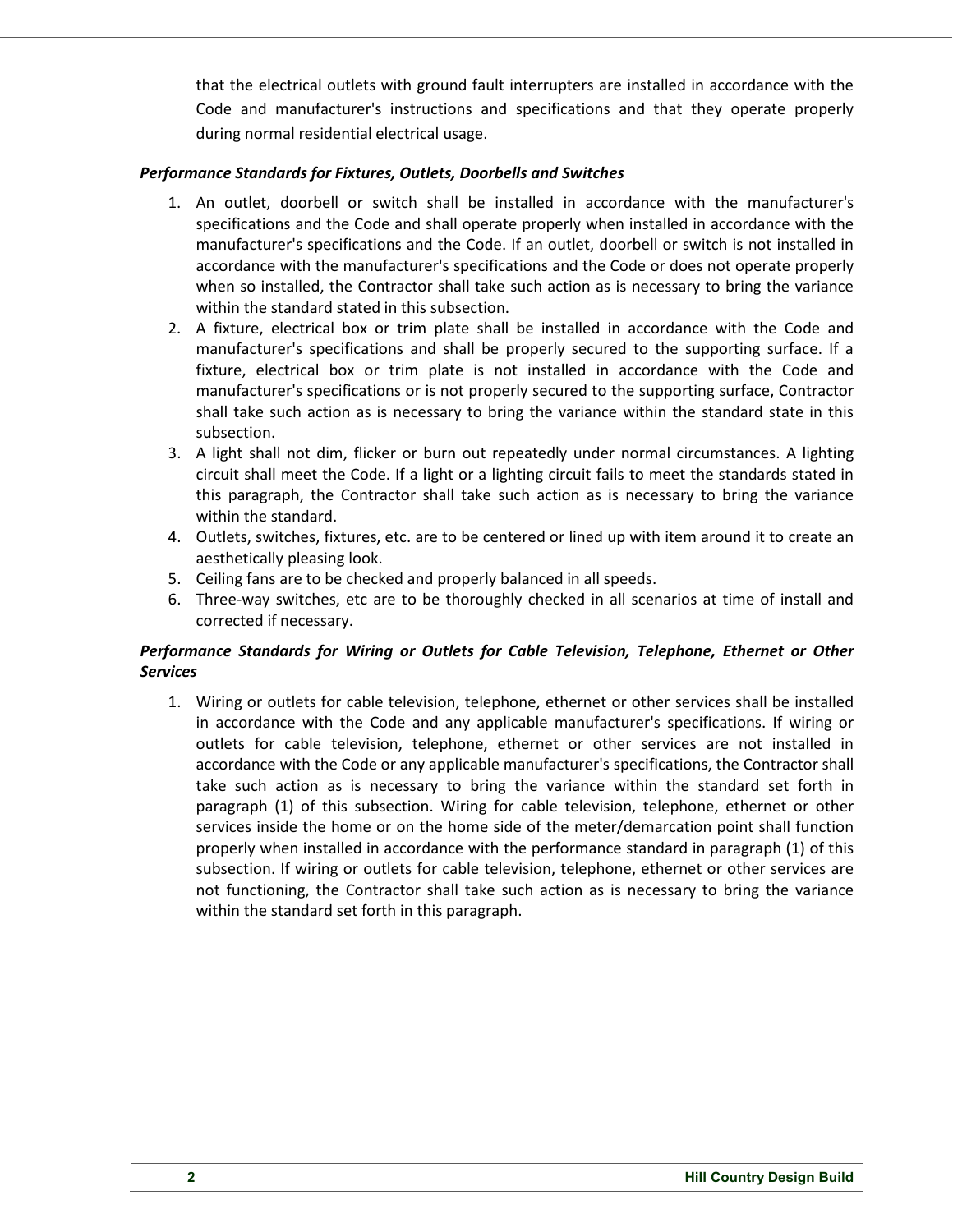

## **Addendum to - General Specifications.06 Electrical Fixtures** *as of October 30, 2018*

This document is a supplement to and part of the Work Order between Hill Country Design Build (HCDB) as Builder and the Contractor.

#### **Performance Standards for Electrical Fixtures**

- 1. A fixture or trim plate shall not be chipped, cracked, dented, scratched, tarnished, blemished or stained due to construction activities. If a fixture or trim plate fails to meet the standard stated in this paragraph, the Contractor shall take such action as is necessary to bring the variance within the standard.
- 2. A fixture, electrical box or trim plate shall be installed in accordance with the Code and manufacturer's instructions and shall be plumb and level. If a fixture, electrical box or trim plate fails to meet the standards stated in this paragraph, the Contractor shall take such action as is necessary to bring the variance within the standard.
- 3. Fixtures, such as lights, fans and appliances shall operate properly when installed in accordance with the manufacturer's specifications. The Contractor shall take such action as is necessary to bring the variance within the standard stated in this subsection.
- 4. A smoke detector shall operate according to the manufacturer's specifications and shall be installed in accordance with the Code. If a smoke detector fails to meet the standards stated in this subsection, the Contractor shall take such action as is necessary to bring the variance within the standard.
- 5. An exhaust fan shall operate within the manufacturer's specified noise level. If an exhaust fan fails to meet the standard stated in this subsection, the Contractor shall take such action as is necessary to bring the variance within the standard.
- 6. Builder shall be notified of any damage to or parts missing from fixtures immediately when discovered.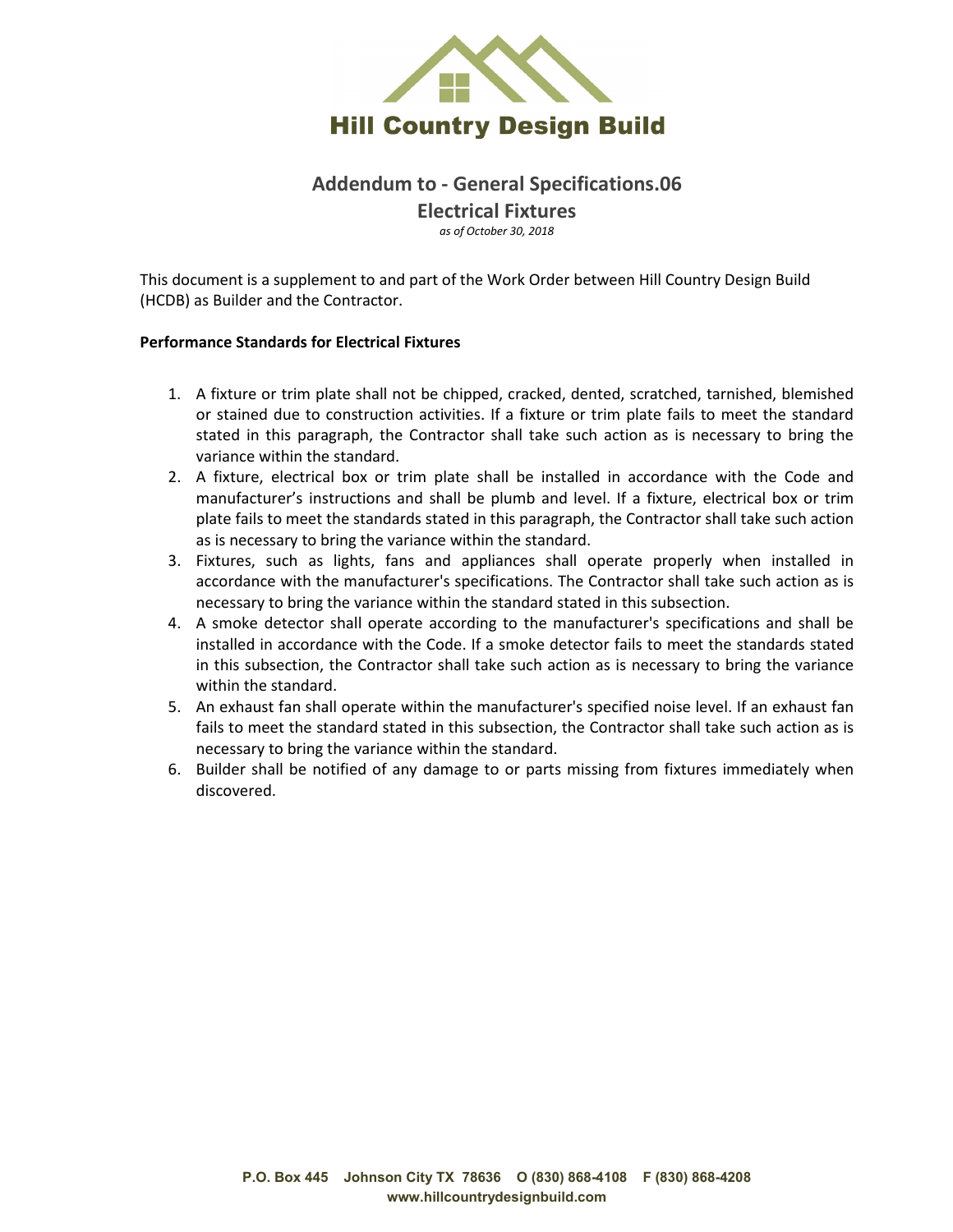

## **Addendum to - General Specifications.07**

**Plumbing System** *as of October 30, 2018*

This document is a supplement to and part of the Work Order between Hill Country Design Build (HCDB) as Builder and the Contractor.

## **Performance Standards for Plumbing Delivery Systems**

#### *Performance Standards for Pipes and Vents*

- 1. A sewer gas odor originating from the plumbing system shall not be detectable inside the home under conditions of normal residential use. If a sewer gas odor is detected inside the home under conditions of normal residential use, the Contractor shall take such action as is necessary to bring the variance within the standard. The homeowner shall keep plumbing traps filled with water.
- 2. A vent stack shall be free from blockage and shall allow odor to exit the home. If a vent stack fails to meet the standard stated in this paragraph, the Contractor shall take such action as is necessary to bring the variance within the standard.
- 3. A water pipe shall not make excessive noise such as banging or hammering repeatedly. If a water pipe fails to meet the standard stated in this paragraph, the Contractor shall take such action as is necessary to bring the variance within the standard. A water pipe subject to expansion or contraction of the pipe as warm or cool water flows through the pipe may cause a "ticking" sound temporarily. The standard stated in this paragraph does not require the Contractor to remove all noise attributable to water flow and pipe expansion.
- 4. All valves should be brass gate valves.

#### *Performance Standards for Irrigation Systems*

- 1. An irrigation system shall not leak, break or clog due to construction activities. If an irrigation system fails to meet the standard stated in this subsection, the Contractor shall take such action as is necessary to bring the variance within the standard.
- 2. An irrigation system shall be installed such that sprinkler coverage shall be complete and water shall not spray an unintended area due to construction activities. If an irrigation system fails to meet the standard stated in this subsection, the Contractor shall take such action as is necessary to bring the variance within the standard.
- 3. The irrigation system control shall operate in accordance with manufacturer's specifications. If an irrigation system fails to operate in accordance with manufacturer's specifications, the Contractor shall take such action as is necessary to bring the variance within the standard stated in this subsection. The Contractor shall provide the builder and homeowner with instructions on the operation of the irrigation system at closing.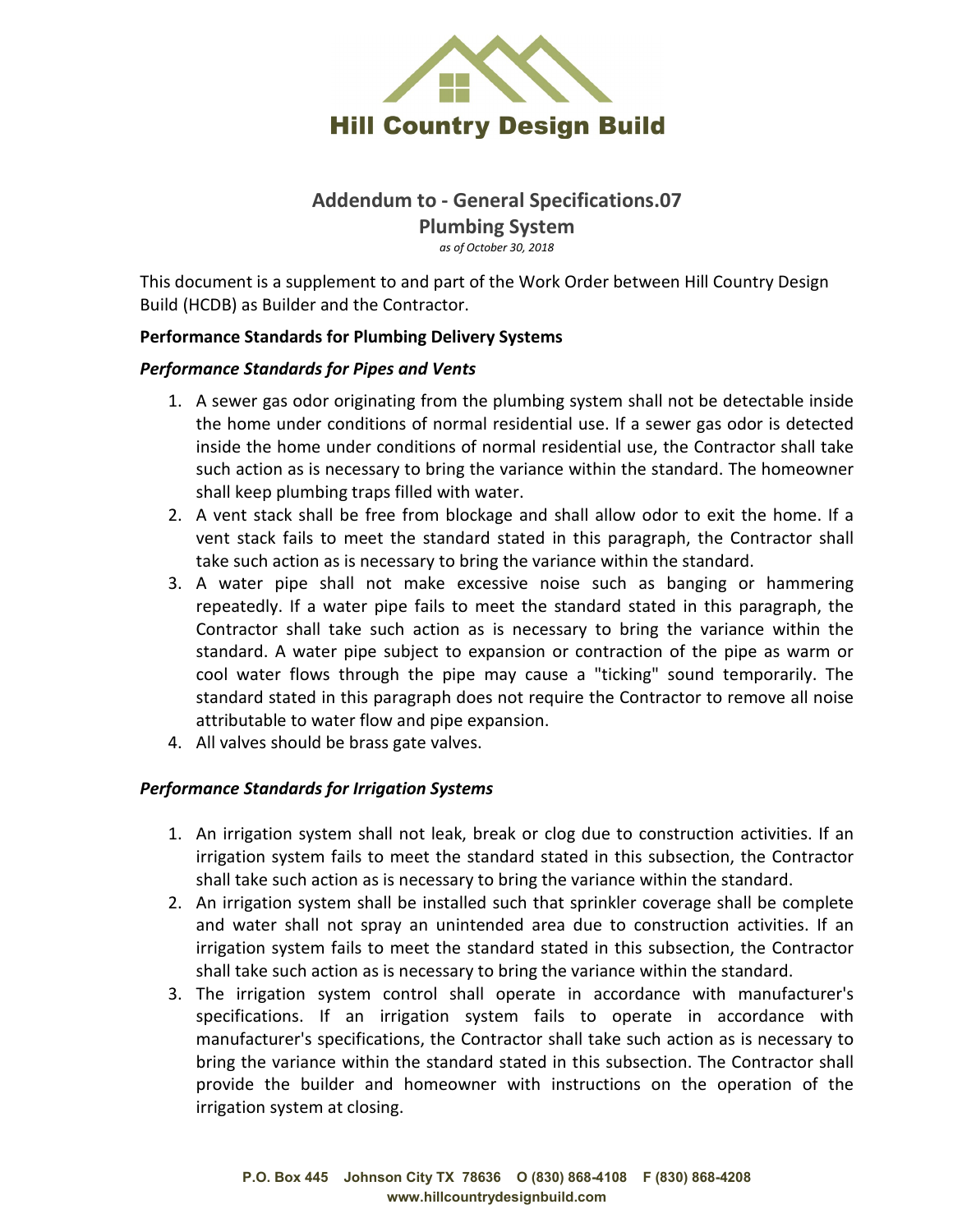## *Performance Standards for Pipes Including Water and Gas Pipes, Sewer and Drain Lines, Fittings and Valves but not including pipes included in a Landscape Irrigation System*

- 1. Pipes shall be installed and insulated in accordance with the Code and manufacturer's specifications. If a water pipe bursts, the Contractor shall take such action as is necessary to bring the variance within the standard.
- 2. A water pipe shall not leak. If a water pipe is leaking, the Contractor shall take such action as is necessary to bring the variance within the performance standard.
- 3. A gas pipe shall not leak, including natural gas, propane or butane gas. If a gas pipe is leaking, the Contractor shall take such action as is necessary to bring the variance within the standard.
- 4. Water pressure shall not exceed 80 pounds per square inch in any part of the water supply system located inside the home. Minimum static pressure at the building entrance for either public or private water service shall be 40 pounds per square inch in any part of the water supply system. If the water pressure is excessively high, the Contractor shall take such action as is necessary to bring the variance within the standard.
- 5. A sewer, drain, or waste pipe shall not become clogged or stopped up due to construction activities. The Contractor shall take such action as is necessary to unclog a sewer, drain or waste pipe that is clogged or stopped up due to construction activities.
- 6. All water pipes are to be kept under pressure throughout construction with a gauge and periodically checked.
- 7. Drain pipes are to be kept full of water throughout construction and periodically checked.
- 8. All hot water piping is to be fully insulated in framing and the slab.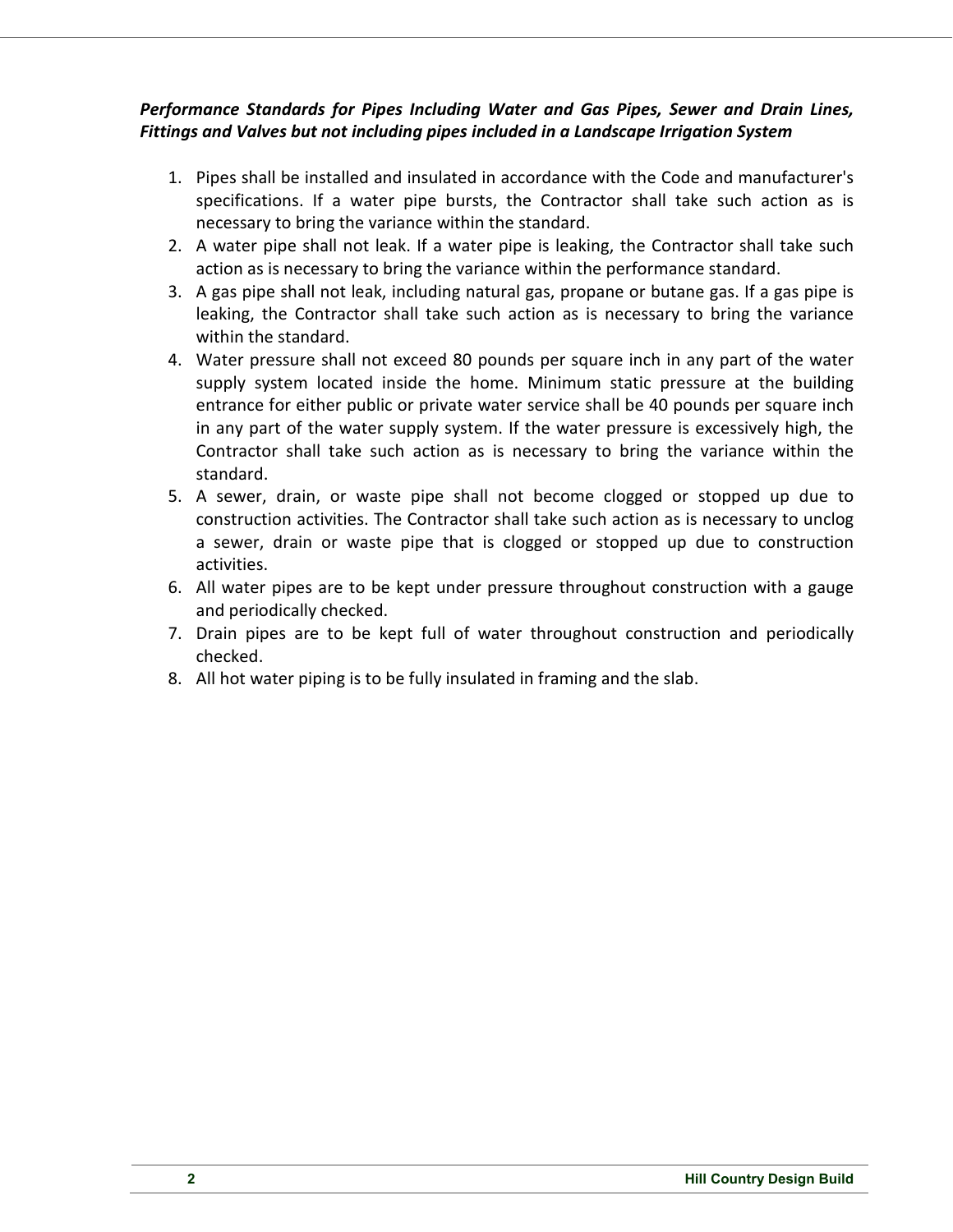

## **Addendum to - General Specifications.08 Plumbing Fixtures** *as of October 30, 2018*

This document is a supplement to and part of the Work Order between Hill Country Design Build (HCDB) as Builder and the Contractor.

#### *Performance Standards for Plumbing Accessories*

- 1. A fixture surface shall not have a chip, crack, dent or scratch due to construction activities. If a fixture fails to meet the standard stated in this paragraph, the Contractor shall take such action as is necessary to bring the variance within the standard.
- 2. A fixture shall not have tarnish, blemishes or stains unless installed as a specialty feature. If a fixture fails to meet the standard stated in this paragraph, the Contractor shall take such action as is necessary to bring the variance within the standard. Fixture finishes that are tarnished, blemished or stained due to high iron, manganese or other mineral content in water are excluded from this standard.
- 3. A fixture or fixture fastener shall not corrode. If a fixture or fixture fastener fails to meet the standards of this paragraph, the Contractor shall take such action as is necessary to bring the variance within the standard. A Contractor is not responsible for corrosion caused by factors beyond the manufacturer's or the Contractor's control, including the homeowner's use of corrosive chemicals or cleaners or corrosion caused by water content.
- 4. A decorative gas appliance shall be installed in accordance with manufacturer's specifications and when so installed shall function in accordance with manufacturer's representations. If a decorative gas appliance fails to meet the standards stated in this paragraph, the Contractor shall take such action as is necessary to bring the variance within the standard.
- 5. Fixtures shall be secure and not loose. If a fixture fails to meet the standard stated in this paragraph, the Contractor shall take such action as is necessary to bring the variance within the standard.
- 6. A fixture stopper shall operate properly and shall retain water in accordance with the manufacturer's specifications. If a fixture stopper fails to meet the standards stated in this paragraph, the Contractor shall take such action as is necessary to bring the variance within the standard.
- 7. The toilet equipment shall not allow water to run continuously. If the toilet equipment fails to meet the standard stated in this paragraph, the Contractor shall take such action as is necessary to bring the variance within the standard.
- 8. A toilet shall be installed and perform in accordance with the manufacturer's specifications. If a toilet fails to meet the standard stated in this paragraph, the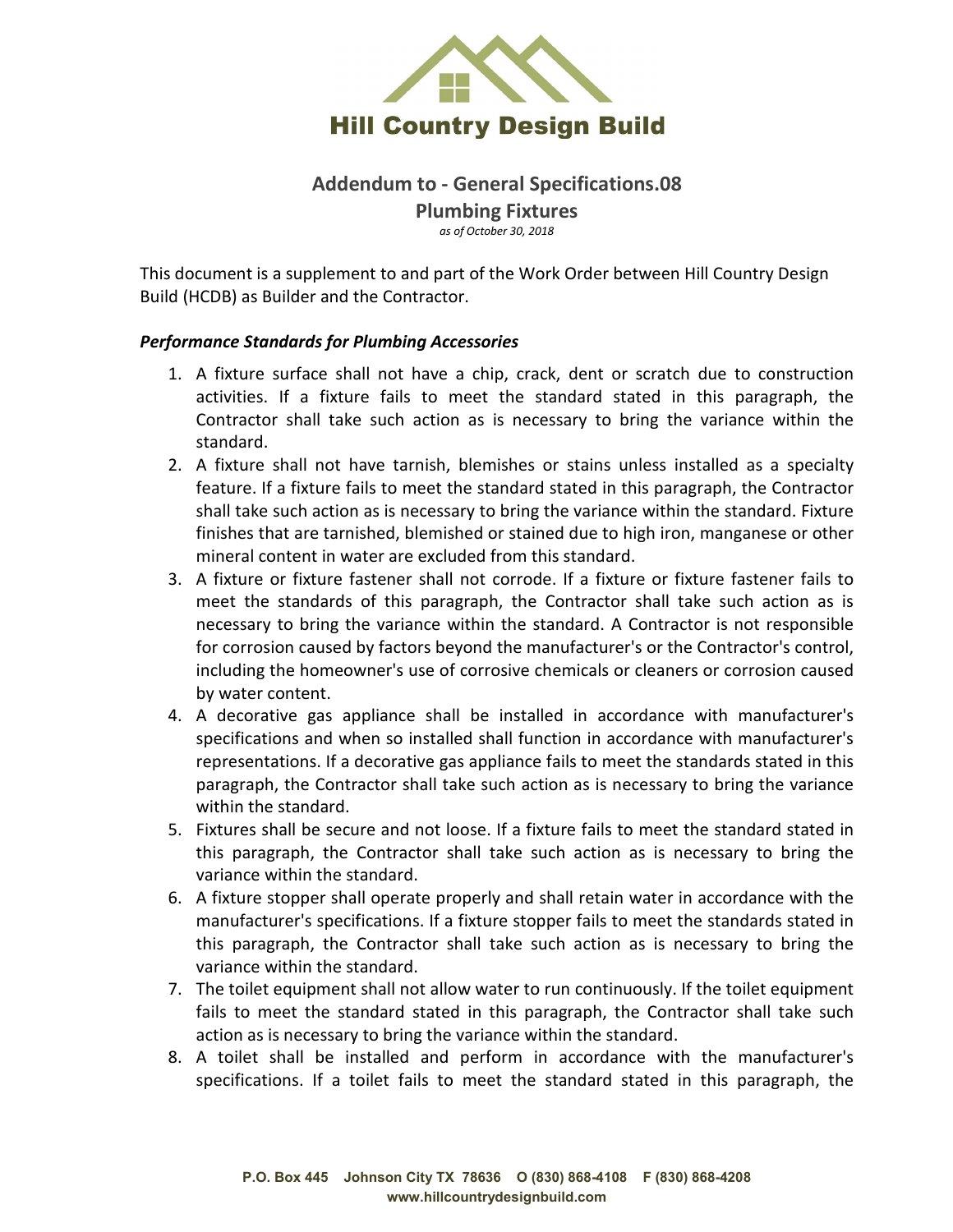Contractor shall take such action as is necessary to bring the variance within the standard.

- 9. A tub or shower pan shall not crack. If a tub or shower pan fails to meet the standard stated in this paragraph, the Contractor shall take such action as is necessary to bring the variance within the standard.
- 10. A tub or shower pan shall not squeak excessively. If a tub or shower pan fails to meet the standard stated in this paragraph, the Contractor shall take such action as is necessary to bring the variance within the standard.
- 11. A water heater shall be installed and secured according to the manufacturer's specifications and the Code. If a water heater fails to meet the standards stated in this paragraph, the Contractor shall take such action as is necessary to bring the variance within the standard.
- 12. A waste disposal unit shall be installed and operate according to the manufacturer's specifications. If a waste disposal unit fails to meet the standards stated in this paragraph, the Contractor shall take such action as is necessary to bring the variance within the standard.
- 13. A faucet or fixture shall not drip or leak. This standard does not include drips or leaks due to debris or minerals from the water source, unless it is due to construction activities. If a faucet or fixture fails to meet the standard stated in this paragraph, the Contractor shall take such action as is necessary to bring the variance within the standard.
- 14. A sump pump shall be installed in accordance with the manufacturer's specifications and shall operate properly when so installed. If a sump pump fails to meet the standards stated in this paragraph, the Contractor shall take such action as is necessary to bring the variance within the standard.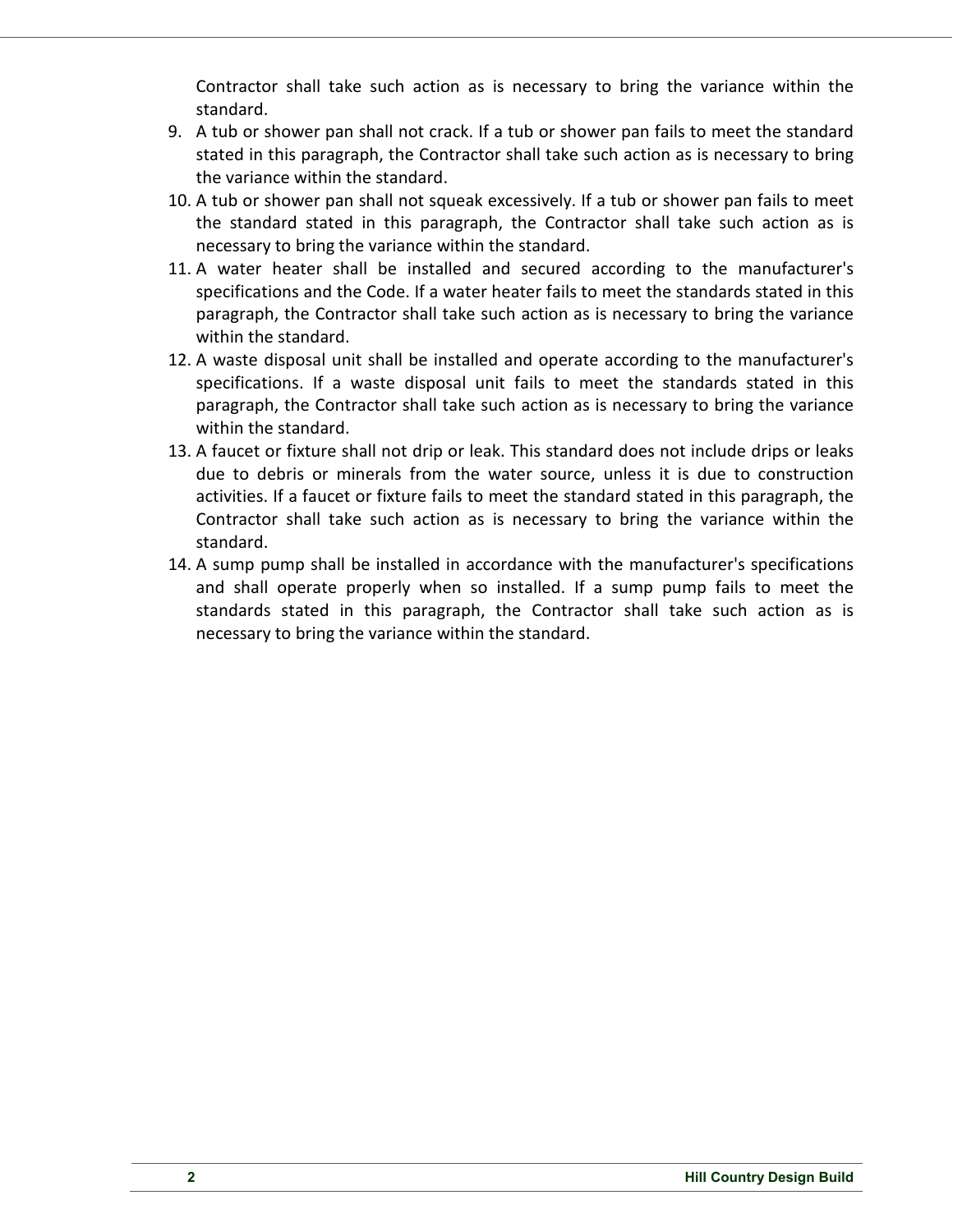

# **Addendum to - General Specifications.09 HVAC System** *as of October 30, 2018*

This document is a supplement to and part of the Work Order between Hill Country Design Build (HCDB) as Builder and the Contractor.

#### **Performance Standards for Heating, Cooling and Ventilation**

#### *Performance Standards for Heating and Cooling*

- 1. A condensation line shall be installed according to manufacturer's specifications and shall not be obstructed due to construction activities. If a condensation line fails to meet the standard stated in this paragraph, the Contractor shall take such action as is necessary to bring the variance within the standard. A condensation line shall be tested prior to unit start up.
- 2. A drip pan and drain line shall be installed under a horizontal air handler as per the Code.
- 3. Insulation shall completely encase the refrigerant line according to Code. If the refrigerant line insulation fails to meet the standard stated in this paragraph, the Contractor shall take such action as is necessary to bring the variance within the standard.
- 4. An exterior compressor unit shall be installed on a stable pad that supports the unit and is no more than 1/4-inch out of level. The bottom of the exterior compressor unit support shall not be below ground level. If an exterior compressor unit pad or support fails to meet the standards stated in this paragraph, the Contractor shall take such action as is necessary to bring the variance within the standard.

#### *Performance Standards for Venting*

- 1. An appliance shall be vented according to the manufacturer's specifications. If an appliance is not vented in accordance with the standard stated in this paragraph, the Contractor shall take such action as is necessary to bring the variance within the standard.
- 2. Back draft dampers shall be installed and function according to the manufacturer's specifications. If back draft dampers fail to meet the standards stated in this paragraph, the Contractor shall take such action as is necessary to bring the variance within the standard.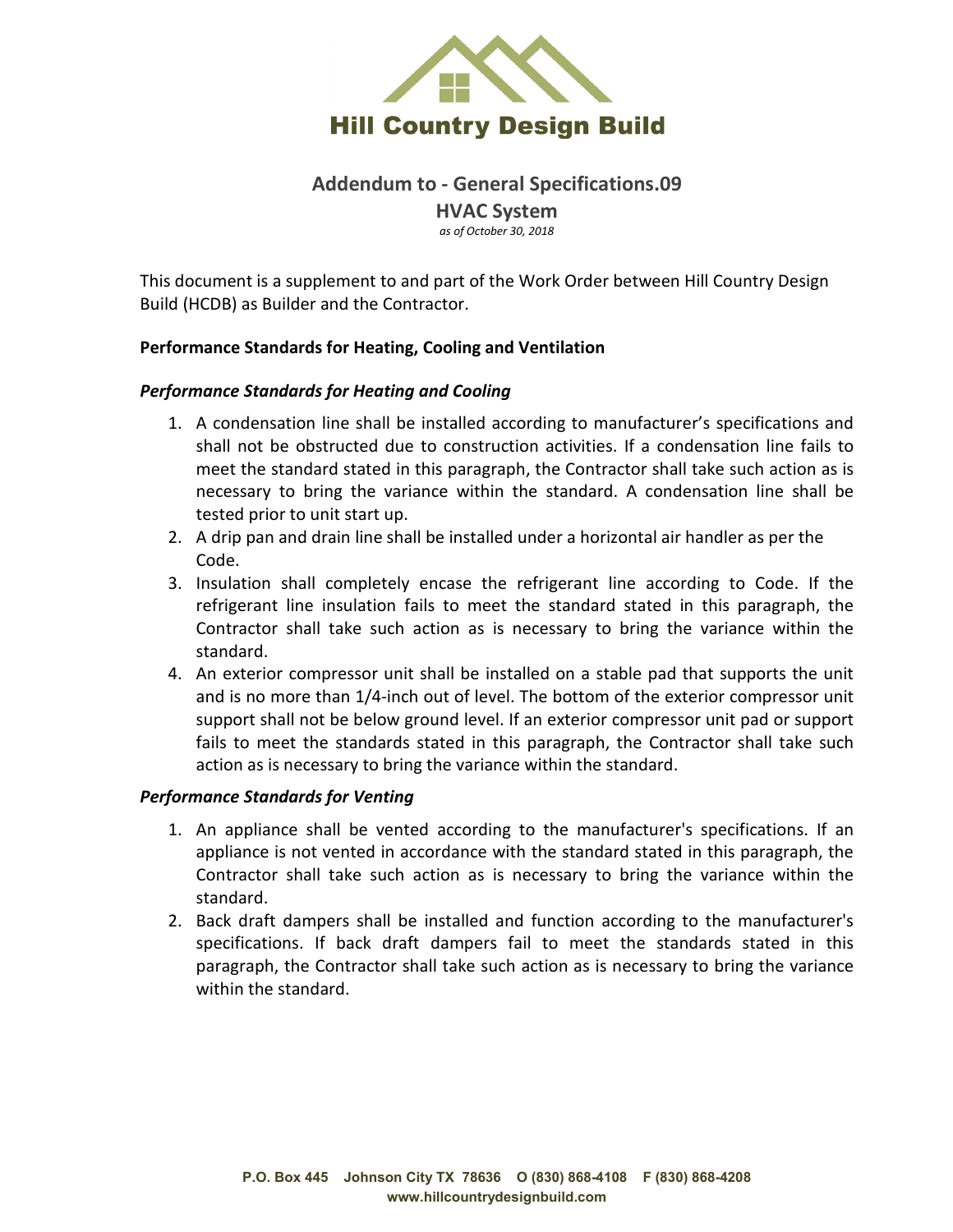## *Performance Standards for Ductwork*

- 1. Ductwork shall not make excessive noise. If the ductwork fails to meet the standard stated in this subsection, the Contractor shall take such action as is necessary to bring the variance within the standard.
- 2. Ductwork shall be insulated in unconditioned areas according to Code. If ductwork is not insulated in unconditioned areas in accordance with the Code, the Contractor shall take such action as is necessary to bring the variance within the standard stated in this paragraph.
- 3. Ductwork shall be secured according to the manufacturer's instructions and specifications and it shall not move excessively. If the ductwork is not secured according to the manufacturer's instructions and specifications or moves excessively, the Contractor shall take such action as is necessary to bring the variance within the standard stated in this paragraph.
- 4. Ductwork shall be sealed and shall not separate or leak. If the ductwork is not sealed, is separated or leaks in excess of the standards set by the Code, the Contractor shall take such action as is necessary to bring the variance within the standard stated in this paragraph.

## *Performance Standards for Heating and Cooling Functions*

- 1. A heating system shall produce an inside temperature of at least 68-degrees Fahrenheit as measured two-feet from the outside wall of a room at a height of three feet above the floor under local outdoor winter design conditions as specified in the Code. If a heating system fails to perform to the standard stated in this paragraph, the Contractor shall take such action as is necessary to bring the variance within the standard. Temperatures may vary up to 4-degrees Fahrenheit between rooms but no less than the standard set forth above in this paragraph.
- 2. An air-conditioner system shall produce an inside temperature of at most 74-degrees Fahrenheit as measured in the center of a room at height of five feet above the floor, under local outdoor summer design conditions as specified in the Code. If the airconditioner system fails to perform to the standard stated in this paragraph, the Contractor shall take such action as is necessary to bring the variance within the standard.
- 3. A thermostat reading shall not differ by more than 4-degrees Fahrenheit from the actual room temperature taken at a height of five-feet above the floor in the center of the room where the thermostat is located. The stated performance standard is related to the accuracy of the thermostat and not to the performance standard of the room temperature. If the thermostat reading differs more than 4-degrees Fahrenheit from the actual room temperature taken at a height of five feet above the floor in the center of the room where the thermostat is located, the Contractor shall take such action as is necessary to bring the variance within the standard.
- 4. Heating and cooling equipment shall be installed and secured according to the manufacturer's instructions and specification and shall not move excessively. If the heating or cooling equipment is not installed and secured in accordance with manufacturer's instructions and specifications or moves excessively, the Contractor shall take such action as is necessary to properly install and secure the equipment.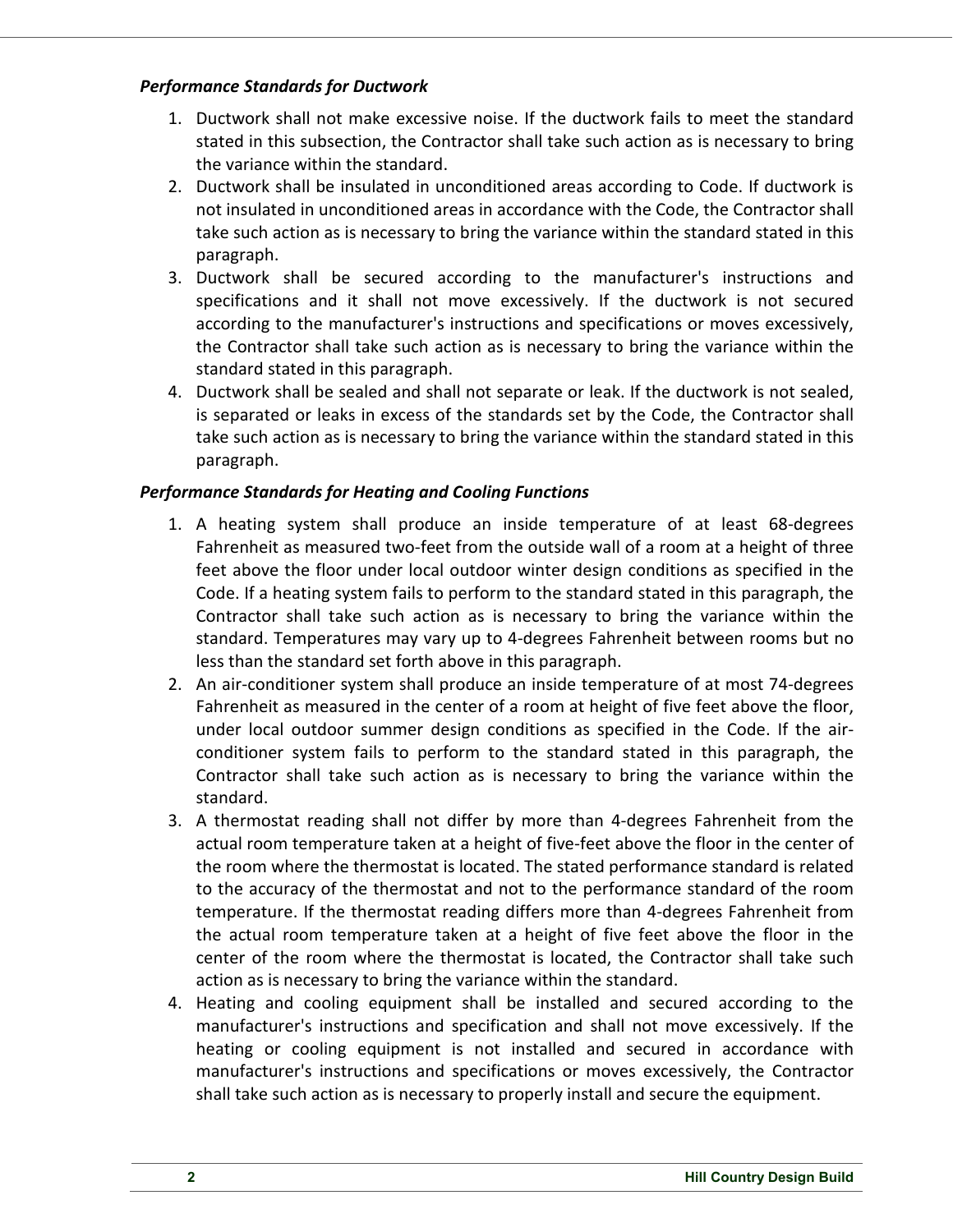5. At start up, the unit should be fully tested and thermostats should be programmed according to owners requested schedule. After start up and testing, owner should receive training on thermostat and system operations and maintenance.

## *Performance Standards for Vents, Grills or Registers*

- 1. A vent, grill or register shall operate easily and smoothly when applying normal operating pressure. If a vent, grill or register does not operate easily and smoothly when applying normal pressure when adjusting, the Contractor shall repair the vent, grill or register so that it operates with ease of use when applying normal operating pressure.
- 2. A vent, grill or register shall be installed in accordance with the Code and manufacturer's instructions and specifications and shall be secured to the underlying surface. If a vent, grill or register is not installed and secured in accordance with the performance standard in this paragraph, the Contractor shall take such action as is necessary to bring the variance within the standard.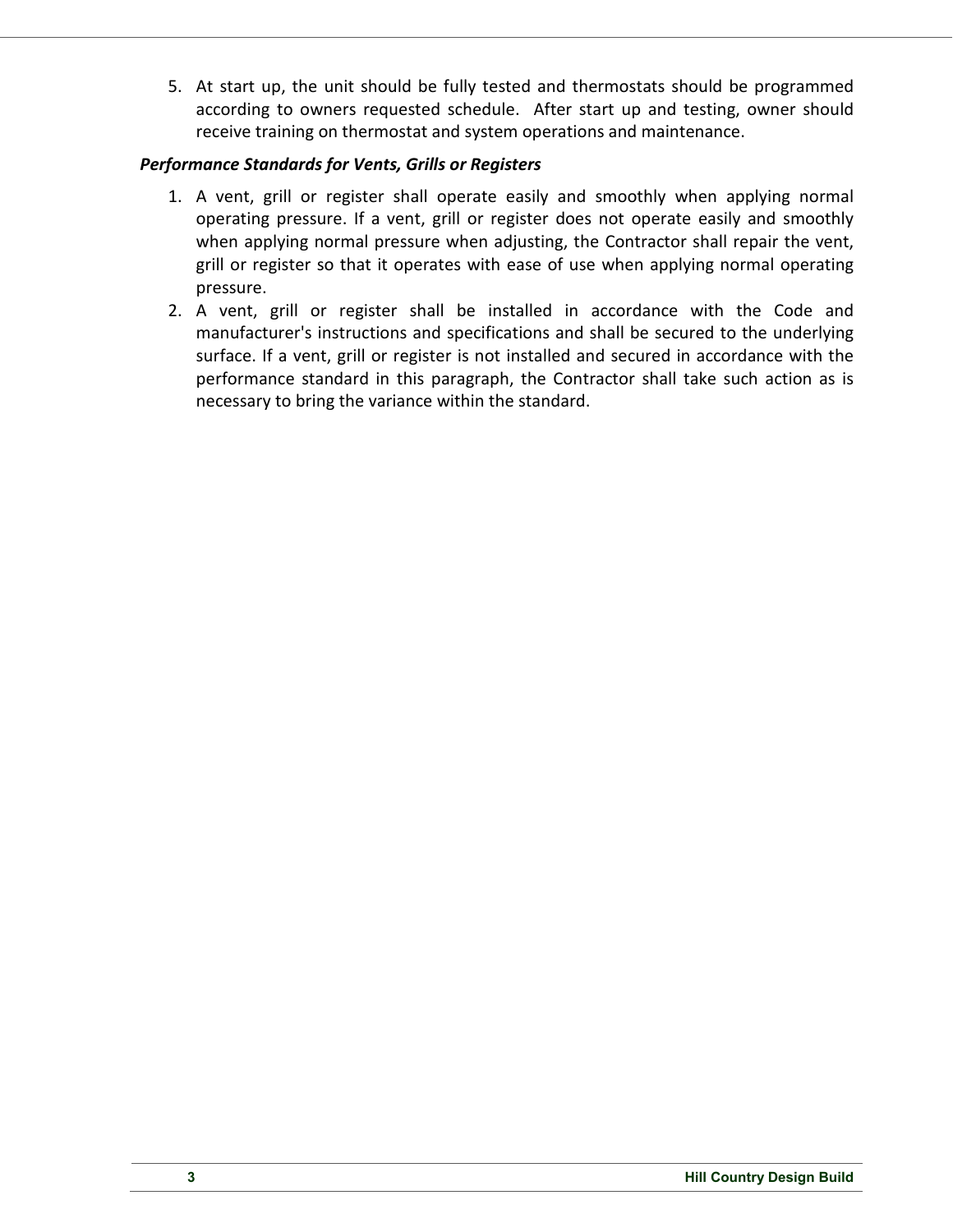

## **Addendum to - General Specifications.10 Roofing and Waterproofing** *as of October 30, 2018*

This document is a supplement to and part of the Work Order between Hill Country Design Build (HCDB) as Builder and the Contractor.

#### **Performance Standards for Roofs**

- 1. Flashing shall prevent water penetration. If the flashing fails to meet the standard stated in this subsection, the Contractor shall take such action as is necessary to bring the variance within the standard.
- 2. The roof shall not leak. If the roof fails to meet the standard stated in this subsection, the Contractor shall take such action as is necessary to bring the variance within the standard.
- 3. A vent, louver or other installed attic opening shall not leak. If a vent, louver or other installed attic opening fails to meet the standard stated in this subsection, the Contractor shall take such action as is necessary to bring the variance within the standard.
- 4. A gutter or downspout shall not leak or retain standing water. After cessation of rainfall, standing water in an unobstructed gutter shall not equal or exceed 1/4 of an inch in depth. If a gutter or downspout fails to meet the standard in this subsection, the Contractor shall take such action as is necessary to bring the variance within the standard.
- 5. Shingles, tiles, metal or other roofing materials shall not become loose or fall off in wind speeds less than those set forth in the manufacturer's specifications. If the shingles, tiles, metal or other roofing materials fail to meet the standard in this subsection, the Contractor shall take such action as is necessary to bring the variance within the standard.
- 6. A skylight shall not leak. If a skylight fails to meet the standard in this subsection, the Contractor shall take such action as is necessary to bring the variance within the standard.
- 7. Water shall drain from a built-up roof within two hours after cessation of rainfall. The standard does not require that the roof dry completely within the time period. If the built-up roof fails to meet the standard in this subsection, the Contractor shall take such action as is necessary to bring the variance within the standard.
- 8. A roof tile shall not be cracked or broken. No shingle shall be broken so that it detracts from the overall appearance of the home or function of the roof. If roof tiles or shingles fail to meet the standard in this subsection, the Contractor shall take such action as is necessary to bring the variance within the standard.
- 9. A pipe, vent, fireplace or other object designed to penetrate the roof shall not be located within the area of roof valley centerline without proper "cricketing" or other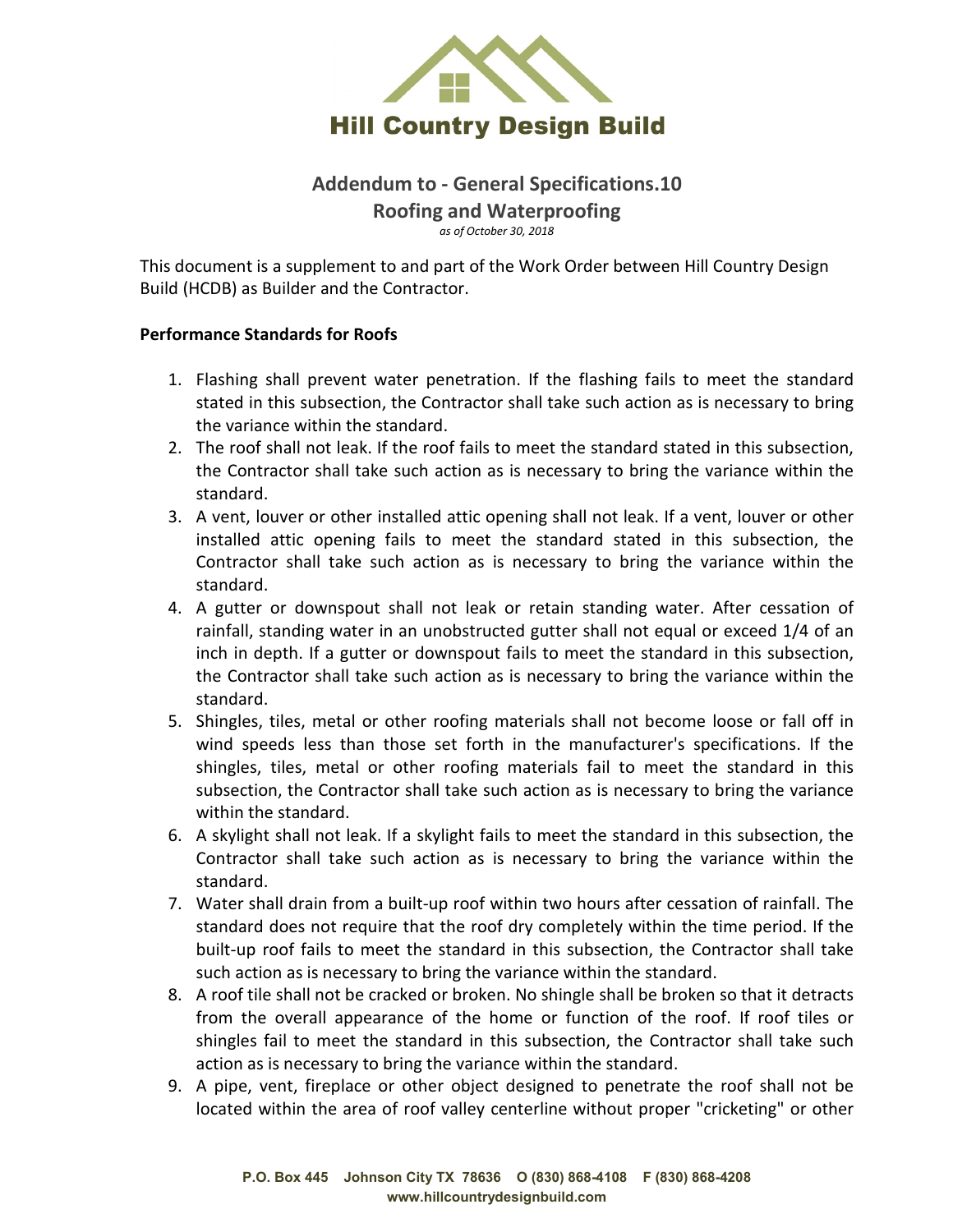Code-approved water diversion methods. If a pipe, vent, fireplace or other object designed to penetrate the roof is not correctly located as provided in the performance standard stated in this subsection, the Contractor shall take such action as is necessary to bring the variance within the standard.

- 10. The exterior moisture barrier of the roof shall not allow moisture penetration. If the exterior moisture barrier fails to meet the standard stated in this subsection, the Contractor shall take such action as is necessary to bring the variance within the standard.
- 11. Galvanized roofing material shall be free of water stains or discoloration prior to installation. If the galvanized roofing material fails to meet the standard stated in this subsection, the Contractor shall take such action as is necessary to bring the variance within the standard.
- 12. Gutters shall be fastened to the house to prevent pulling away from structure, warping or sagging. If the gutters fail to meet the standard stated in this subsection, the Contractor shall take such action as is necessary to bring the variance within the standard.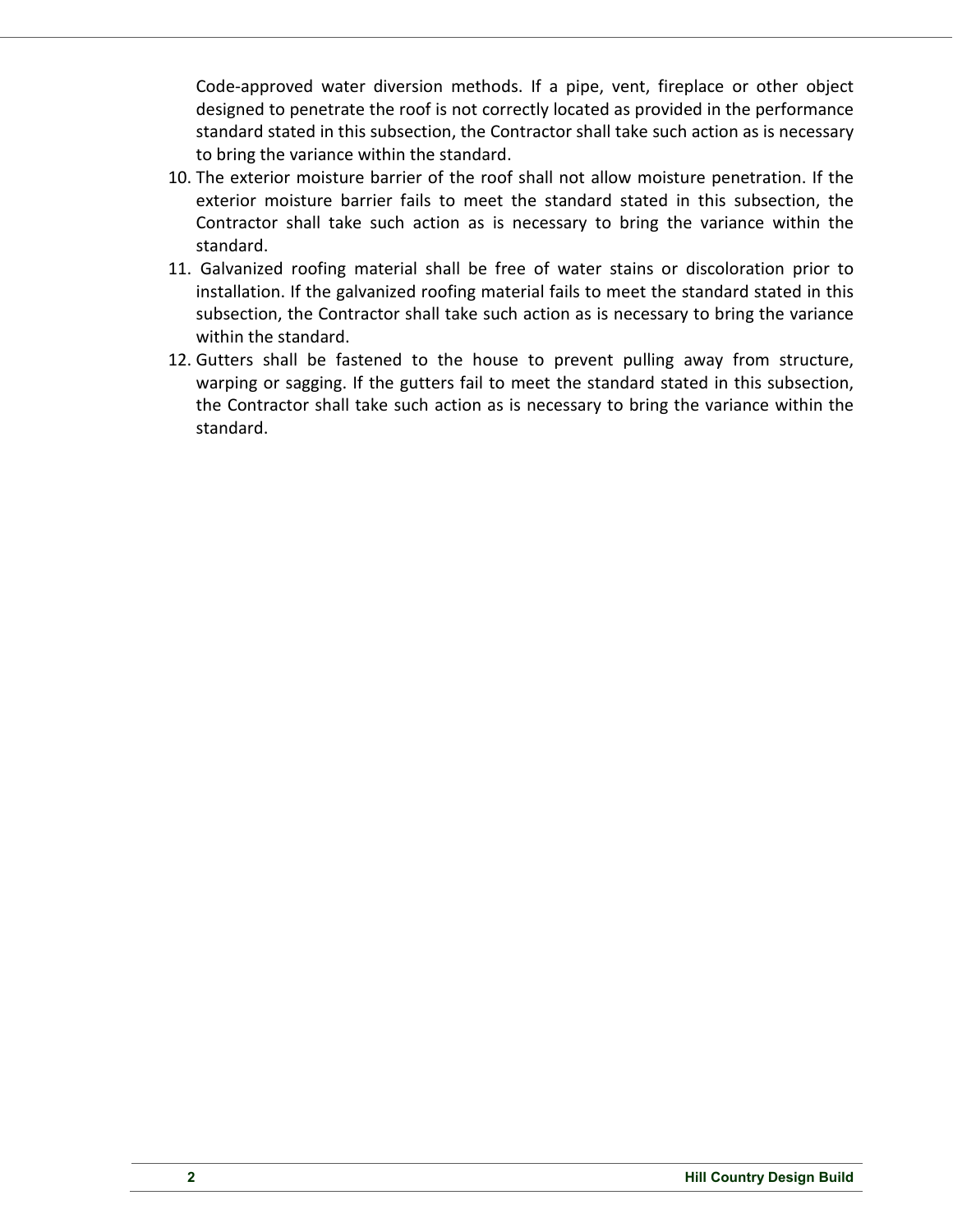

# **Addendum to - General Specifications.11 Insulation**

*as of October 30, 2018*

This document is a supplement to and part of the Work Order between Hill Country Design Build (HCDB) as Builder and the Contractor.

#### **Performance Standards for Insulation**

- 1. Blown insulation in the attic shall not displace or settle so that it reduces the R-value below manufacturer's specifications, the building plans and the Code. If the blown insulation in the attic reduces, settles or is displaced to the extent that the R-value is below the manufacturer's specifications, the building plans and Code, the Contractor shall take such action as is necessary to bring the variance within the standard stated in this subsection.
- 2. A gap equal to or in excess of 1/4 of an inch between insulation batts or a gap between insulation batts and framing members is not permitted. If a gap equal to or greater than 1/4 of an inch occurs between insulation batts or a gap occurs between an insulation batt and a framing member, the Contractor shall take such action as is necessary to bring the variance within the standard stated in this subsection.
- 3. Insulation shall not cover or block a soffit vent to the extent that it blocks the free flow of air. If the insulation covers or blocks the soffit vent, the Contractor shall take such action as is necessary to bring the variance within the standard stated in this subsection.
- 4. Minimum R-Values for Blown or Batt Insulation are as follows:
	- a. R11: Sound
	- b. R15: 2x4 Walls
	- c. R19: 2x6 Walls
	- d. R19: Cold Floors
	- e. R38: Ceilings
- 5. Installation of Spray Foam Insulation should be according to manufacturer's specifications and recommendations to meet effective R-Values as stated.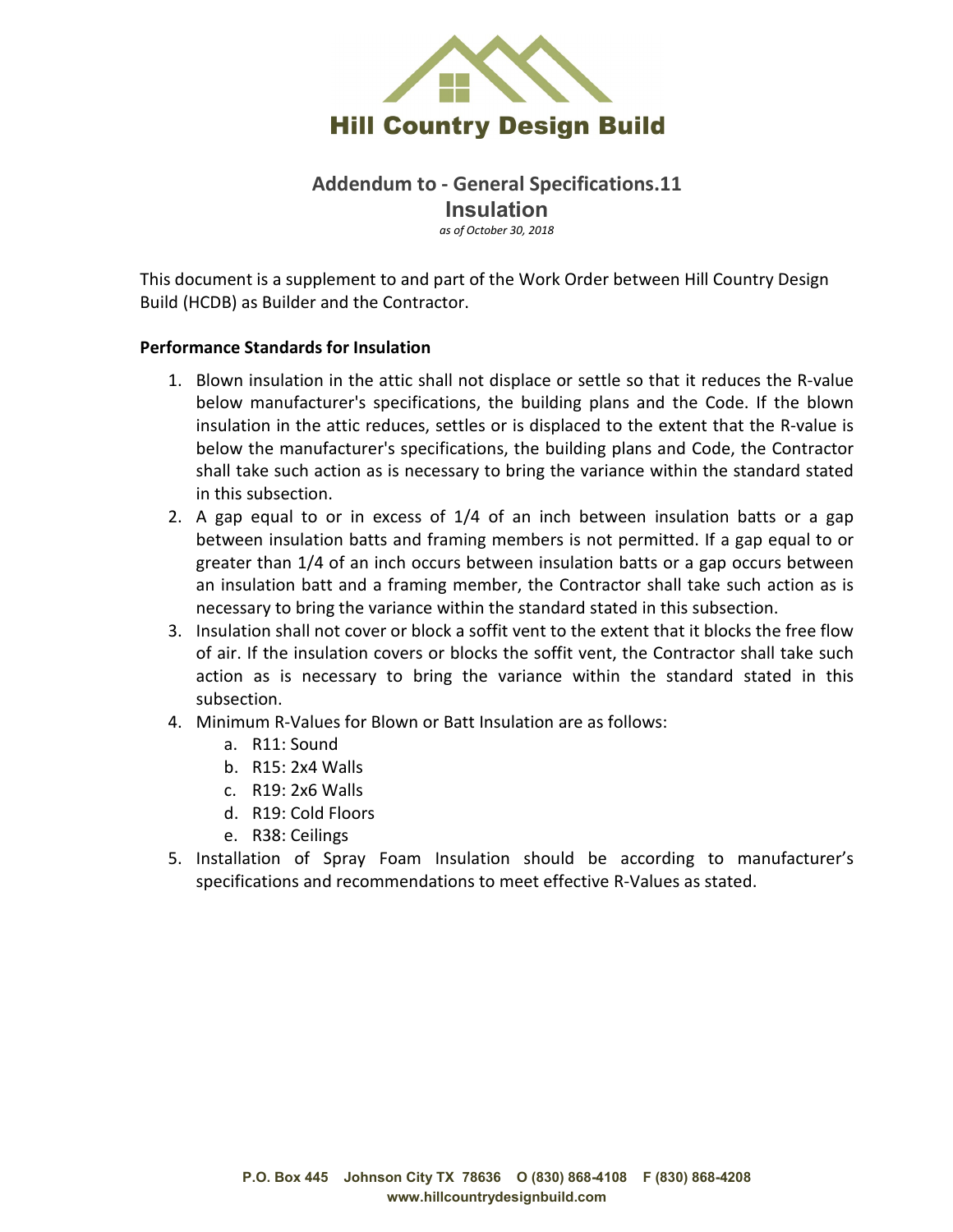

# **Addendum to - General Specifications.12 Drywall**

*as of October 30, 2018*

This document is a supplement to and part of the Work Order between Hill Country Design Build (HCDB) as Builder and the Contractor.

#### **Performance Standards for Drywall**

- 1. A drywall surface shall not have a bow or depression that equals or exceeds 1/8 of an inch out of line within any 32-inch horizontal measurement as measured from the center of the bow or depression or 1/4 of an inch within any eight-foot vertical measurement. If a drywall surface fails to meet the standard stated in this subsection, the Contractor shall take such action as is necessary to bring the variance within the standard.
- 2. A ceiling made of drywall shall not have bows or depressions that equal or exceed 1/4 of an inch out of line within a 32-inch measurement as measured from the center of the bow or depression running parallel with a ceiling joist or within 1/4 of an inch deviation from the plane of the ceiling within any eight-foot measurement. If a drywall ceiling fails to meet the standard stated in this subsection, the Contractor shall take such action as is necessary to bring the variance within the standard.
- 3. No visible crowning at a drywall joint shall exist. If a visible crowning at a drywall joint exists, the Contractor shall take such action as is necessary to bring the variance within the standard.
- 4. A drywall surface shall not have surface imperfections such as blisters, cracked corner beads, seam lines, excess joint compound or trowel marks that are visible from a distance of six feet or more in normal light. If a drywall surface fails to meet the standard stated in this subsection, the Contractor shall take such action as is necessary to bring the variance within the standard.
- 5. A drywall surface shall not be out of level (horizontal), plumb (vertical) or square (perpendicular at a 90-degree angle) such that there are variations in those measurements to wall or surface edges at any opening, corner, sill, shelf, etc. shall not equal or exceed 1/8 of an inch in any 32-inch measurement along the wall or surface. If a drywall surface fails to meet the standard stated in this subsection, the Contractor shall take such action as is necessary to bring the variance within the standard. This standard shall not apply to remodeling projects where existing conditions do not permit the Contractor to achieve the performance standard. At or about the time of discovery of such a preexisting condition, a remodeler shall notify the homeowner, in writing, of any existing condition that prevents achievement of the standard.
- 6. Nails or screws shall not be visible in a drywall surface from a distance of 6-feet under normal lighting conditions. If nails or screws are visible, the Contractor shall take such action as is necessary to bring the variance within the standard.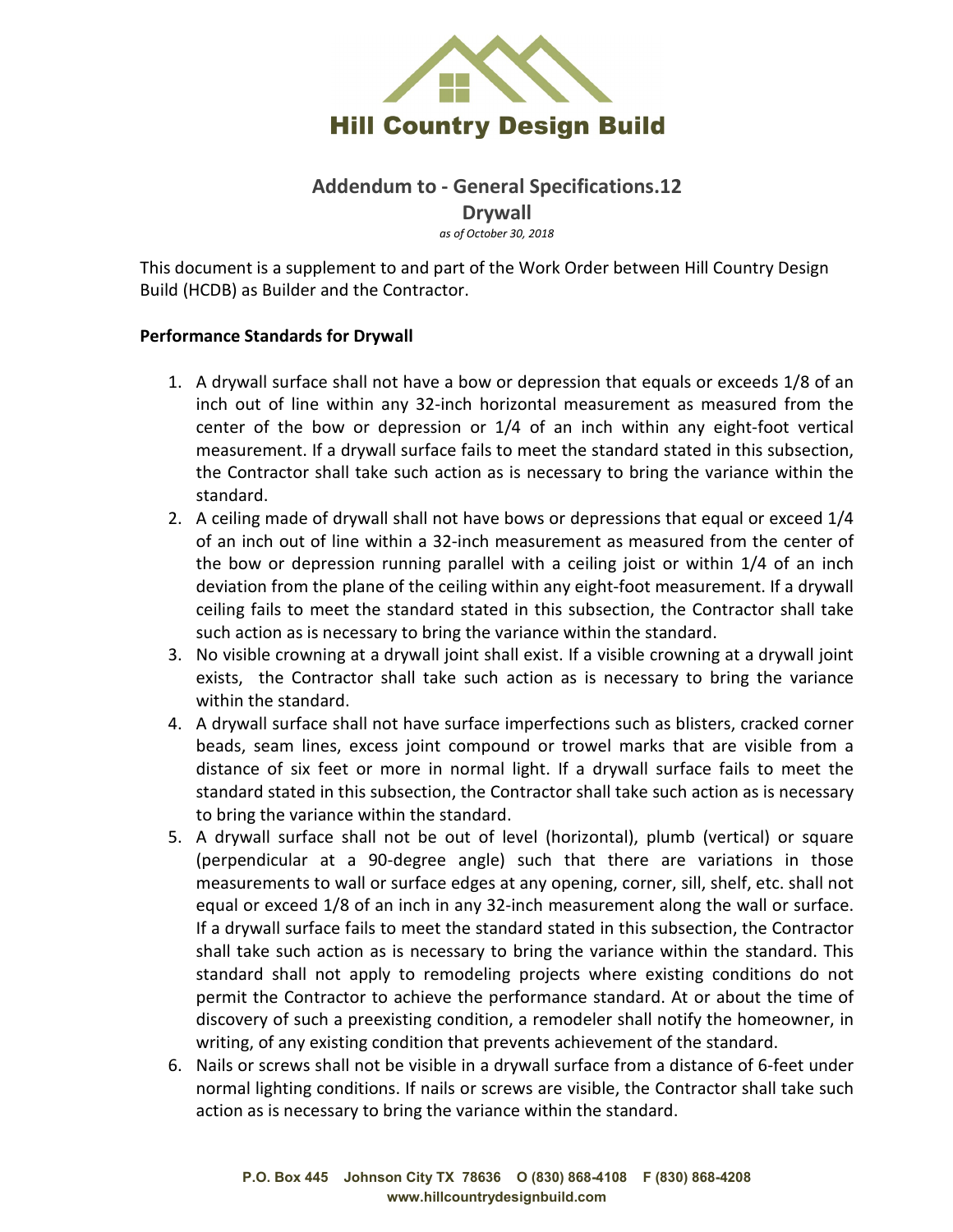

## **Addendum to - General Specifications.13**

**Masonry and Fireplaces** *as of October 30, 2018*

This document is a supplement to and part of the Work Order between Hill Country Design Build (HCDB) as Builder and the Contractor.

## **Performance Standards for Masonry including Brick, Block and Stone. And Stucco**

- 1. A masonry stone wall shall not bow in an amount equal to or in excess of 1/4-inch when measured from the base to the top of the wall at 8-feet. If a masonry wall fails to meet the standard stated in this subsection, the Contractor shall take such action as is necessary to bring the variance within the standard. The standard set forth in this subsection does not apply to natural stone products.
- 2. A masonry Stucco or Block wall shall not bow in an amount equal to or in excess of 1/4 inch when measured from the base to the top of the wall at 8-feet. If a masonry wall fails to meet the standard stated in this subsection, the Contractor shall take such action as is necessary to bring the variance within the standard. The standard set forth in this subsection does not apply to natural stone products.
- 3. A masonry unit or mortar shall not be broken or loose. If a masonry unit or mortar fails to meet the standard stated in this subsection, the Contractor shall take such action as is necessary to bring the variance within the standard.
- 4. A masonry mortar crack shall not equal or exceed 1/8 of an inch in width. If a crack in masonry mortar fails to meet the standard stated in this subsection, the Contractor shall take such action as is necessary to bring the variance within the standard.
- 5. Masonry shall not have dirt, stain or debris on the surface due to construction activities. If masonry fails to meet the standard stated in this subsection, the Contractor shall take such action as is necessary to bring the variance within the standard.
- 6. A gap between masonry and adjacent material shall be no less than 1/4-inch or exceed 1/2 of an inch in average width and all such gaps shall be caulked. If a gap between masonry and adjacent material fails to meet the standards stated in this subsection, the Contractor shall take such action as is necessary to bring the variance within the standard.
- 7. Mortar and other debris shall not obstruct a functional opening, such as a vent, weep hole or plumbing cleanout. If the mortar and other debris obstruct a functional opening, the Contractor shall take such action as is necessary to bring the variance within the standard stated in this subsection.
- 8. Stone patterns and stucco finish shall be consistent throughout the project.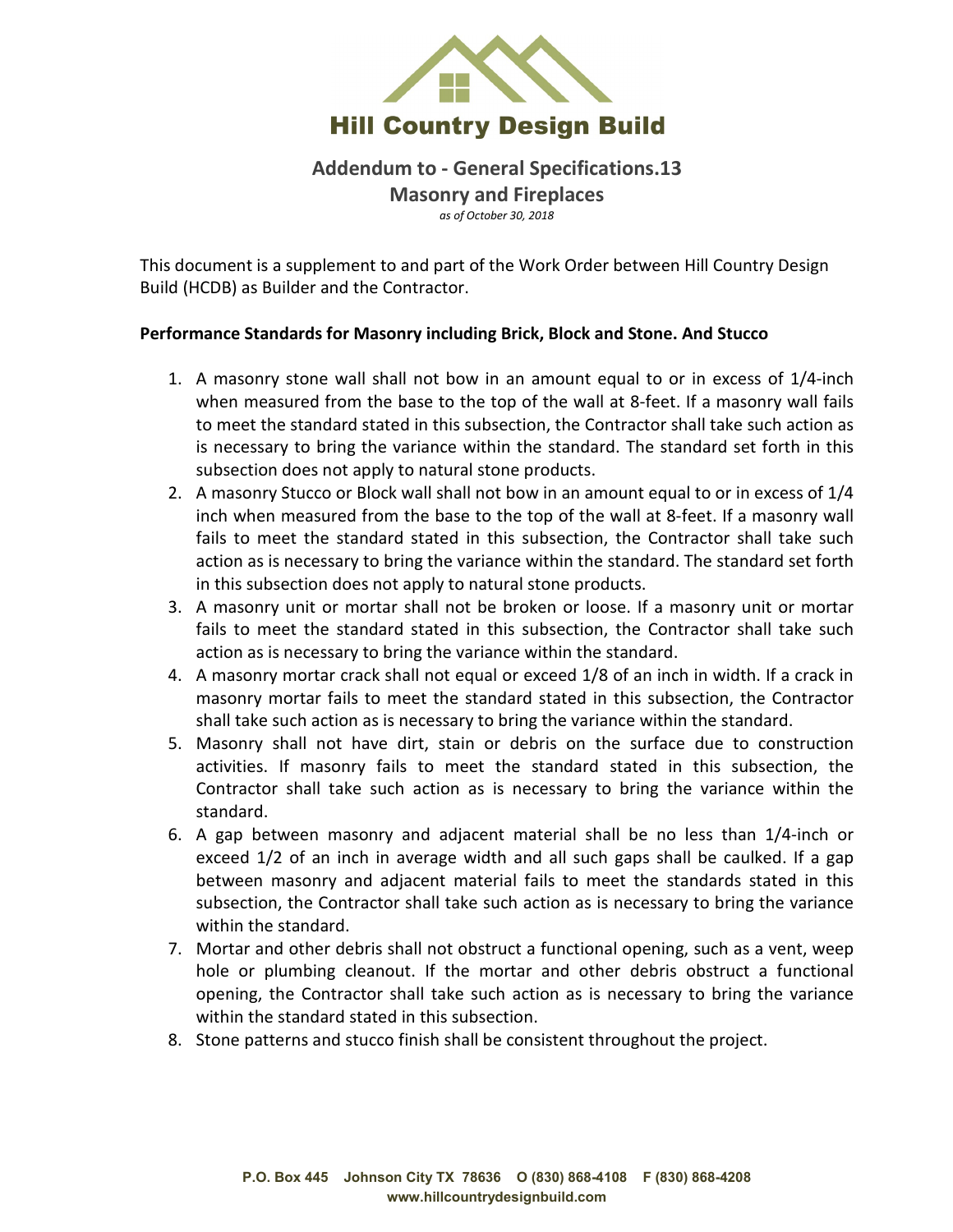## **Performance Standards for Fireplaces**

- 1. A refractory panel shall not crack or separate. If the fireplace refractory panel fails to meet the standard stated in this subsection, the Contractor shall take such action as is necessary to bring the variance within the standard.
- 2. A fireplace door shall operate properly. Fireplace doors shall meet evenly and shall not be out of alignment from one another in an amount equal to or exceeding 1/8 of an inch in any direction. If a fireplace door fails to meet the standard stated in this subsection, the Contractor shall take such action as is necessary to bring the variance within the standard.
- 3. A fireplace shall not have a gas leak. If a fireplace has a gas leak, the Contractor shall take such action as is necessary to bring the variance within the standard stated in this subsection.
- 4. Gas logs shall be positioned in accordance with the manufacturer's specifications. If a gas log fails to meet the standard stated in this subsection, the Contractor shall take such action as is necessary to bring the variance within the standard.
- 5. A masonry hearth or facing shall not have a crack. If the masonry hearth or facing of the fireplace fails to meet the standard stated in this subsection, the Contractor shall take such action as is necessary to bring the variance within the standard.
- 6. A fireplace or chimney shall draw properly. If a fireplace or chimney fails to meet the standard stated in this subsection, the Contractor shall take such action as is necessary to bring the variance within the standard.
- 7. A firebox shall not have water infiltration under normal weather conditions. If a firebox fails to meet the standard stated in this subsection, the Contractor shall take such action as is necessary to bring the variance within the standard.
- 8. A fireplace fan shall not exceed the noise level established by the manufacturer's specifications. If a fireplace fan fails to meet the standard stated in this subsection, the Contractor shall take such action as is necessary to bring the variance within the standard.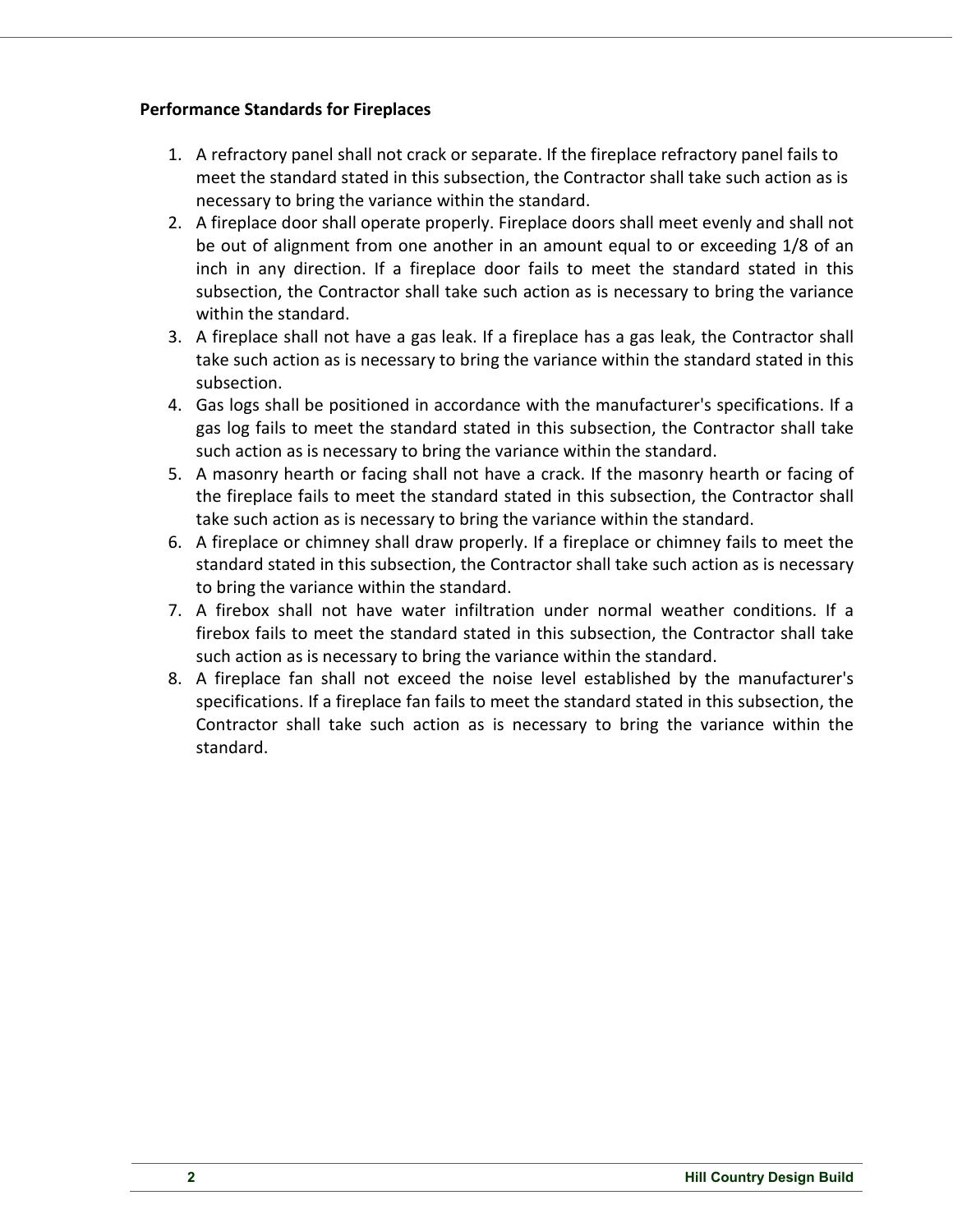

**Addendum to - General Specifications.14 Interior Doors, Trim, and Cabinets** *as of October 30, 2018*

This document is a supplement to and part of the Work Order between Hill Country Design Build (HCDB) as builder and the Contractor.

#### *Performance Standards for Trim*

- 1. An interior trim joint separation shall not equal or exceed 1/8 of an inch in width or shall not separate from adjacent surfaces equal to or in excess of 1/8-inch and all joints shall be caulked or puttied. If an interior trim joint fails to meet the standard stated in this paragraph, the Contractor shall take such action as is necessary to bring the variance within the standard.
- 2. Interior trim is to be plumb and square and meet adjoining trim without any noticeable offsets and have the appearance of being one and the same.
- 3. The interior trim shall not have surface damage, such as scratches, chips, dents, gouges, splits, cracks, warping or cupping that is visible. If the interior trim fails to meet the standard stated in this paragraph, the Contractor shall take such action as is necessary to bring the variance within the standard.
- 4. A hammer mark on trim shall not be visible. If the interior trim fails to meet the standard stated in this paragraph, the Contractor shall take such action as is necessary to bring the variance within the standard.
- 5. A nail or nail hole in interior trim shall not be visible. If the interior trim fails to meet the standard stated in this paragraph, the Contractor shall take such action as is necessary to bring the variance within the standard.

#### *Performance Standards for Shelving*

Shelving, rods and end supports shall be installed in accordance with the measurements stated in this subsection. The length of a closet rod shall not be shorter than the actual distance between the end supports in an amount equal to or exceeding 1/4 of an inch. The length of a shelf shall not be shorter than the actual distance between the supporting walls by an amount equal to or exceeding 1/4 of an inch. End supports shall be securely mounted. Shelving braces and closet rod holders are to be wood and not metal or plastic. If the closet rods, shelving or end supports fail to meet the standards stated in this subsection, the Contractor shall take such action as is necessary to bring the variance within the standard.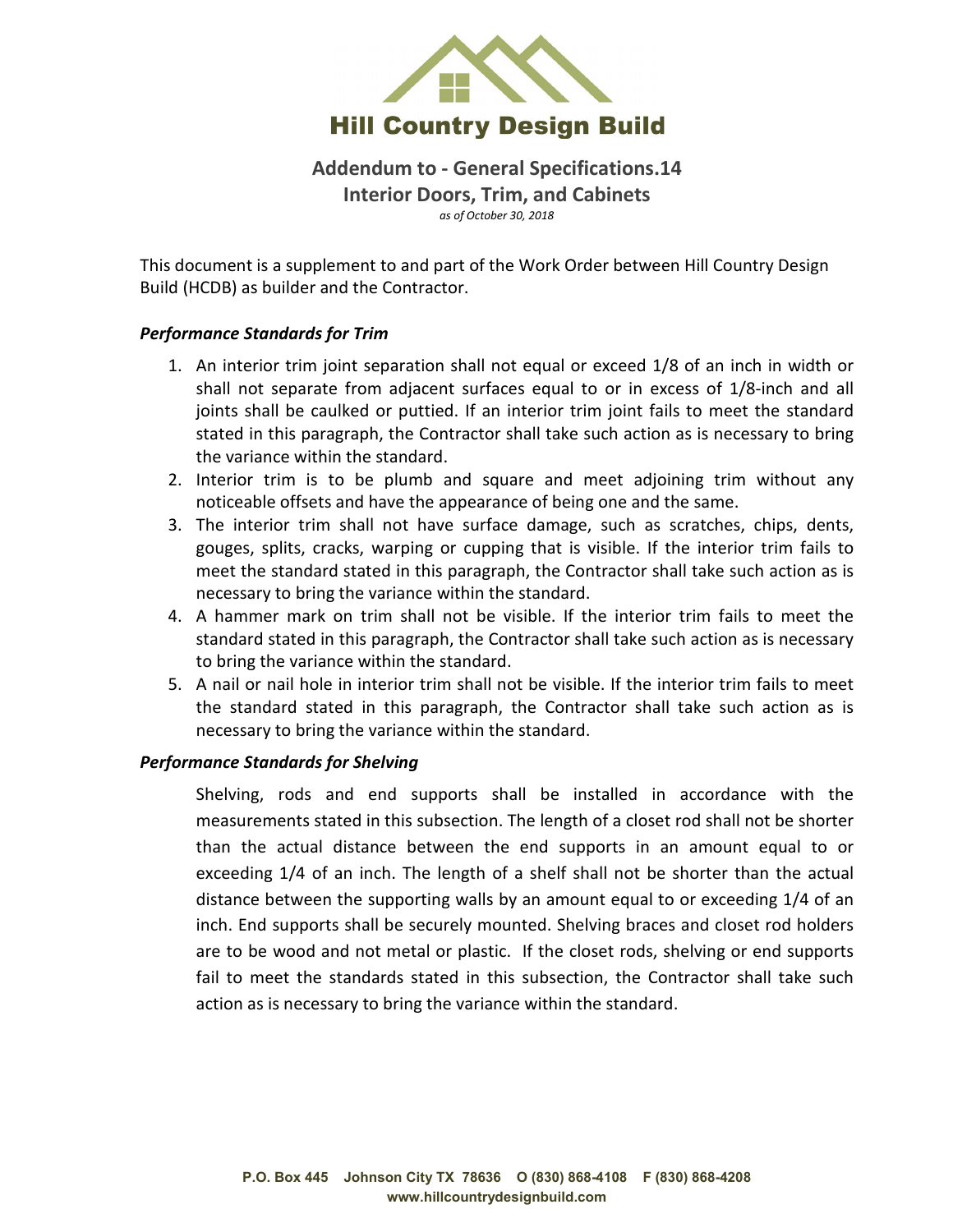## *Performance Standard for Cabinet Doors*

- 1. Cabinet doors shall open and close with ease.
- 2. Cabinet doors shall be even and shall not warp more than 1/8-inch when measured from the face to the point of the furthermost point of the door or drawer front when closed.

## *Performance Standards for Interior Ironwork*

Interior ironwork shall not rust. If interior ironwork fails to meet the standard stated in this paragraph, the Contractor shall take such action as is necessary to bring the variance within the standard.

## *Performance Standards for Interior Doors*

- 1. Interior doors should remain open and stay open in all positions. When open, doors should not close on their own.
- 2. Interior doors should close, latch, and lock properly.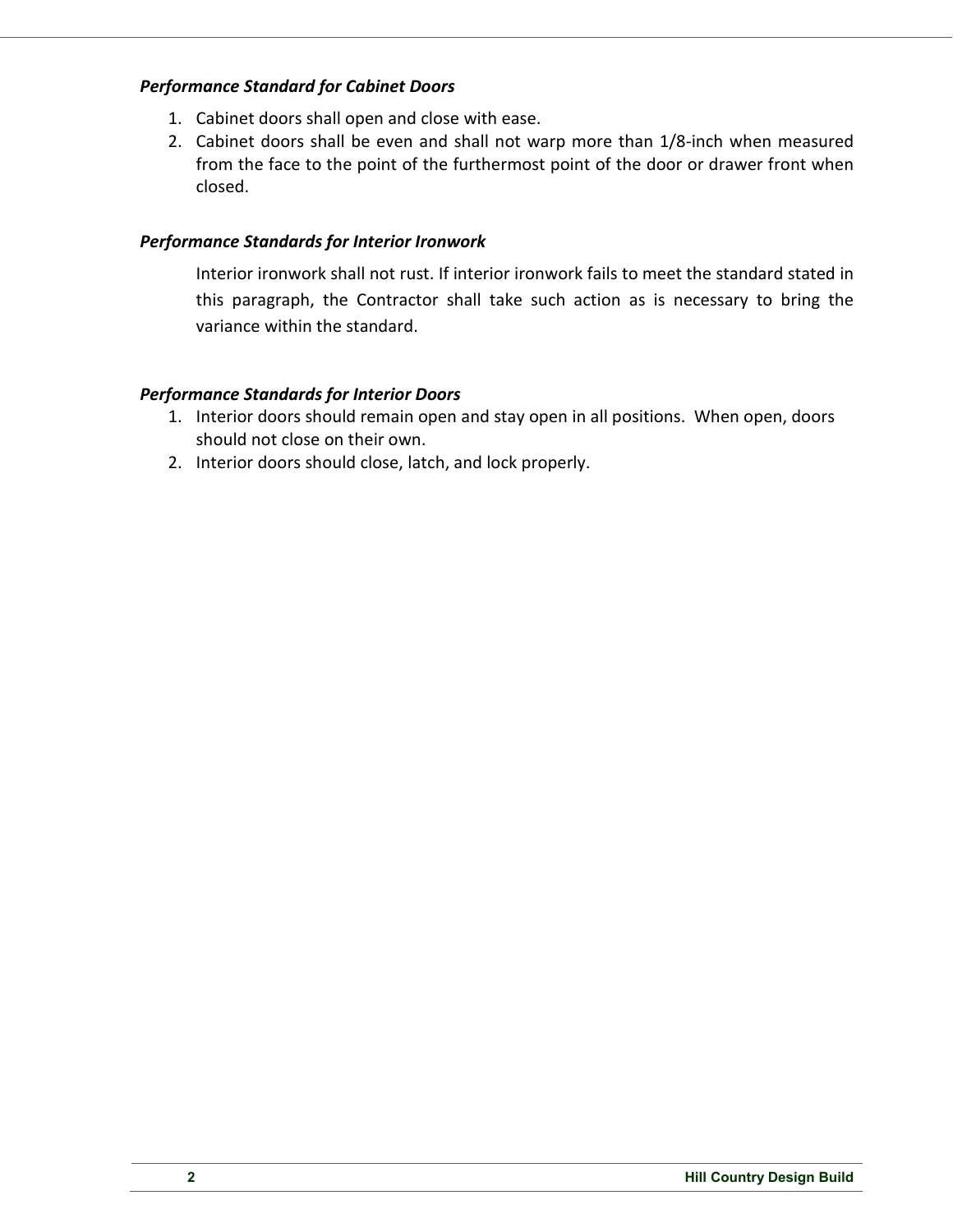

## **Addendum to - General Specifications.15**

**Flooring and Countertops**

*as of October 30, 2018*

This document is a supplement to and part of the Work Order between Hill Country Design Build (HCDB) as Builder and the Contractor.

## *Performance Standards for Interior Flooring*

Performance Standards for Carpet, Vinyl Flooring and Wood Flooring. Performance standards for ceramic tile, flagstone, marble, granite, slate, quarry tile, other hard surface floors, and finished concrete floors, are located in this section.

## *Performance Standards for Carpet*

- 1. Carpet shall not wrinkle and shall remain tight, lay flat and be securely fastened. If the carpet fails to meet the standard stated in this paragraph, the Contractor shall take such action as is necessary to bring the variance within the standard.
- 2. Carpet seams may not be visible but shall be smooth and without a gap or overlap. If the carpet fails to meet the standards stated in this paragraph, the Contractor shall take such action as is necessary to bring the variance within the standard.
- 3. Carpet shall not be stained or spotted due to construction activities. If the carpet fails to meet the standard stated in this paragraph, the Contractor shall take such action as is necessary to bring the variance within the standard.

## *Performance Standards for Wood Flooring*

- 1. Wood flooring shall not have humps, depressions or unevenness that equals or exceeds 1/8 of an inch in any 32-inch direction within any room. If wood flooring fails to meet the standard stated in this paragraph, the Contractor shall take such action as is necessary to bring the variance within the standard.
- 2. Wood flooring shall remain securely attached to the foundation or sub-floor unless the wood flooring is designed to be installed without nails, glue, adhesives or fasteners. If wood flooring fails to meet the standards of this, the Contractor shall take such action as is necessary to bring the variance within the standard.
- 3. Wood flooring shall not have open joints and separations that equal or exceed 1/16 of an inch. If wood flooring fails to meet the standards of this paragraph, the Contractor shall take such action as is necessary to bring the variance within the standard. These standards do not apply to non-hardwood species that contain greater moisture and may shrink after installation or structural floors that are designed to serve as the finished floor. If the floor is designed as a structural finish floor, the Contractor must provide a written explanation of the characteristics of that floor to the homeowner prior to the execution of the contract or installation of the product, whichever occurs later.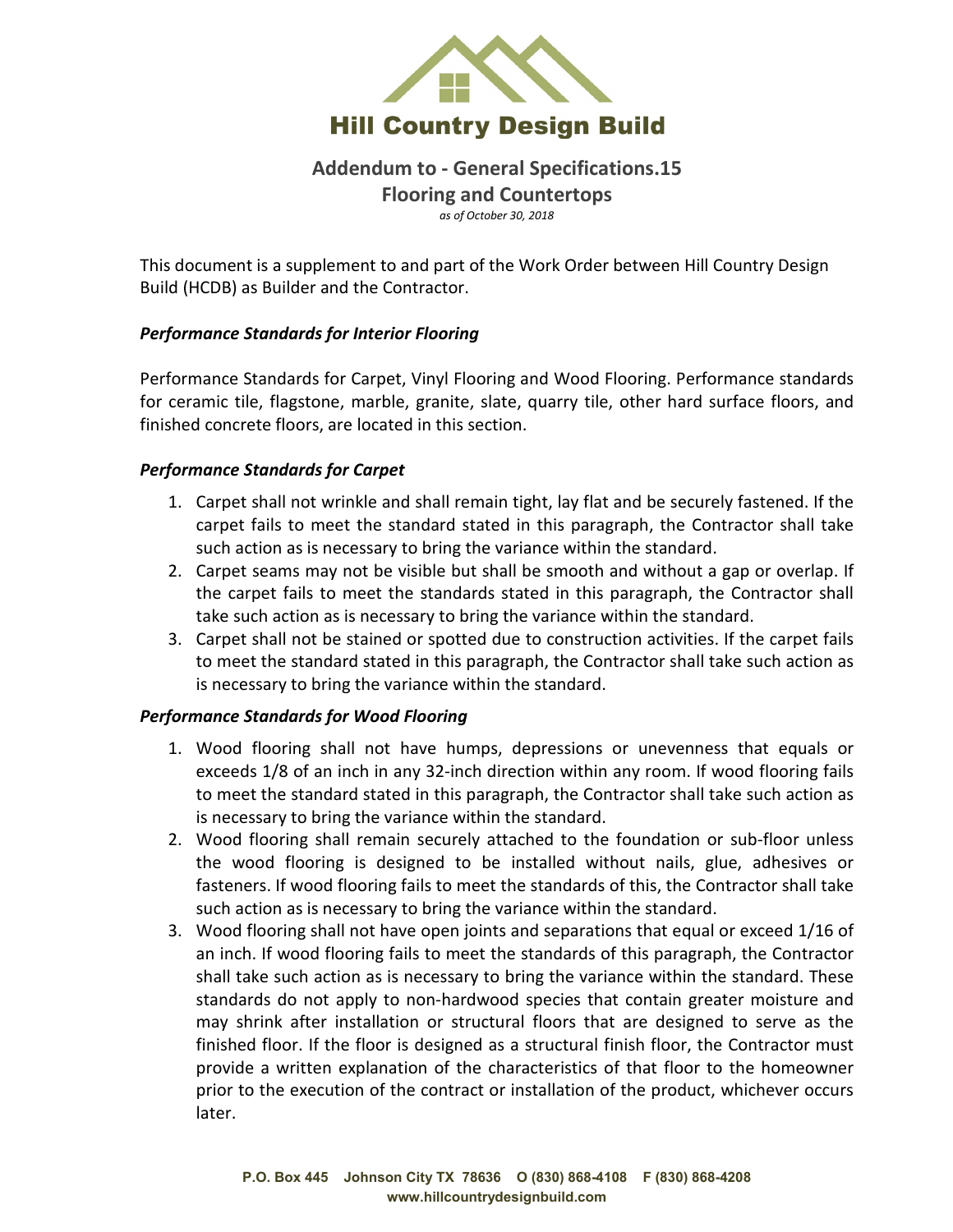- 4. Strips of floorboards shall not cup in an amount that equals or exceeds 1/16 of an inch in height in a three-inch distance when measured perpendicular to the length of the board. If the wood flooring fails to meet the standard stated in this paragraph, the Contractor shall take such action as is necessary to bring the variance within the standard.
- 5. Unless installed as a specialty feature, wood flooring shall not have shade changes or discoloration due to the construction activities of the Contractor. If the wood floor fails to meet the standard stated in this paragraph, the Contractor shall take such action as is necessary to bring the variance within the standard.
- 6. Unless installed as a specialty feature, wood flooring shall not be stained, spotted or scratched due to construction activities of the Contractor. If wood flooring fails to meet the standard stated in this paragraph, the Contractor shall take such action as is necessary to bring the variance within the standard.

## *Performance Standards for Vinyl Flooring*

- 1. Vinyl flooring shall be installed square to the most visible wall and shall not vary by 1/4 of an inch in any six-foot run. If the vinyl flooring fails to meet the standard stated in this paragraph, the Contractor shall take such action as is necessary to bring the variance within the standard.
- 2. The seam alignment in vinyl flooring shall not vary such that the pattern is out of alignment in an amount that equals or exceeds 1/8 of an inch. If the vinyl flooring fails to meet the standard stated in this paragraph, the Contractor shall take such action as is necessary to bring the variance within the standard.
- 3. Vinyl flooring shall remain securely attached to the foundation or sub-floor. If the vinyl flooring fails to meet the standard stated in this paragraph, the Contractor shall take such action as is necessary to bring the variance within the standard.
- 4. A vinyl floor shall not have a depression that equals or exceeds 3/8 of an inch in any six-foot run. If a vinyl floor has a depression that exceeds the standard stated in this paragraph and the depression is due to construction activities, the Contractor shall take such action as is necessary to bring the variance within the standard.
- 5. A vinyl floor shall not have a ridge that equals or exceeds 1/8 of an inch when measured as provided in this paragraph. The ridge measurement shall be made by measuring the gap created when a six-foot straight edge is placed tightly three inches on each side of the defect and the gap is measured between the floor and the straight edge at the other end. If a vinyl floor has a ridge that fails to comply with the standard stated in this paragraph and the ridge is due to construction activities, the Contractor shall take such action as is necessary to bring the variance within the standard.
- 6. Vinyl floor shall not be discolored, stained or spotted due to the construction activities of the Contractor. If the vinyl floor fails to meet the standard stated in this paragraph, the Contractor shall take such action as is necessary to bring the variance within the standard.
- 7. Vinyl flooring shall not be scratched, gouged, cut or torn due to construction activities. If the vinyl flooring fails to meet the standard stated in this paragraph, the Contractor shall take such action as is necessary to bring the variance within the standard.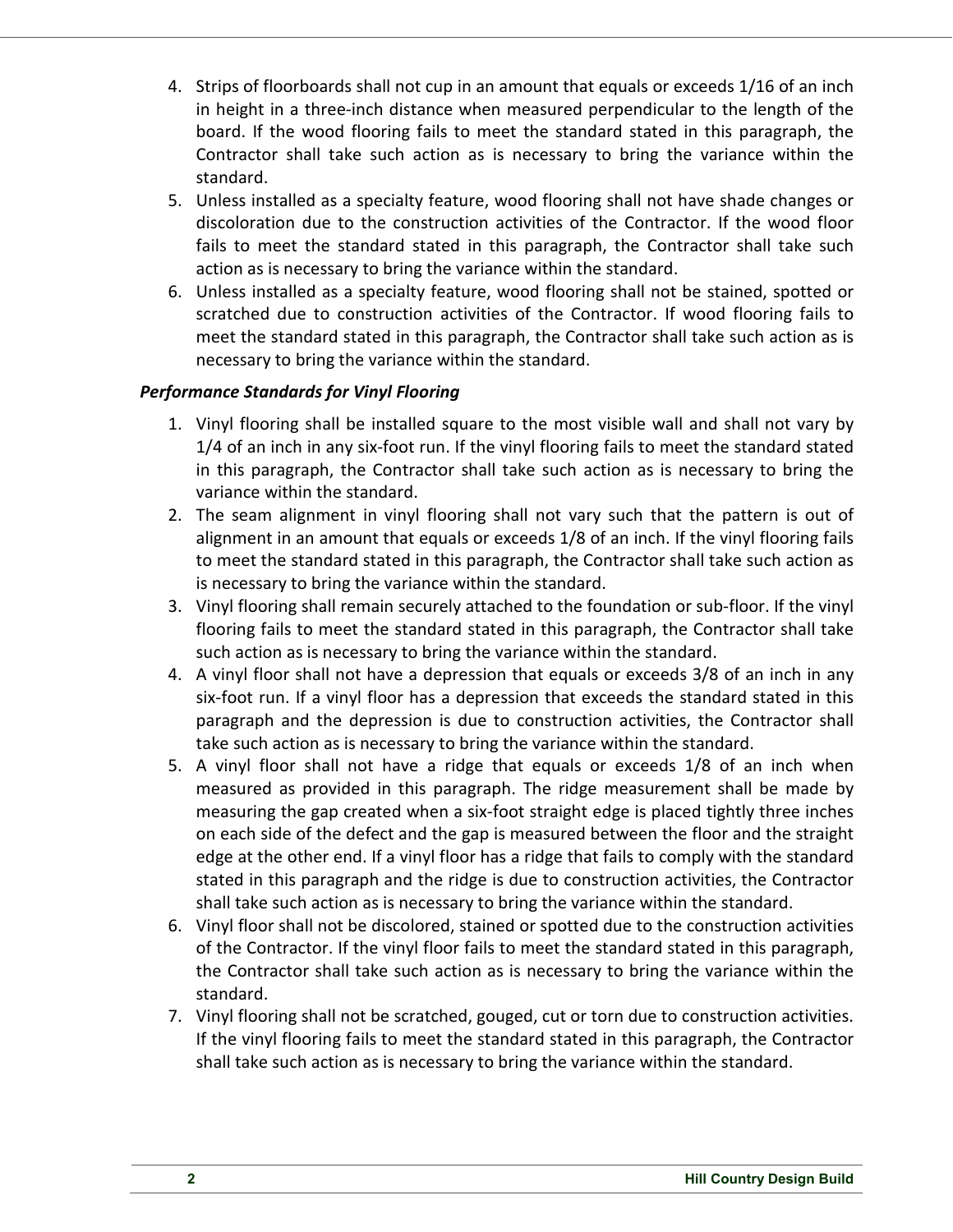- 8. Debris, sub-floor seams, nails and/or screws shall not be detectable under the vinyl floor. If the vinyl flooring fails to meet the standard stated in this paragraph, the Contractor shall take such action as is necessary to bring the variance within the standard.
- 9. Sub-flooring shall not cause vinyl flooring to rupture. If vinyl flooring fails to meet the standard stated in this paragraph, the Contractor shall take such action as is necessary to bring the variance within the standard.
- 10. A seam in vinyl flooring shall not have a separation that equals or exceeds 1/8 of an inch in width. Where dissimilar materials abut, there shall not be a gap equal to or greater than 1/8 of an inch. If vinyl flooring fails to meet the standards stated in this paragraph, the Contractor shall take such action as is necessary to bring the variance within the standard.

## **Performance Standards for Hard Surfaces Generally**

Performance Standards for Hard Surfaces, including Ceramic Tile, Flagstone, Marble, Granite, Slate, Quarry Tile, Finished Concrete or Other Hard Surfaces

- 1. A hard surface shall not break or crack due to construction activities. If a hard surface is cracked or broken due to construction activities, the Contractor shall take such action as is necessary to bring the variance within the standard.
- 2. A hard surface shall remain secured to the substrate. If a hard surface fails to perform in accordance with the standard stated in this paragraph, the Contractor shall take such action as is necessary to bring the variance within the standard.
- 3. A surface imperfection in floor hard surface shall not be visible in normal light. If a hard surface fails to meet the standards stated in this paragraph due to construction activities, the Contractor shall take such action as is necessary to bring the variance within the standard.
- 4. Hard surface layout or grout line shall not be irregular. If hard surface layouts or grout lines fail to meet the performance standard stated in this paragraph, the Contractor shall take such action as is necessary to bring the variance within the standard. Natural products such as flagstone, marble, granite, slate, and other quarry tile will have size variations that may create irregular layouts or grout lines.
- 5. Hard surface countertops shall be level to within 1/8 of an inch in any six-foot measurement. If a hard surface countertop is not level to within the standards stated in this paragraph, the Contractor shall take such action as is necessary to bring the variance within the standard.
- 6. Hard surface floors located in a living space that is not otherwise designed for drainage, shall not have pits, depressions, or unevenness that equals or exceeds 3/8 of an inch in any 32-inches. If a finished hard surface floor located in a living space fails to meet the standard stated in this paragraph, the Contractor shall take such action as is necessary to bring the variance within the standard. Finished hard surface floors located in living spaces that are designed for drainage, such as a laundry room, are excepted from the standards stated in this paragraph.
- 7. Tile at shower threshold shall slope so water drains into the shower.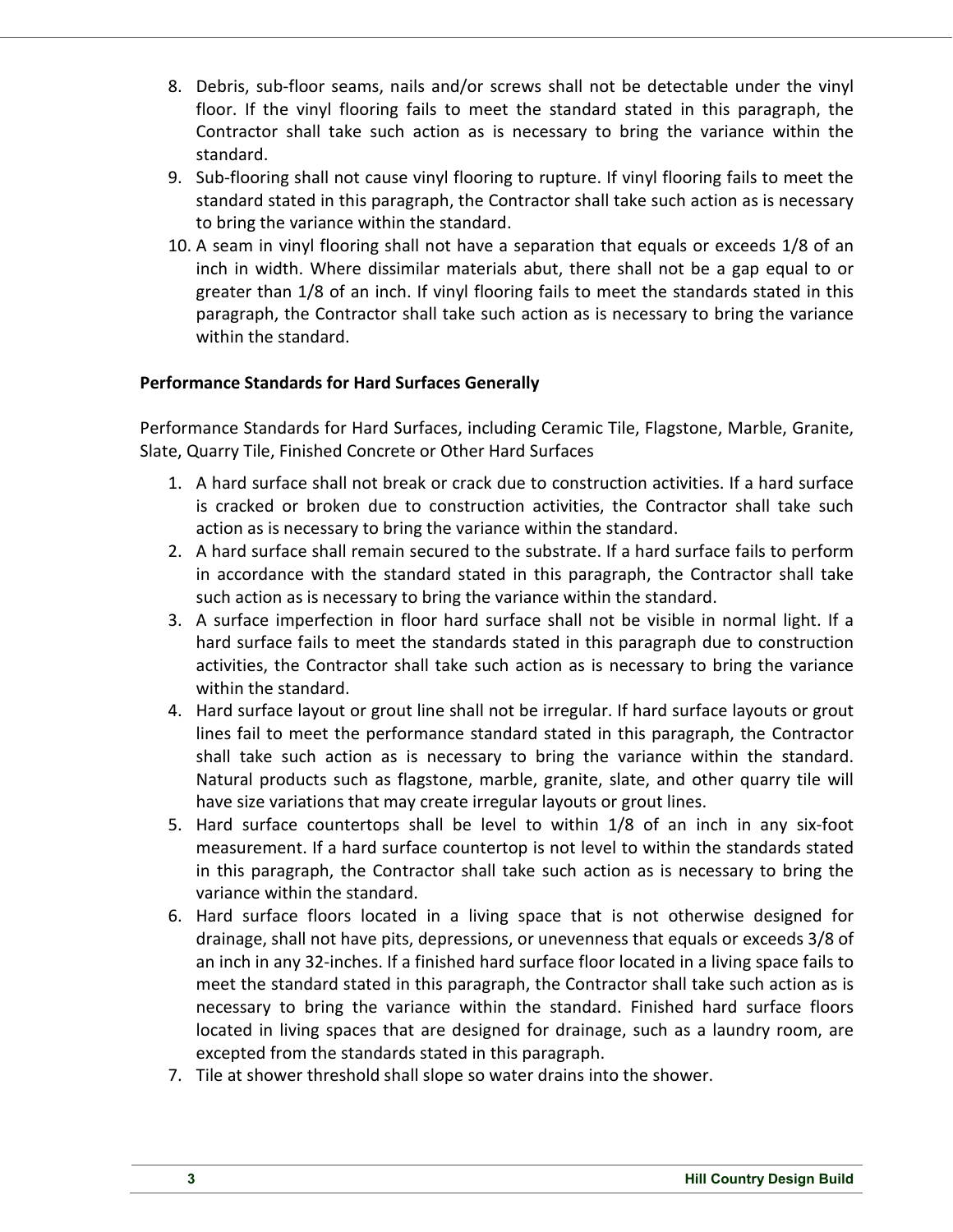## *Performance Standards for Grout*

- 1. Grout shall not crack or deteriorate. If grout fails to meet the performance standard stated in this paragraph, the Contractor shall take such action as is necessary to bring the variance within the standard.
- 2. Grout shall not change shade or discolor excessively due to construction activities. If grout fails to perform to the standard stated in this paragraph, the Contractor shall take such action as is necessary to bring the variance within the standard.

## *Performance Standards for Concrete Countertops*

- 1. A concrete countertop shall not have pits, depressions, or unevenness that equal or exceed 1/8 of an inch in any 32-inch measurement. If a concrete countertop fails to meet the standard stated in this paragraph, the Contractor shall take such action as is necessary to bring the variance within the standard.
- 2. A concrete countertop shall not have separations or cracks equal to or exceeding 1/16 of an inch in width or 1/64 of an inch in vertical displacement. If a concrete countertop fails to meet the standards stated in this paragraph, the Contractor shall take such action as is necessary to bring the variance within the standard.
- 3. A finished concrete countertop shall not be stained, spotted or scratched due to construction activities. If a concrete countertop fails to meet the standard stated in this paragraph, the Contractor shall take such action as is necessary to bring the variance within the standard.
- 4. A concrete countertop shall not have a chipped edge. If a concrete countertop fails to meet the standard stated in this paragraph, the Contractor shall take such action as is necessary to bring the variance within the standard.
- 5. A concrete countertop shall not change shade or discolor due to construction activities. If a concrete countertop fails to meet the standard stated in this paragraph, the Contractor shall take such action as is necessary to bring the variance within the standard.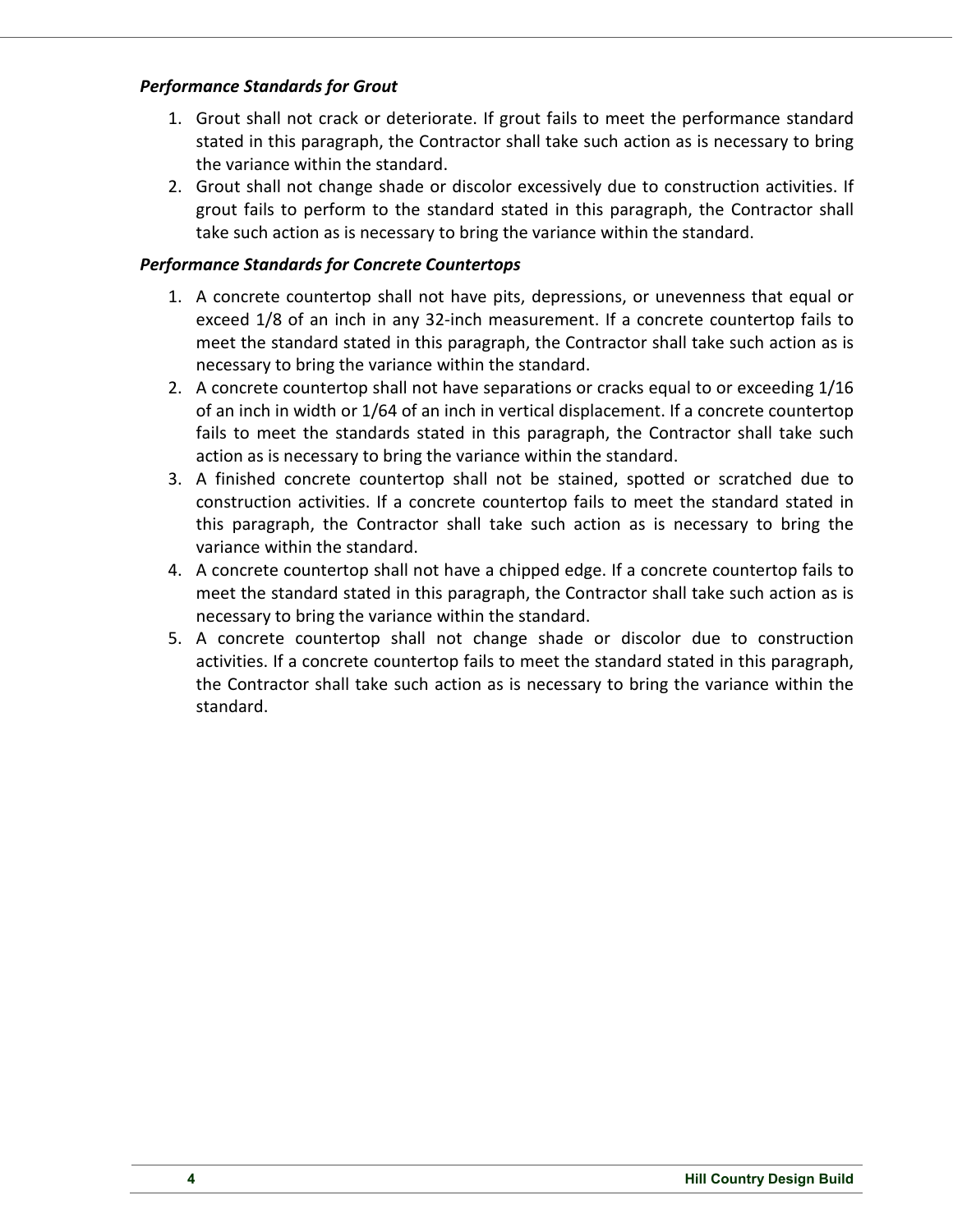

# **Addendum to - General Specifications.16 Painting**

*as of October 30, 2018*

This document is a supplement to and part of the Work Order between Hill Country Design Build (HCDB) as Builder and the Contractor.

## **Performance Standards for Painting, Stain and Wall Coverings**

## *Performance Standards for Caulking*

Interior caulking shall not deteriorate or crack. If the interior caulking fails to meet the standard stated in this paragraph, the Contractor shall take such action as is necessary to bring the variance within the standard.

## *Performance Standards for Painting and Stain*

- 1. Paint or stain shall not have noticeable color, shade, or sheen variation. If the paint or stain fails to meet the standard stated in this paragraph, the Contractor shall take such action as is necessary to bring the variance within the standard.
- 2. Paint shall cover all intended surfaces so that unpainted areas shall not show through paint

when viewed in normal light. If the painting fails to meet the standard stated in this paragraph, the Contractor shall take such action as is necessary to bring the variance within the standard.

- 3. Interior paint or stain shall not deteriorate. If paint or stain fails to meet the standard stated in this paragraph, the Contractor shall take such action as is necessary to bring the variance within the standard.
- 4. Exterior paint or stain shall not deteriorate prematurely. If paint or stain fails to meet the standard stated in this paragraph, the Contractor shall take such action as is necessary to bring the variance within the standard.
- 5. Paint over-spray shall not exist on any surface for which it was not intended. If the paint is sprayed onto a surface for which it was not intended, the Contractor shall take such action as is necessary to bring the variance within the standard stated in this paragraph.
- 6. Interior varnish, polyurethane or lacquer finish shall not deteriorate. If an interior finish fails to meet the standard stated in this paragraph, the Contractor shall take such action as is necessary to bring the variance within the standard. If an interior finish fails to meet the standard stated in this paragraph, the Contractor shall take such action as is necessary to bring the variance within the standard.
- 7. Exterior varnish, polyurethane or lacquer finishes shall not deteriorate prematurely. If an exterior finish fails to meet the standard stated in this paragraph, the Contractor shall take such action as is necessary to bring the variance within the standard.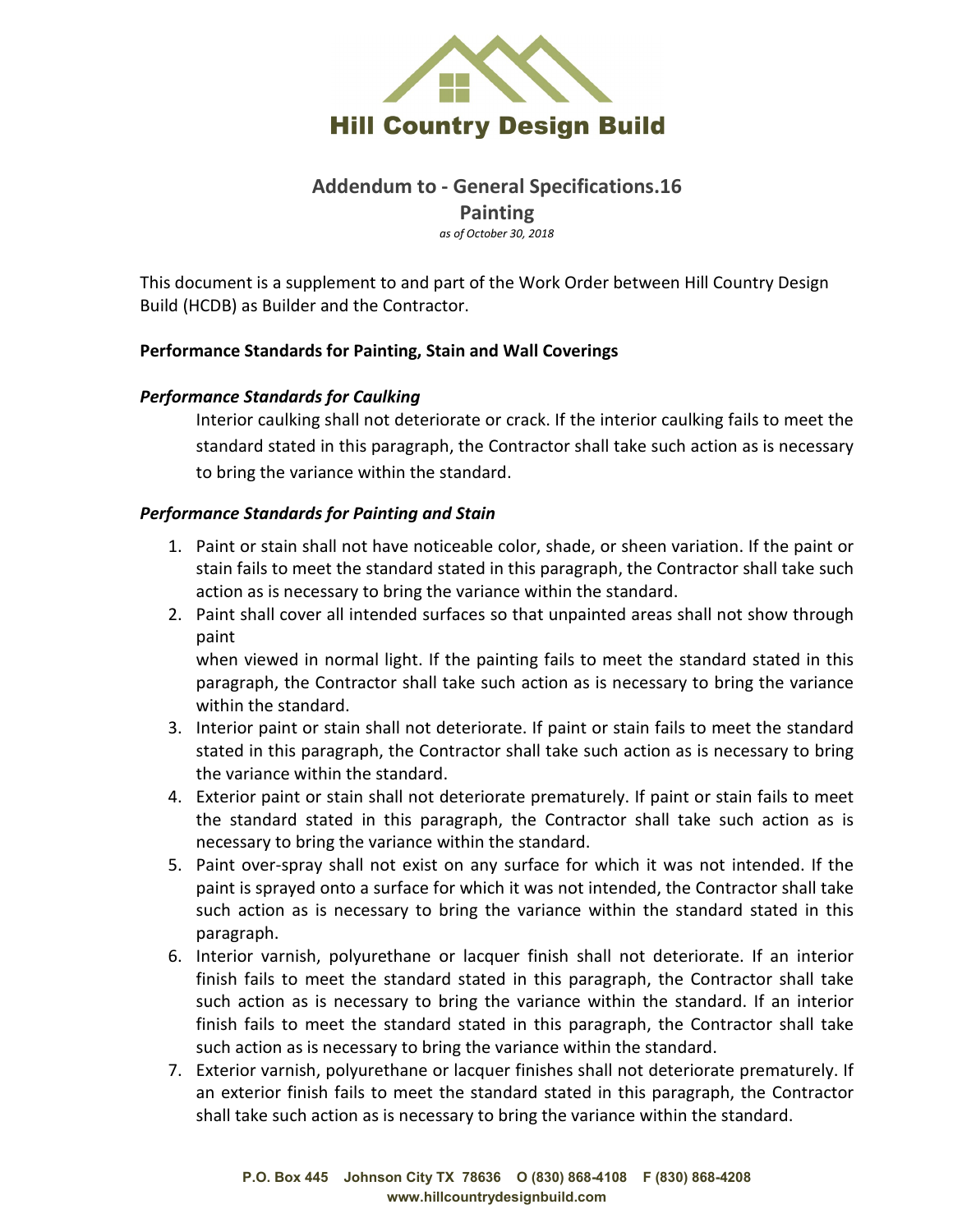- 8. Interior painted, varnished or finished surface shall not be scratched, dented, nicked or gouged due to construction activities. If interior painted, varnished or finished surfaces fail to meet the standard stated in this paragraph, the Contractor shall take such action as is necessary to bring the variance within the standard.
- 9. A paint product shall perform as represented by the manufacturer to meet manufacturer's specifications for washability and/or scrubability. If the paint product fails to meet the standards of this paragraph, the Contractor shall take such action as is necessary to bring the variance within the standard.

## *Performance Standards for Wall Coverings*

- 1. A wall covering shall be properly secured to the wall surface and shall not peel or bubble. If a wall covering fails to meet the standard stated in this paragraph, the Contractor shall take such action as is necessary to bring the variance within the standard.
- 2. Pattern repeats in wall coverings shall match. Wall coverings shall be installed square to the most visible wall. Pattern repeats shall not vary in an amount equal to or exceeding 1/8 of an inch in any six-foot run. If the wall covering fails to meet the standards stated in this paragraph, the Contractor shall take such action as is necessary to bring the variance within the standard.
- 3. A wall covering seam shall not separate or gap. If the wall covering fails to meet the standard stated in this paragraph, the Contractor shall take such action as is necessary to bring the variance within the standard.
- 4. Lumps or ridges in a wall covering shall not be detectable from normal light. If the appearance of the wall covering fails to meet the standard stated in this paragraph, the Contractor shall take such action as is necessary to bring the variance within the standard.
- 5. Wall coverings shall not be discolored, stained or spotted due to construction activities. If a wall covering fails to meet the standard stated in this paragraph, the Contractor shall take such action as is necessary to bring the variance within the standard.
- 6. Wall coverings shall not be scratched, gouged, cut or torn due to construction activities. If a wall covering fails to meet the standard stated in this paragraph, the Contractor shall take such action as is necessary to bring the variance within the standard.
- 7. Wall coverings shall perform as represented by the manufacturer to meet manufacturer's specifications for washability and/or scrubability. If a wall covering fails to meet the standard stated in this paragraph, the Contractor shall take such action as is necessary to bring the variance within the standard.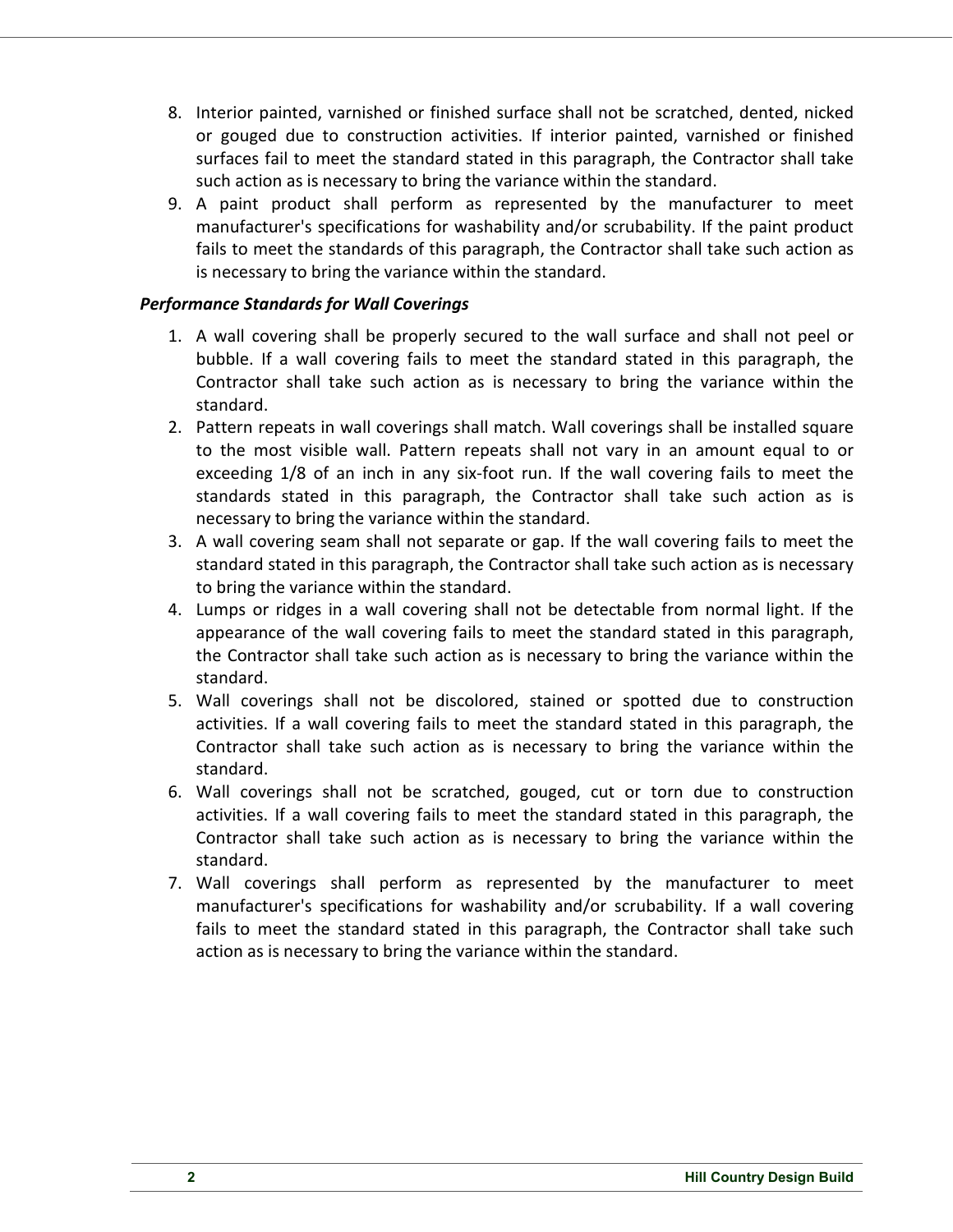

# **Addendum to - General Specifications.17 Hardware, Glass, and Mirror** *as of October 30, 2018*

This document is a supplement to and part of the Work Order between Hill Country Design Build (HCDB) as Builder and the Contractor.

#### *Performance Standards for Hardware*

- 1. All cabinet doors shall be adjusted and properly aligned and approved prior to installation of hardware.
- 2. Hardware finishes shall not be tarnished, blemished, corroded or stained due to construction activities, unless the finish is installed as a specialty feature. If the hardware finish fails to meet the standard stated in this paragraph, the Contractor shall take such action as is necessary to bring the variance within the standard.
- 3. Hardware shall function properly, without catching binding or requiring excessive force to operate. If hardware fails to meet the standard stated in this paragraph, the Contractor shall take such action as is necessary to bring the variance within the standard.
- 4. Hardware shall not be scratched, chipped, cracked or dented due to construction activities. If hardware fails to meet the standards stated in this paragraph, the Contractor shall take such action as is necessary to bring the variance within the standard.
- 5. Hardware shall be installed securely and shall not be loose. If hardware fails to meet the standards stated in this subsection, the Contractor shall take such action as is necessary to bring the variance within the standard.
- 6. All hardware shall be aligned evenly.
- 7. All Door Trim / Cased Opening Trim to include a minimum of 1/4 of an inch reveal from door jam
- 8. Strike Plates to extend beyond Door Trim by a minimum of 1/4 of an inch typical strike plates for door trim that is over ¼ of an inch thick must be replaced with Extension Strike Plates such as the one below:

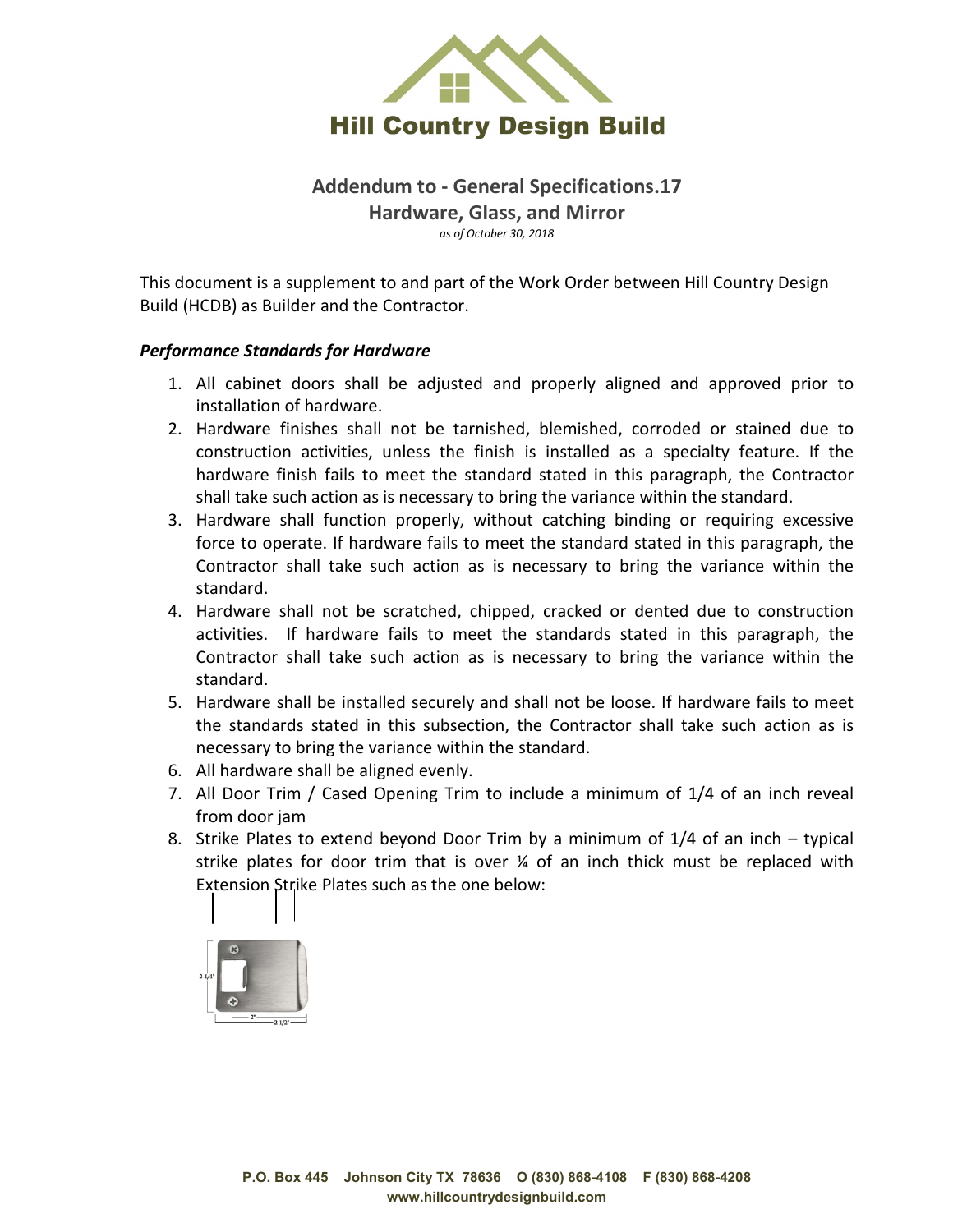#### **Performance Standards for Mirrors, Interior Glass and Shower Doors**

- 1. A mirror, interior glass or shower door shall not be loose and shall be securely mounted or attached to the supporting surface. Fixtures, such as towel bars or door handles, shall be securely mounted. If a mirror, interior glass, shower door, fixture or component fails to meet the standards stated in this subsection, the Contractor shall take such action as is necessary to bring the variance within the standard.
- 2. A mirror, interior glass or shower door shall not be damaged due to construction activities. If a mirror, interior glass or shower door fails to meet the standard stated in this subsection, the Contractor shall take such action as is necessary to bring the variance within the standard.
- 3. A shower door shall not leak. If a shower door fails to meet the standard stated in this subsection, the Contractor shall take such action as is necessary to bring the variance within the standard.
- 4. Imperfections in a mirror or shower door shall not be visible from a distance of twofeet or more when viewed in normal light. If a mirror or shower door fails to meet the standard stated in this subsection, the Contractor shall take such action as is necessary to bring the variance within the standard.
- 5. When opening and closing, a shower door shall operate easily and smoothly without requiring excessive pressure. If a shower door fails to meet the standard stated in this subsection, the Contractor shall take such action as is necessary to bring the variance within the standard.